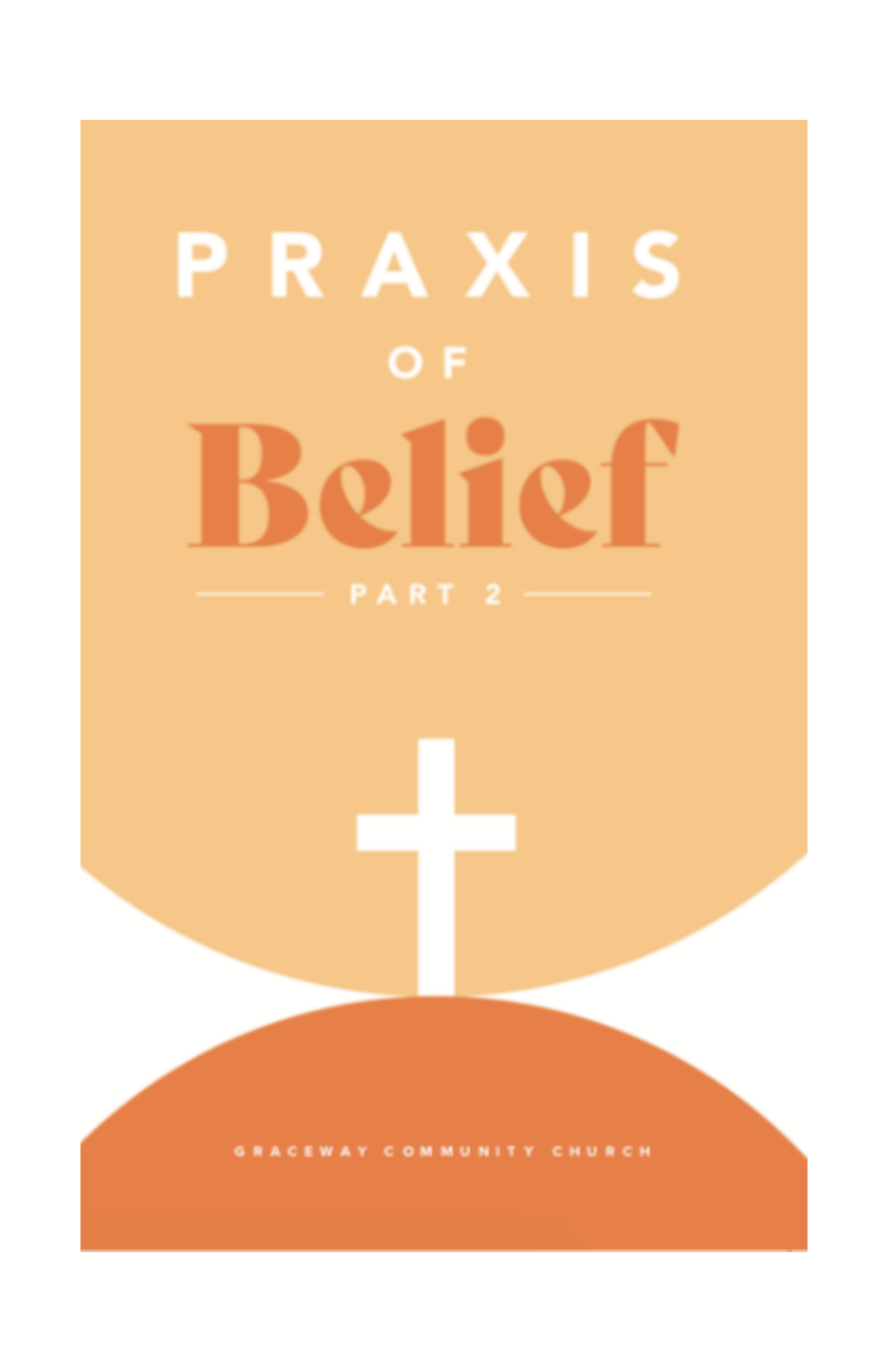# PRAXIS Of Belief

The Gospel of John

Part II John 11 to John 21

 $\overline{\phantom{a}}$  , where  $\overline{\phantom{a}}$ 

Graceway Community Church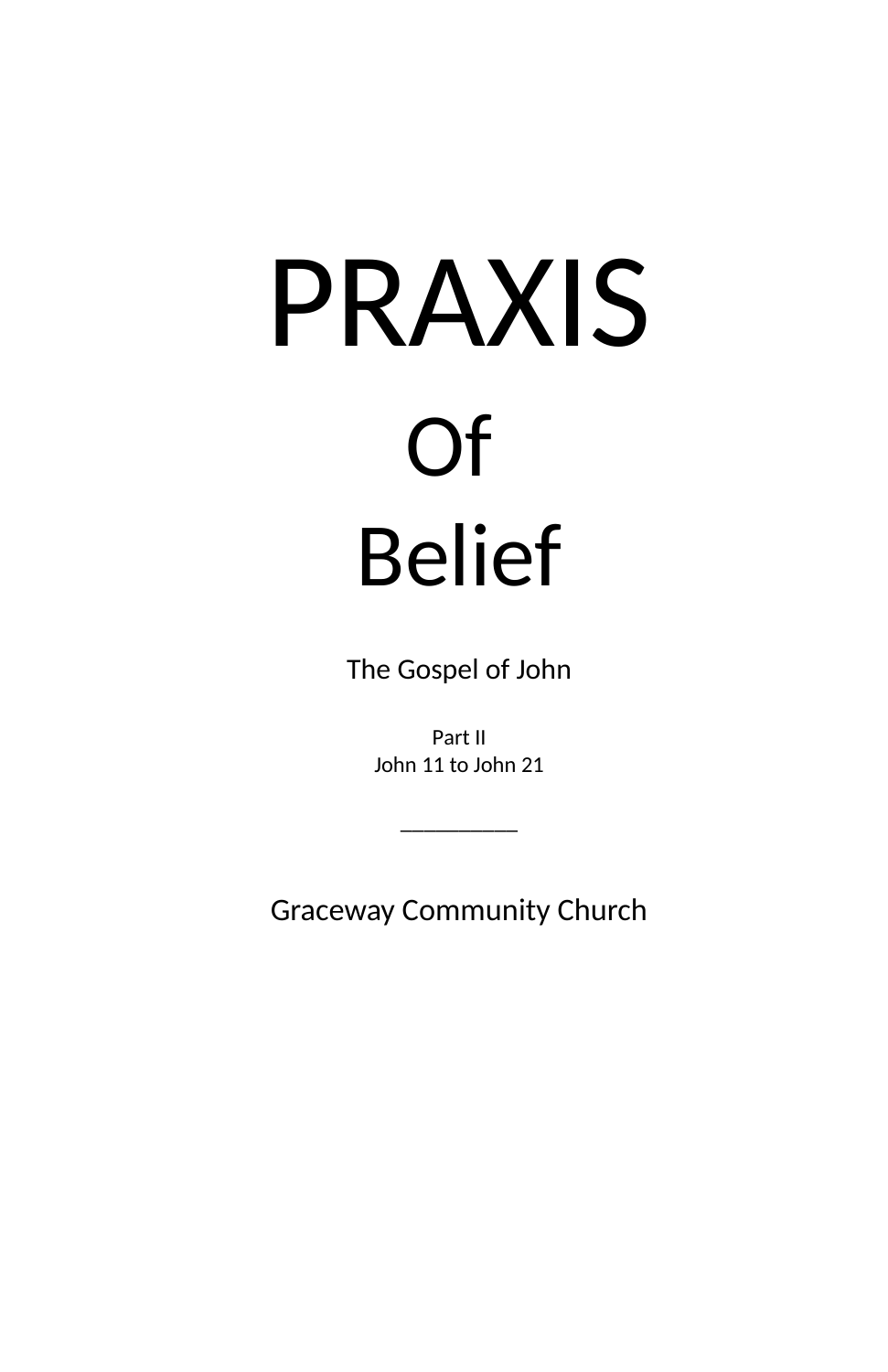# PRAXIS Of Belief

Part II John 11 to John 21

Unless otherwise noted, all Scriptures are taken from the English Standard Version Bible.

For more information on Graceway Community Church please visit www.gracewayri.org

To contribute to the printing of this devotional and the ministry at Graceway Community Church, please visit www.gracewayri.org/give.

Printed in USA by 48HrBooks (www.48HrBooks.com)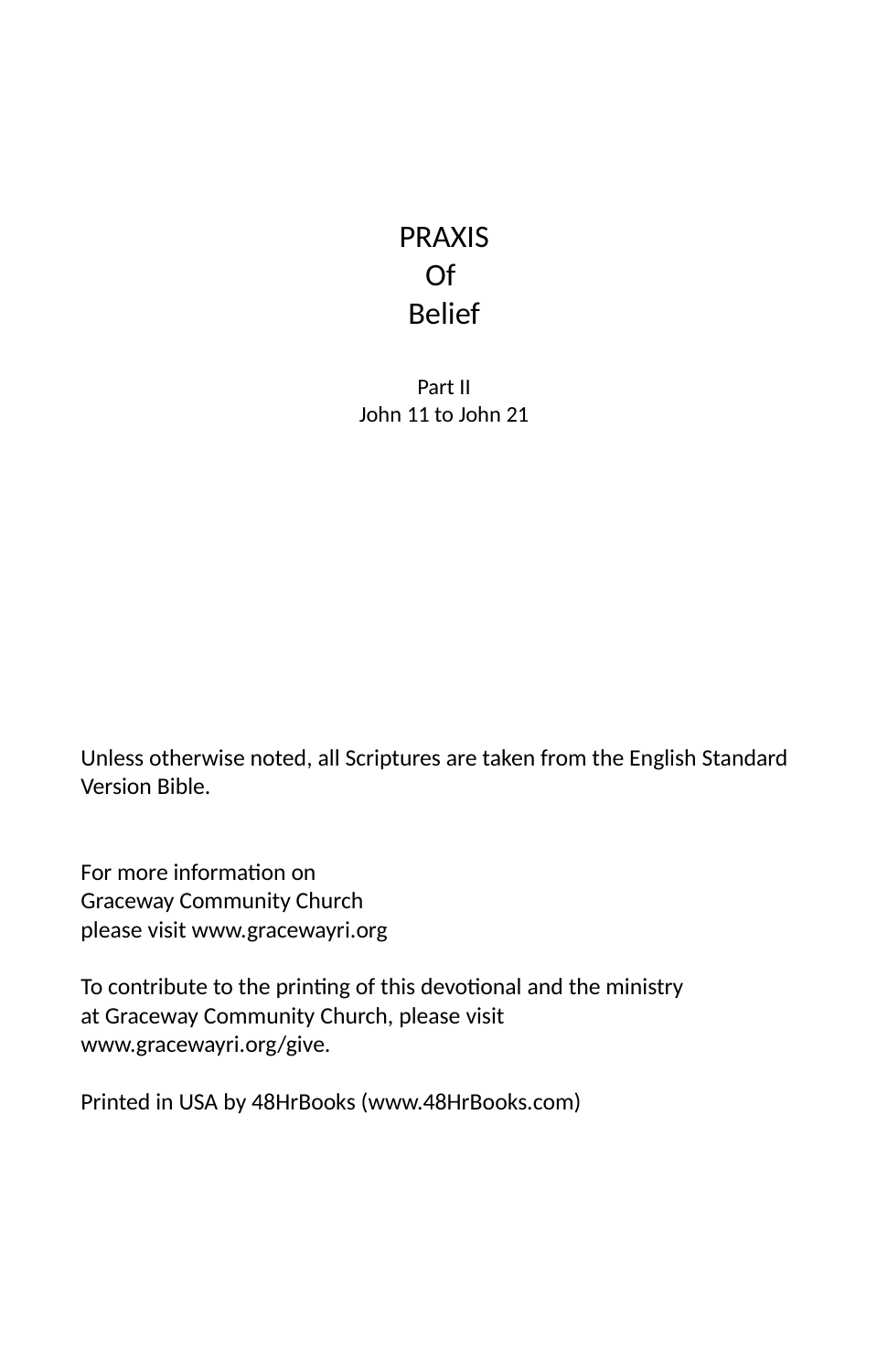## **Welcome to the May edition of Praxis!**

*The readings are brief,* in order to cover the Scripture, present the thought, and allow time to take it in through *meditation*, *contemplation*, and *prayer*. We encourage you to record your responses and the things that the Holy Spirit shows you. The readings are set up according to the ancient practice of the *daily office*, with a reading for morning hours, and a reading for evening hours. Of course, when and how you do this is completely up to you, but we do encourage you to do it at the same time and place each day, in order to simplify and develop the habit.

**Take your me to soak in the Word. Invite the Holy Spirit to speak to you each** day. Even the simplest of things can bring revelation when we dedicate attention to the Spirit and the details.

This compilation has been designed to lead us into the Scripture each day, to help empower us in the Holy Spirit and Truth, and to culminate in the Home Church experience.

*Make special note* of the pages given to each Sunday, take time to review your readings and responses from the week. This will help prepare you for a richer experience in Home Church, through both sharing and receiving.

*If you are not yet part of a Home Church*, we would love to have you experience it for yourself! Find out more from the person who gave you this book, or reach us at www.GracewayRI.org

The commentary that accompanies each reading is written by Ed Pichette Sr., who serves as an elder and a Home Church Leader at Graceway Community.

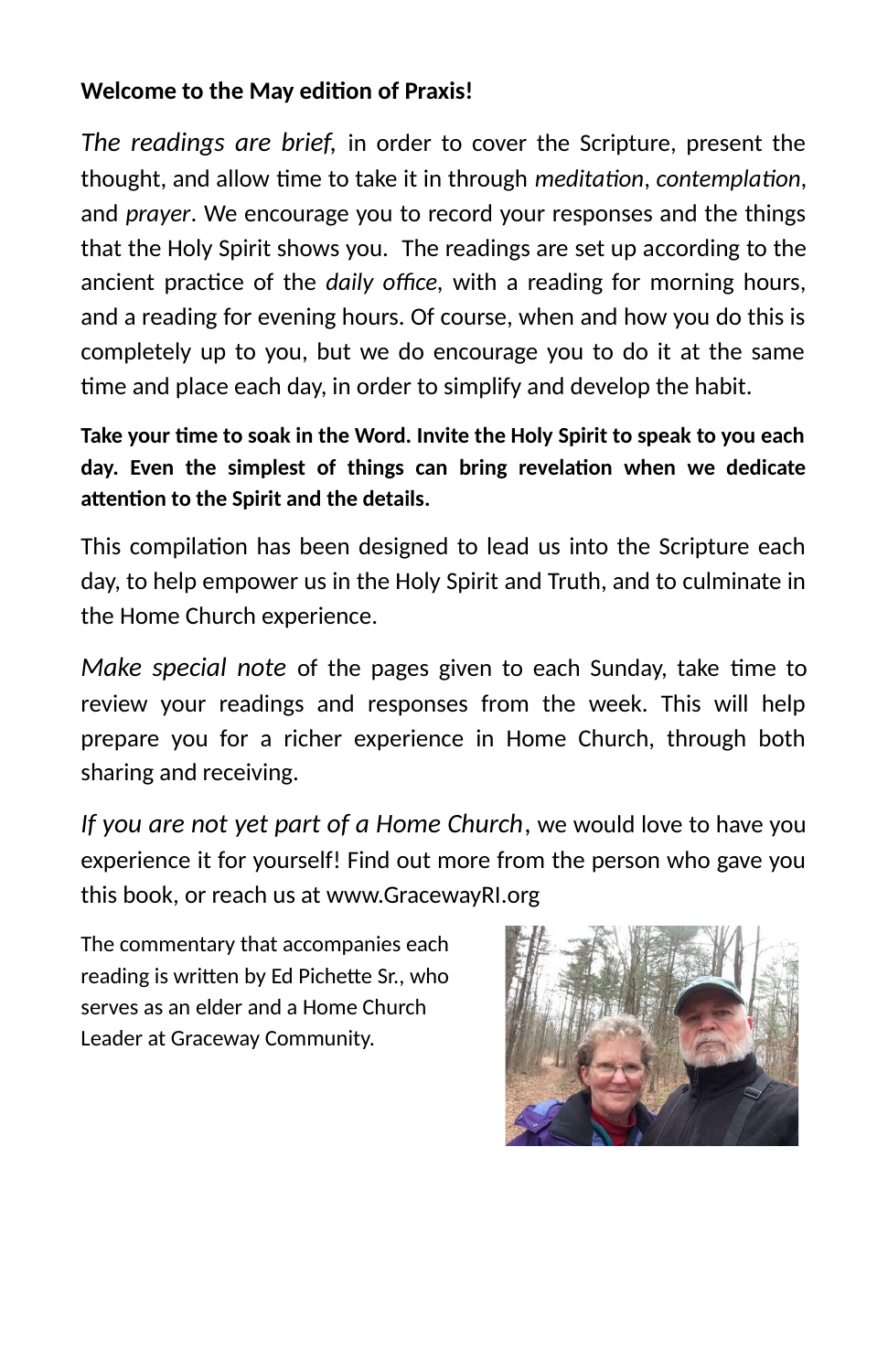#### **May 1 Morning Reading**

*The book of John is quite different from the other gospels.* Matthew, Mark and Luke are often referred to as the synoptic gospels. The word synoptic *means "with one eye." The intended meaning of that term is simply that those three gospels discuss many of the same details and present them in more or less* the same order. John is different. John tends to present the details in a somewhat different order than the others. For example, John tells the story of *the cleansing of the temple near the beginning of his gospel (ch. 2) while the others all place that story more toward the end of their gospels (Matt. 21; Mk. 11; Lk. 19).*

*Most scholars believe that the reason for these differences is because John has a different goal in writing his gospel. While the synoptic gospels are concerned with the details of what happened and when it happened, John is more concerned about developing a theology. John's primary goal is to discuss who God is and especially who God is as seen through the coming of Jesus. To be certain, all four gospel writers are concerned about theology and what happened when. The difference is a matter of degree and how to achieve their* respective goals. For the synoptic gospels, the primary goal is to tell, as *precisely as possible, what happened and when. For them, the nature of God and Jesus will follow out from the details of the events. For John, the primary focus is on the nature of God and Jesus. John presents the events of Jesus' life in an order that helps him to teach about who the Father is and who Jesus is.*

*God has seen fit to preserve for us four gospels. Each contributes to a fuller picture of God AND Jesus AND the Holy Spirit. To make the most of it, we should approach each gospel individually and then compare and contrast them to build a fuller picture.*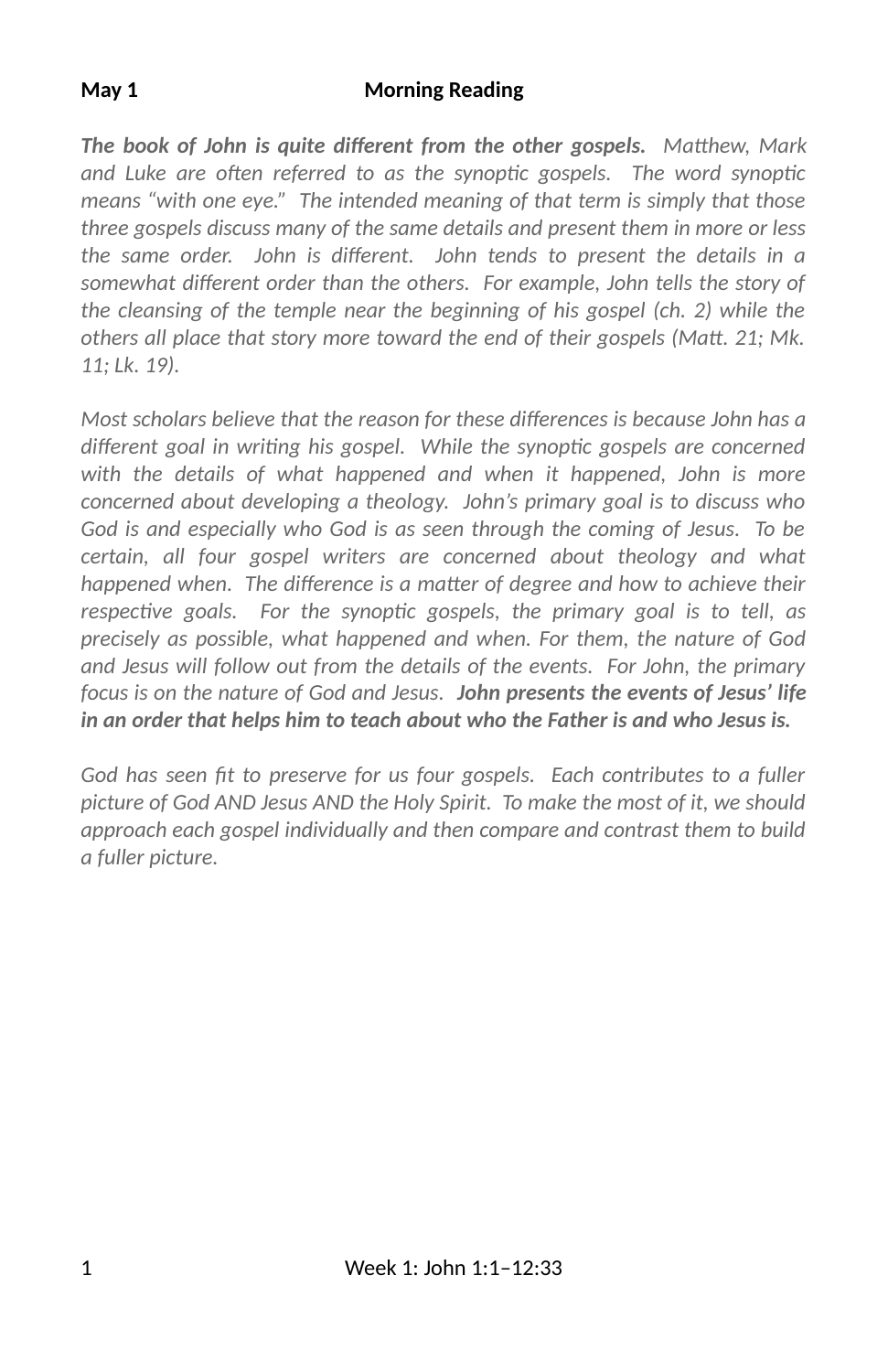#### **Evening Reading**  May 1

**1 Now a certain man was ill, Lazarus of Bethany, the village of Mary and her sister Martha. 2 It was Mary who anointed the Lord with ointment and wiped his feet with her hair, whose brother Lazarus was ill. 3 So the sisters sent to him, saying, "Lord, he whom you love is ill." 4 But when Jesus heard it he said, "This illness does not lead to death. It is for the glory of God, so that the Son** of God may be glorified through it." <sup>5</sup> Now Jesus loved Martha and her sister **and Lazarus. 6 So, when he heard that Lazarus was ill, he stayed two days** longer in the place where he was. <sup>7</sup> Then after this he said to the disciples, "Let **us go to Judea again." John. 11:1-7**

The time for Jesus' sacrifice comes closer, and He begins to orchestrate the *events to force the Jewish leadership to take action against Him. Lazarus will soon die. Jesus raised several people back to life in His ministry. As you would expect, when He did so there would be a huge amount of excitement and crowds of people would seek Him out. All the attention of the crowds would* catch the attention of the Jewish leaders. They would then look for Jesus in *hopes of seizing Him. In response, Jesus would typically retreat and escape those sent to take Him. This time it will be different. When Lazarus is raised, Jesus will stay with the crowds. The excitement will grow and the Triumphal Entry will take Jesus into Jerusalem for the Passover and His passion. He is implying that all these events will soon take place when He says of Lazarus, "'This illness does not lead to death. It is for the glory of God, so that the Son of* God may be glorified through it."'

God's will is that His Son should offer Himself as an atonement for the sins of *the world. In addion to the actual events of the 3rst Good Friday, Jesus is also tasked by the Father with creating the circumstances that will lead up His death. Jesus will not be taken by surprise. In fact, He will control and direct the events that will lead up to His death.*

*Note v. 3 where the sisters sent to Jesus saying, "'Lord, he whom you love is ill.'" In this message you can hear their faith calling out to Jesus from their need. They begin here – afraid that their brother is going to die. They are about to go on a long and trying emoonal roller coaster ride. Jesus purposely postpones going when He receives their message. He's waing for Lazarus to die. Imagine the sisters' disappointment when Lazarus dies. Upon Jesus arrival, they will express their grief to Him. Then Jesus raises Lazarus back to life! Imagine their joy. Surely they were among those who ran before Jesus as He was taken up to Jerusalem by the crowds. They must have been elated! Next comes Jesus'* arrest, trial and crucifixion. It had to hit them very hard. What must they have *thought when three days later they learned of Jesus' resurrection?*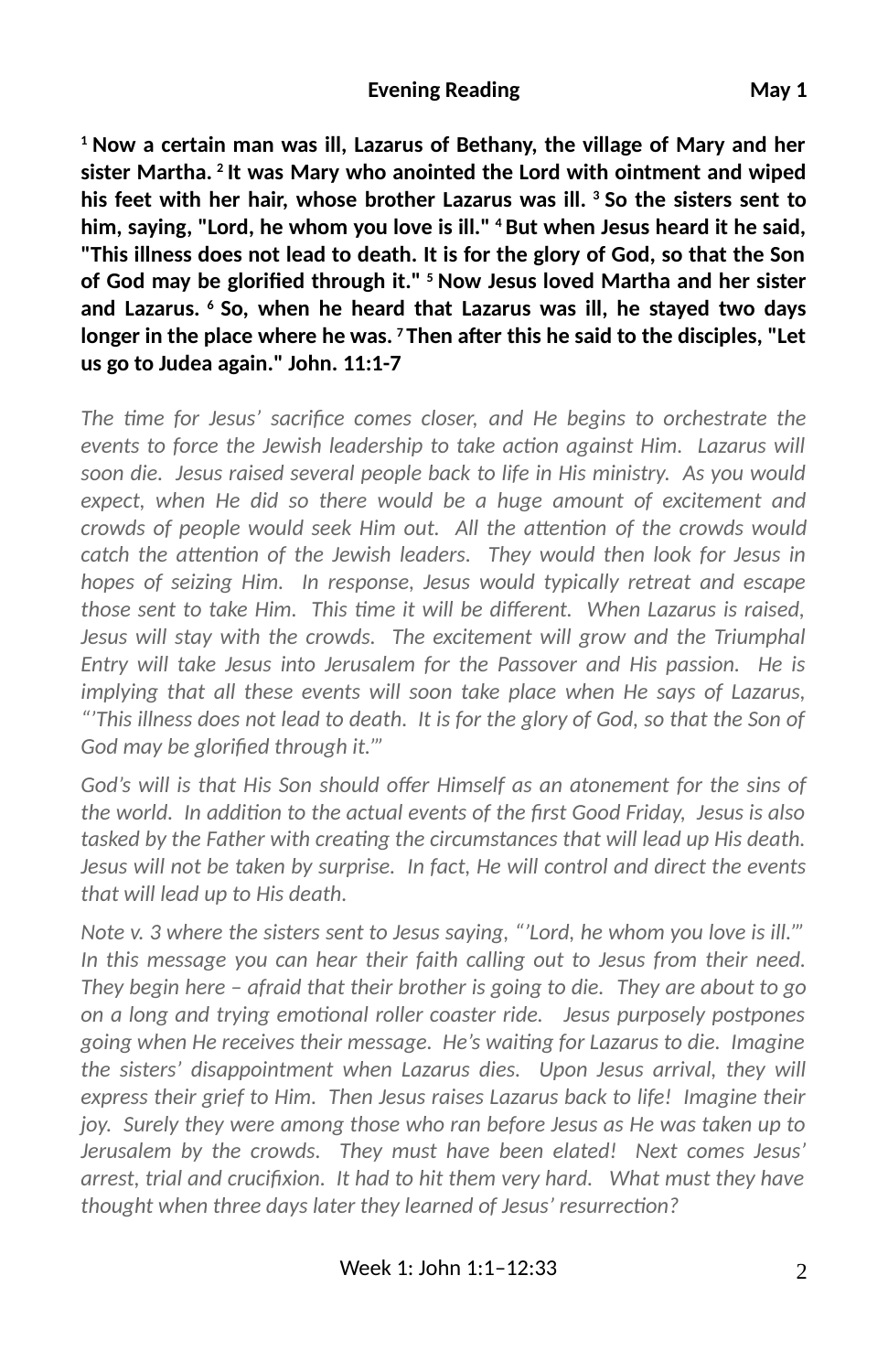#### **May 2 Morning Reading**

**8 The disciples said to him, "Rabbi, the Jews were just now seeking to stone you, and are you going there again?" 9 Jesus answered, "Are there not twelve hours in the day? If anyone walks in the day, he does not stumble, because he sees the light of this world. 10 But if anyone walks in the night, he stumbles, because the light is not in him." 11 A6er saying these things, he said to them, "Our friend Lazarus has fallen asleep, but I go to awaken him." 12 The disciples said to him, "Lord, if he has fallen asleep, he will recover." 13 Now Jesus had spoken of his death, but they thought that he meant taking rest in sleep. John 11:8-13**

*In these verses we catch a glimpse into Jesus' thinking. As His passion draws closer His mood becomes darker. His will is that He should somehow be able to avoid such a horrible death. He also knows that the Father's will is that He should endure it. When His disciples encourage Jesus to avoid going to Judea. Jesus explains Himself to them. In vv. 9 & 10, He is saying that if we obey God's leading in our lives then we can know that God will bring us through. If we won't obey, then we will stumble. By disobeying we may avoid a more immediate problem as we see it. But in the long run, we will be far worse off. God's will can, at times, involve suffering in the short run. But, in the long run, His will results in joyous communion with Him and all the saints forever.*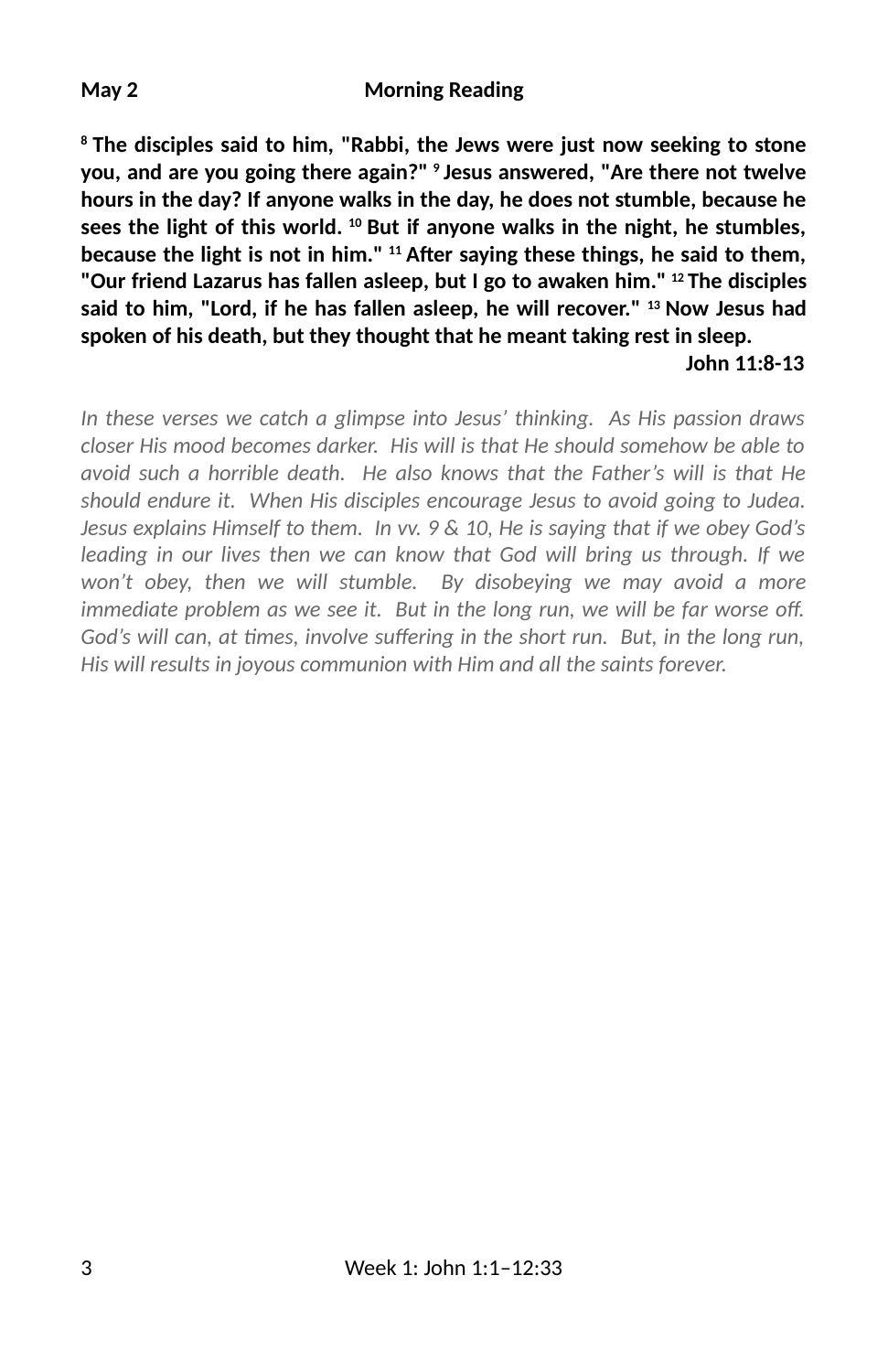**15 Then Jesus told them plainly, "Lazarus has died, 15 and for your sake I am glad that I was not there, so that you may believe. But let us go to him." 16 So Thomas, called the Twin, said to his fellow disciples, "Let us also go, that we may die with him." 17 Now when Jesus came, he found that Lazarus had already been in the tomb four days. 18 Bethany was near Jerusalem, about two** miles off, <sup>19</sup> and many of the Jews had come to Martha and Mary to console **them concerning their brother. 20 So when Martha heard that Jesus was coming, she went and met him, but Mary remained seated in the house. 21 Martha said to Jesus, "Lord, if you had been here, my brother would not have died. 22 But even now I know that whatever you ask from God, God will give you." 23 Jesus said to her, "Your brother will rise again." 24 Martha said to him,** "I know that he will rise again in the resurrection on the last day." <sup>25</sup> Jesus said to her, "I am the resurrection and the life. Whoever believes in me, though he **die, yet shall he live, 26 and everyone who lives and believes in me shall never die. Do you believe this?" 27 She said to him, "Yes, Lord; I believe that you are the Christ, the Son of God, who is coming into the world." John 11:14-27**

*Jesus tells His disciples that Lazarus has died. He tells them He's glad He wasn't there so that they might believe. See Thomas' despair in v. 16. "Let us also go, that we may die with him." They can't see the whole picture. All they see is a fatalisc Jesus who, as far as they're concerned doesn't or won't see what is clearly going to happen.* 

*When Jesus arrives at their home, Martha comes out to meet Him – hoping that He sll might be able to do something. Mary, apparently not so hopeful, stays in the house. Jesus tells Martha that Lazarus will rise. She says she knows he'll* rise on the last day. What she's wanting to ask but won't is, "Will you raise him *up today?" Then Jesus makes another veiled claim to deity: Life is in God alone. When Jesus claims that He is the resurrection and the life, He's is claiming to be God.* 

*This is followed by John's favorite word – "everyone who lives and believes in me shall never die." Jesus words are clearly meant for more than just Martha. They are directed to us. We are, all of us, aware of our mortality. When the time comes we all will deal with death, each in our own speci3c circumstances. Hear Martha's words, knowing that Lazarus is dead, "Yes, Lord; I believe that you are the Christ, the Son of God, who is coming into the world." In the midst of a very* despairing time, she holds on fast to her faith.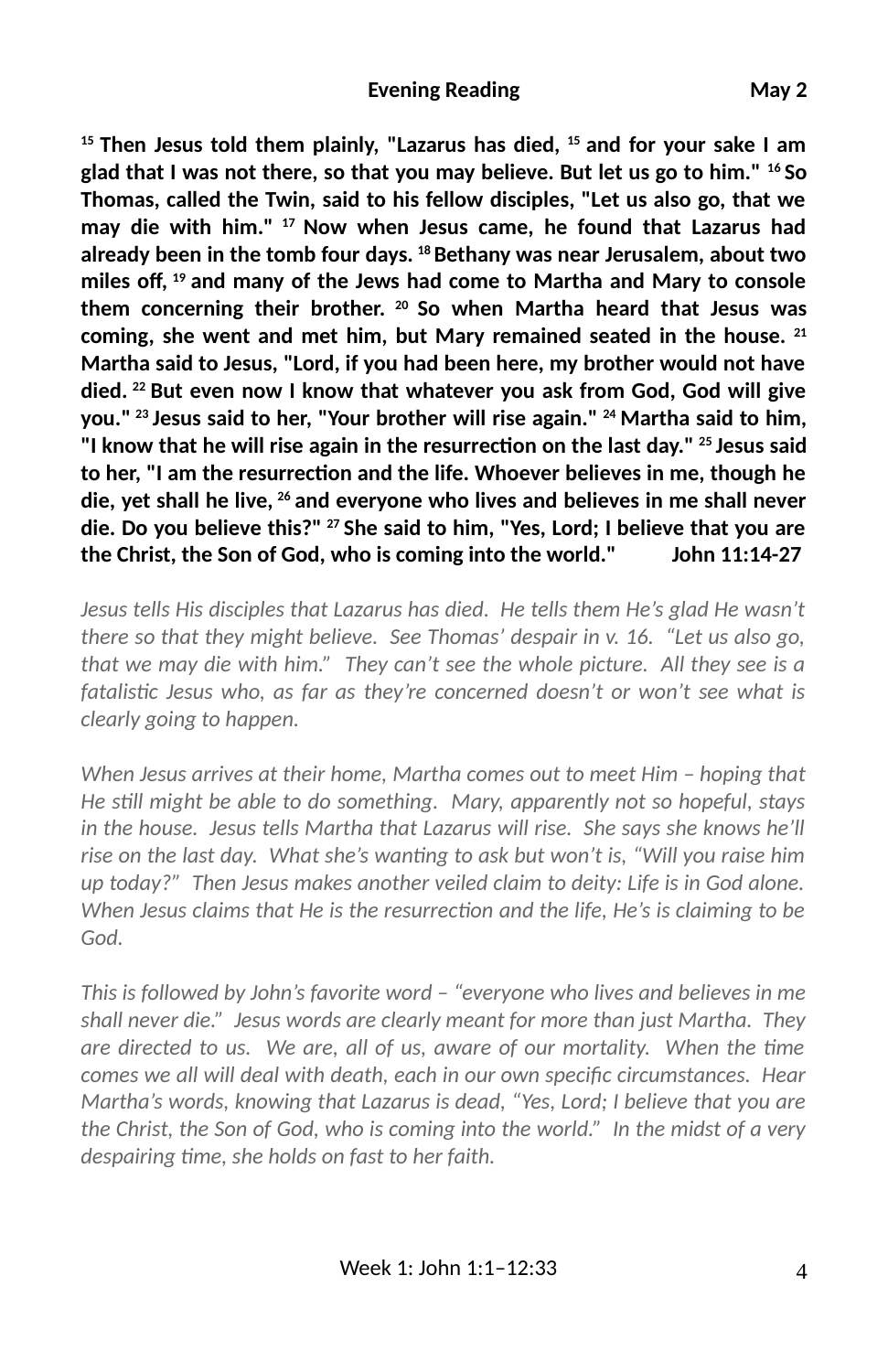#### **May 3 Morning Reading**

**28 When she had said this, she went and called her sister Mary, saying in private, "The Teacher is here and is calling for you." 29 And when she heard it, she rose quickly and went to him. 30 Now Jesus had not yet come into the village, but was sll in the place where Martha had met him. 31 When the Jews who were with her in the house, consoling her, saw Mary rise quickly and go out, they followed her, supposing that she was going to the tomb to weep there. 32 Now when Mary came to where Jesus was and saw him, she fell at his feet, saying to him, "Lord, if you had been here, my brother would not have died." 33 When Jesus saw her weeping, and the Jews who had come with her also weeping, he was deeply moved in his spirit and greatly troubled. 34 And he said, "Where have you laid him?" They said to him, "Lord, come and see." 35 Jesus wept. 36 So the Jews said, "See how he loved him!" 37 But some of them said, "Could not he who opened the eyes of the blind man also have kept this man from dying?" John 11:28-37**

*Martha gets her sister and tells her that Jesus is looking for her. Mary goes to Jesus and says to Him, "Lord, if you had been here, my brother would not have died." Mary seems to be saying that she believes that where there is life there is sll hope. But once death has taken its toll, there is nothing that anyone, God Himself included, can do. In v. 37, the crowd chimes in and seems to agree with Mary that Jesus might have been able to make a difference if only He had arrived earlier.* 

*Do you remember Jesus remark earlier about waing for Lazarus to die before going? Perhaps Jesus waited for this very purpose. He demonstrates His power more effectively by raising a dead Lazarus back to life than if He had merely healed an ailing Lazarus. Again we see that, in the opinion of many, God's power is not complete. The thought is as though He can help us to the point of death, but once death has occurred He can do no more.* 

*We talk all the time about trusting Jesus in all circumstances but we rarely have to stare death in the face. What about you? What does your faith say in the circumstance where death has already occurred?*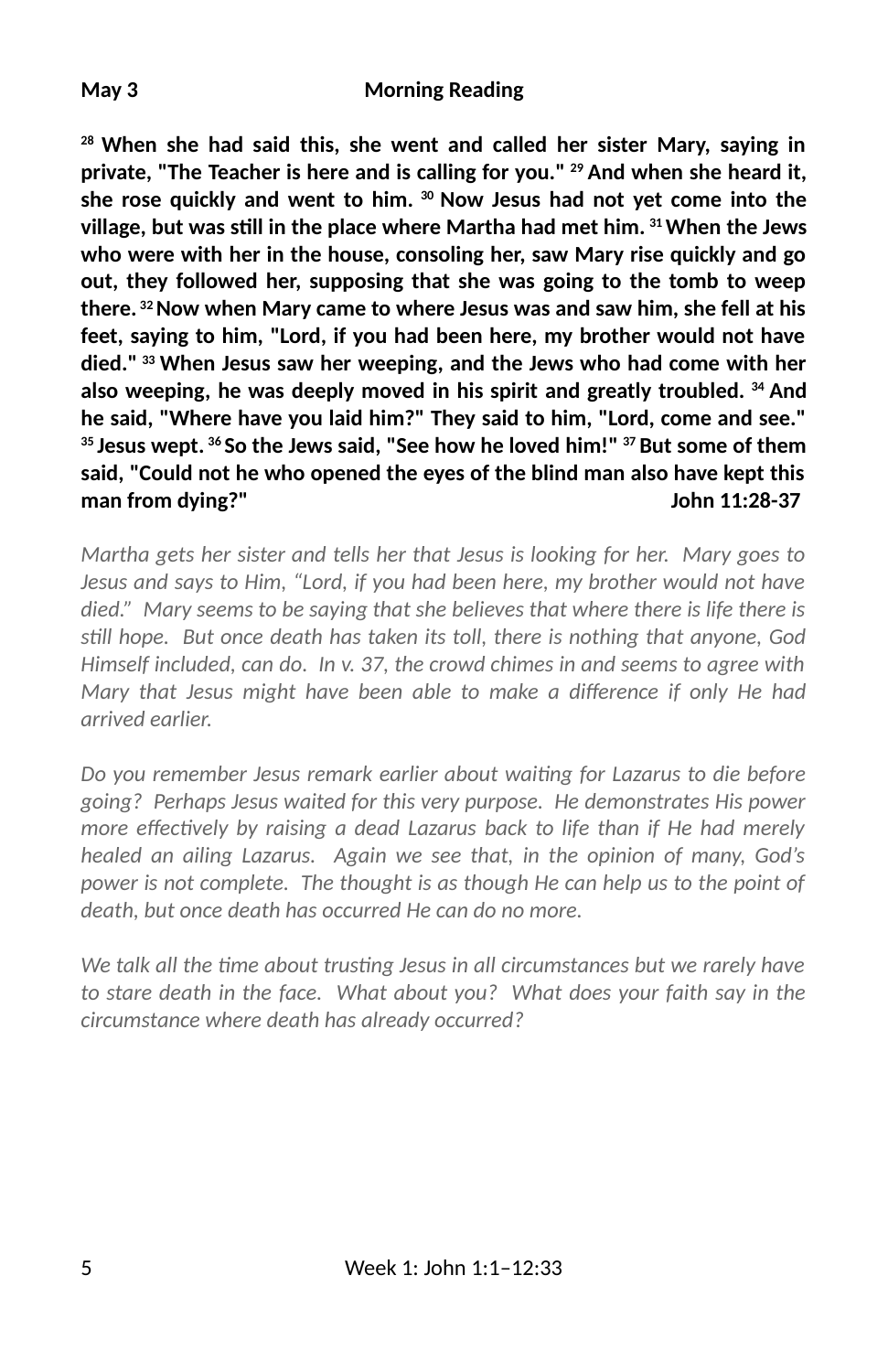#### **Evening Reading**  May 3

**38 Then Jesus, deeply moved again, came to the tomb. It was a cave, and a stone lay against it. 39 Jesus said, "Take away the stone." Martha, the sister of** the dead man, said to him, "Lord, by this time there will be an odor, for he has **been dead four days." 40 Jesus said to her, "Did I not tell you that if you believed you would see the glory of God?" 41 So they took away the stone. And** Jesus lifted up his eyes and said, "Father, I thank you that you have heard me. **42 I knew that you always hear me, but I said this on account of the people standing around, that they may believe that you sent me." 43 When he had said these things, he cried out with a loud voice, "Lazarus, come out." 44 The man who had died came out, his hands and feet bound with linen strips, and his face wrapped with a cloth. Jesus said to them, "Unbind him, and let him go." John 11:38-44**

*Jesus goes to Lazarus' tomb. He asks that the tomb be opened. Martha, who* seems to have more faith than her sister says, "Lord, by this time there will be an odor, for he has been dead four days." The unspoken implication of her *comment is that the longer someone has been dead, the harder it will be for Jesus to raise them back to life, if He can do it at all. The natural changes that* follow death over time will be too much for Jesus to overcome. It is easy to say *that the power of God overrules everything else. But when faced with the details that we know to be true about certain events, it can be hard to trust that* God will be able to help us with our particular problem.

How difficult it must have been for Jesus. Even as He is performing the works *that will very soon lead to His death, He is confronted, time and again, with a lack of faith from those who love Him most and know Him best. Can you imagine the loneliness that Jesus must have felt at times like this? That, too, is part of what He has to endure for our sake.*

**23 Now when he was in Jerusalem at the Passover Feast, many believed in his name when they saw the signs that he was doing. 24 But Jesus on his part did not entrust himself to them, because he knew all people. John 2:23-24**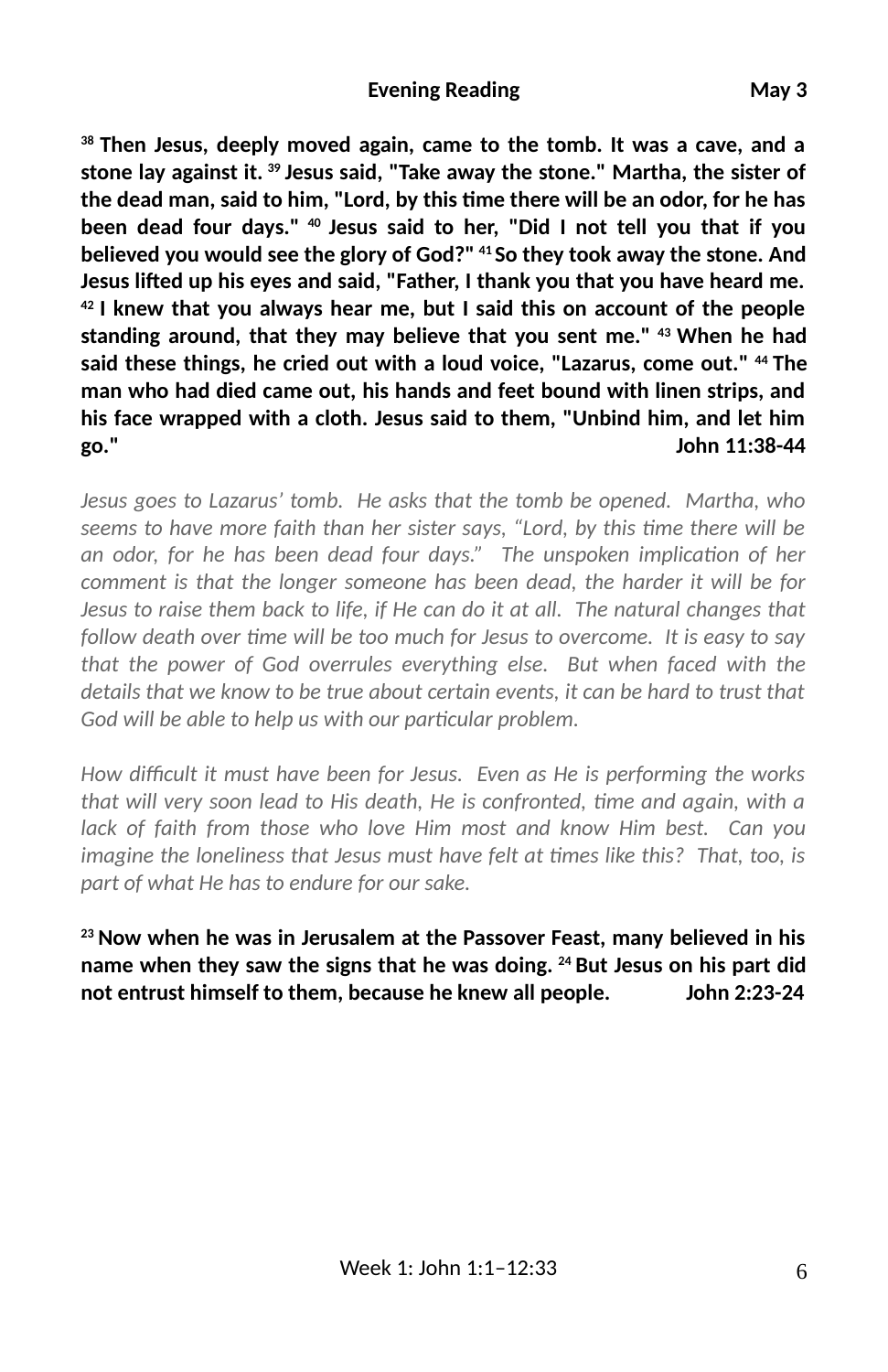#### **May 4 Morning Reading**

**45 Many of the Jews therefore, who had come with Mary and had seen what he did, believed in him, 46 but some of them went to the Pharisees and told them what Jesus had done. 47 So the chief priests and the Pharisees gathered the council and said, "What are we to do? For this man performs many signs. 48 If we let him go on like this, everyone will believe in him, and the Romans** will come and take away both our place and our nation." John 11:45-48

*Again John presents us with the contrast between those who believe and those who do not. Those who believe stay close, joyous because of what Jesus has done and eager to see what He might do next. Those who don't believe run to the Pharisees to report on Jesus' deeds. All are playing a role in God's plans. Those who believe are glorying God and providing us a model for what faith should look like. Those who don't believe are acting against God and stirring up the Jewish leadership against Jesus. This too is part of God's plan.* 

*How ironic that even those who intend to stop Jesus are, in reality, working things out according to the Father's will.*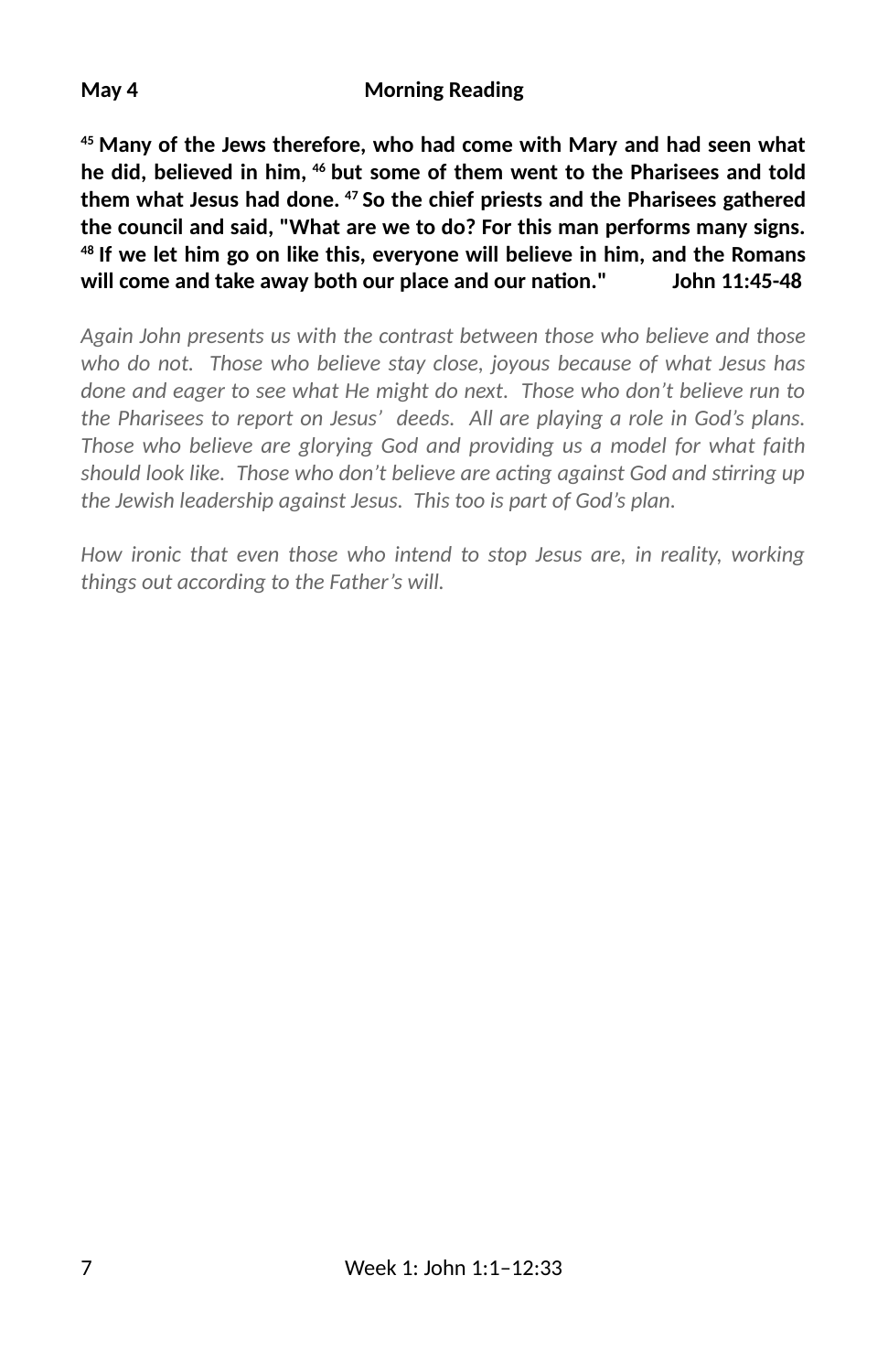#### **Evening Evening 1988 May 4**

**49 But one of them, Caiaphas, who was high priest that year, said to them,** "You know nothing at all.<sup>50</sup> Nor do you understand that it is better for you that one man should die for the people, not that the whole nation should **perish." 51 He did not say this of his own accord, but being high priest that year** he prophesied that Jesus would die for the nation, <sup>52</sup> and not for the nation only, but also to gather into one the children of God who are scattered **abroad. 53 So from that day on they made plans to put him to death.** 

#### **John 11:49-53**

As was just mentioned, it is ironic to see how God uses those who oppose His *will to further His purposes. That irony reaches a crescendo in these verses. Caiaphas, the high priest says, "Nor do you understand that it better for you that one man should die for the people, not that the whole nation should perish." John makes it plain for us that Caiaphas had no clue about what he was saying. Even though he did not know it, God, by the Holy Spirit, was working in Caiaphas and giving him His words to speak. I think God had John include this to demonstrate clearly to us just how complete and total is His control over our lives.*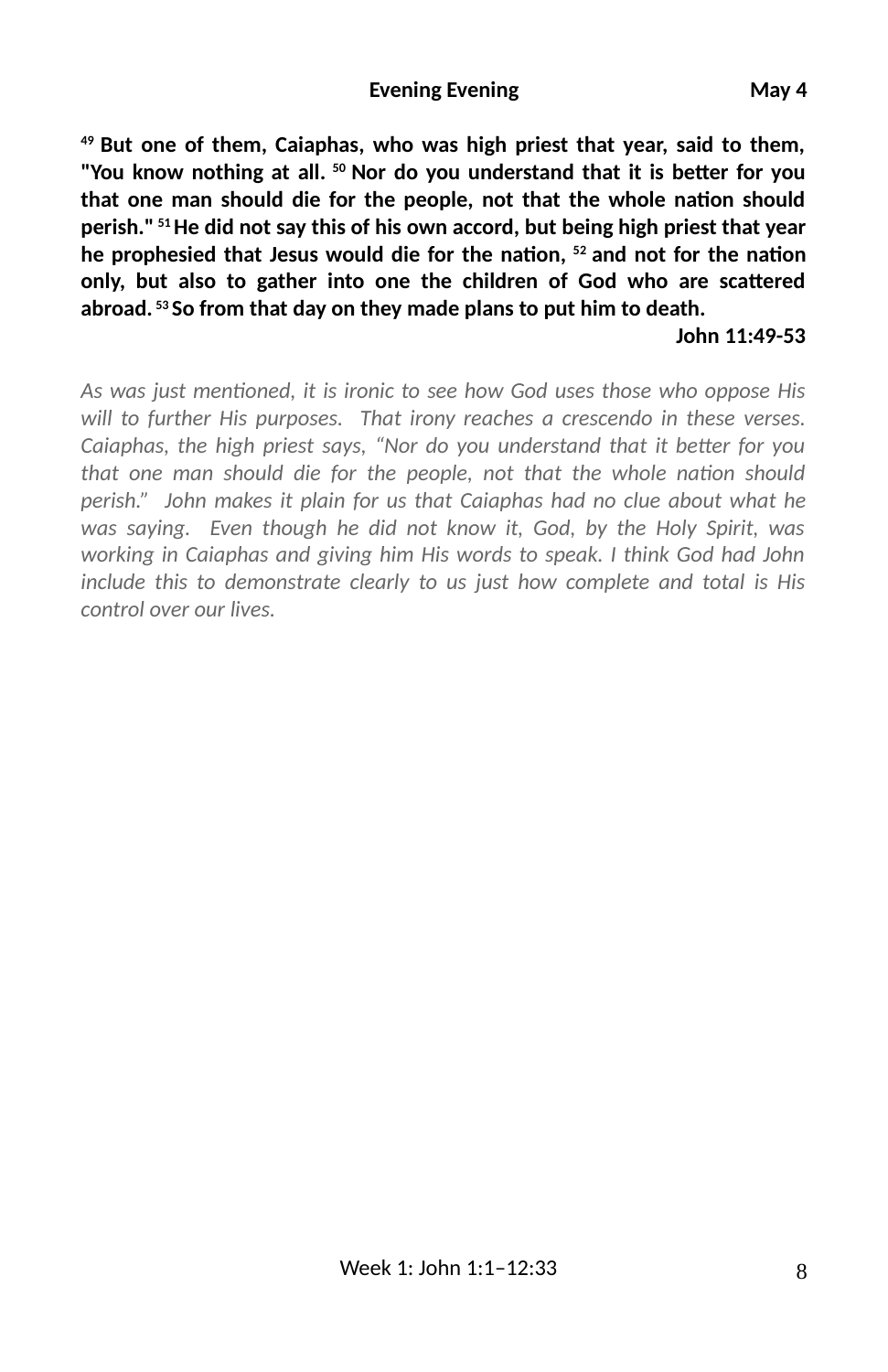**54 Jesus therefore no longer walked openly among the Jews, but went from there to the region near the wilderness, to a town called Ephraim, and there he stayed with the disciples. 55 Now the Passover of the Jews was at hand, and many went up from the country to Jerusalem before the Passover to purify themselves. 56 They were looking for Jesus and saying to one another as they stood in the temple, "What do you think? That he will not come to the feast at all?" 57 Now the chief priests and the Pharisees had given orders that if anyone knew where he was, he should let them know, so that they might arrest him. John 11:54-57**

*For the moment, Jesus evades arrest. But it's only a temporary retreat. He will soon bring things to a climax and force the Jewish leaders to act against Him. Imagine His anxiety as the time comes closer and closer. His sense of isolation must have become almost unbearable. His only consolation was that the Father heard Him. As John told us at the end of chapter 2, He trusted Himself to no man. But He did completely put Himself in the Father's hands. There was a day not too far in the future when even the Father would forsake Him. To pay the price of sin, even the Father would turn His back on the Son.* 

*To pay the entire price of sin, death must be faced completely alone. Anyone* who refuses to accept Jesus' sacrifice will, by their own choice, encounter *eternal death, totally alone. Complete and eternal isolation – totally apart from God; and therefore, since God is the source of everything, apart from everything. What a horrible thought!*

### <sup>46</sup>**And about the ninth hour Jesus cried out with a loud voice, saying, "Eli, Eli, lema sabachthani?" that is, "My God, my God, why have you forsaken me?" Matthew 27:46**

*Remember, He was a human being like you and me. He would have to face death completely alone, trusting that the Father would not leave Him dead but would raise Him back up to life – just like you and me!*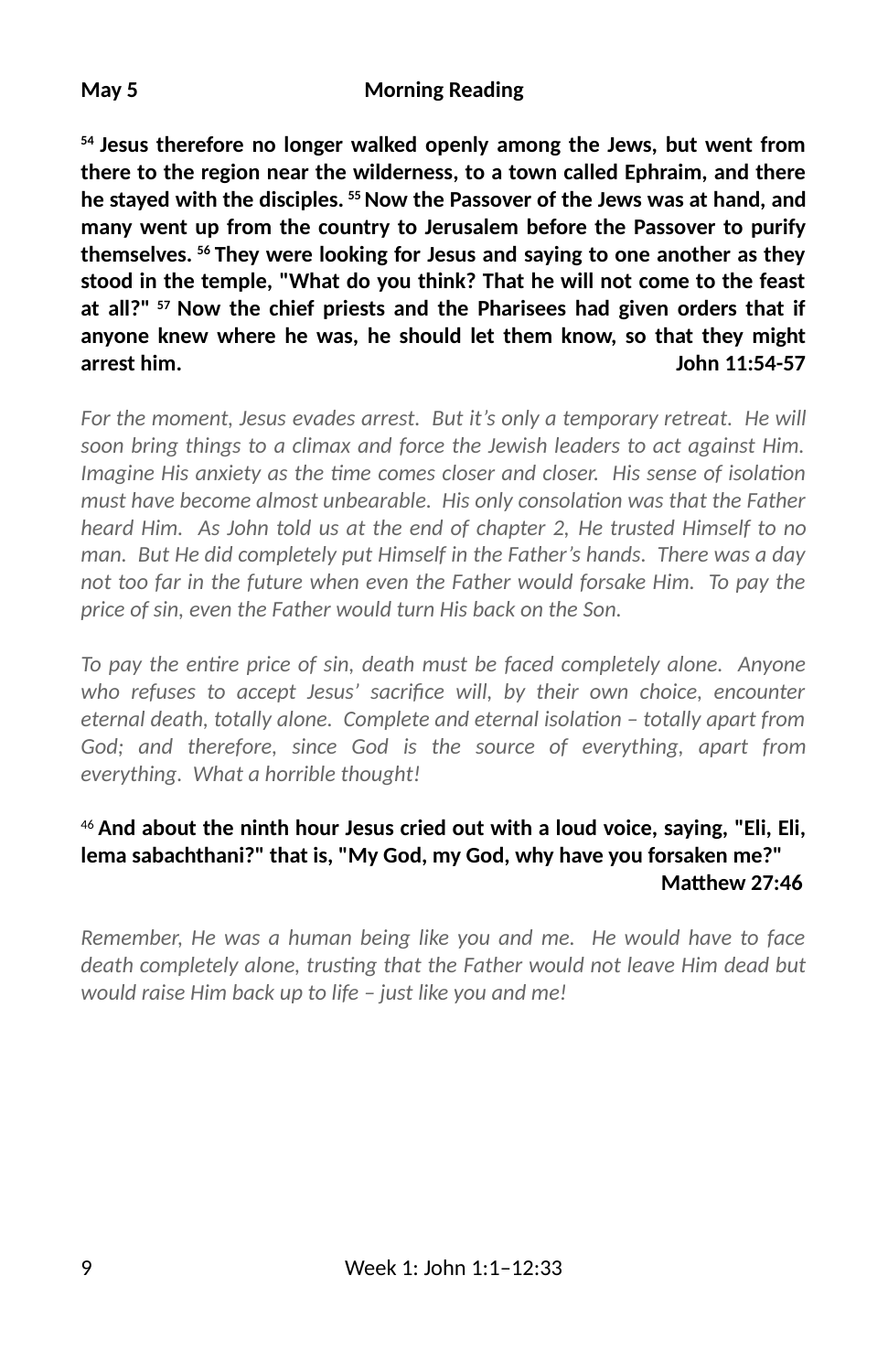**1 Six days before the Passover, Jesus therefore came to Bethany, where Lazarus was, whom Jesus had raised from the dead. 2 So they gave a dinner for him there. Martha served, and Lazarus was one of those reclining with him at table. 3 Mary therefore took a pound of expensive ointment made from pure nard, and anointed the feet of Jesus and wiped his feet with her hair. The house was 2lled with the fragrance of the perfume. 4 But Judas Iscariot, one of his disciples (he who was about to betray him), said, 5 "Why was this ointment not sold for three hundred denarii and given to the poor?" 6 He said this, not because he cared about the poor, but because he was a thief, and having charge of the moneybag he used to help himself to what was put into it. 7 Jesus said, "Leave her alone, so that she may keep it for the day of my burial. 8 For the poor you always have with you, but you do not always have me."** 

#### **John 12:1-8**

Less than a week before His suffering, death and resurrection, Jesus goes back *to Bethany and joins in a dinner party with Lazarus and his sisters. Mary, who had shown less faith than her sister Martha, washes Jesus feet with her hair, and pours on expensive perfume. John tells us that Judas Iscariot was a thief.* 

*John is the only gospel writer to give us that bit of information. Judas is upset, not on account of the poor as he claims, but because of his own personal loss. Jesus' response gives yet another clue to His disciples about what will soon happen to Him.*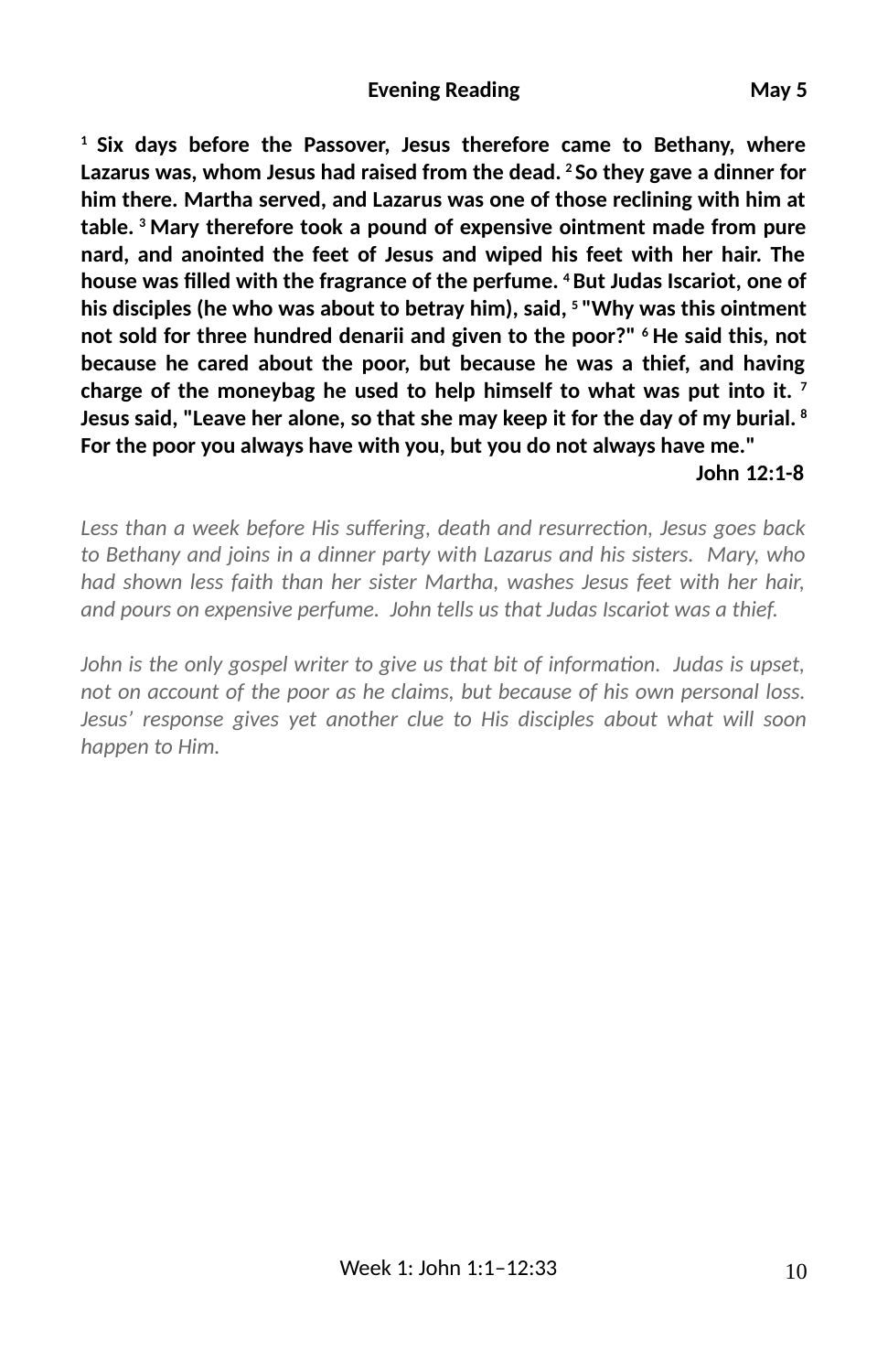**9 When the large crowd of the Jews learned that Jesus was there, they came, not only on account of him but also to see Lazarus, whom he had raised from the dead. 10 So the chief priests made plans to put Lazarus to death as well, 11 because on account of him many of the Jews were going away and believing in Jesus. John 12:9-11**

*Now John lets us know that Jesus' plans are working out as He intends. Jesus'* actions are having their effect. Many Jews were coming to believe in Jesus. The *chief priests are seeking all the more to put Jesus to death and Lazarus as well. (Have you ever thought that Lazarus, whom Jesus had raised back to life, was one of a very few people in scripture who had to die TWICE to this life?)*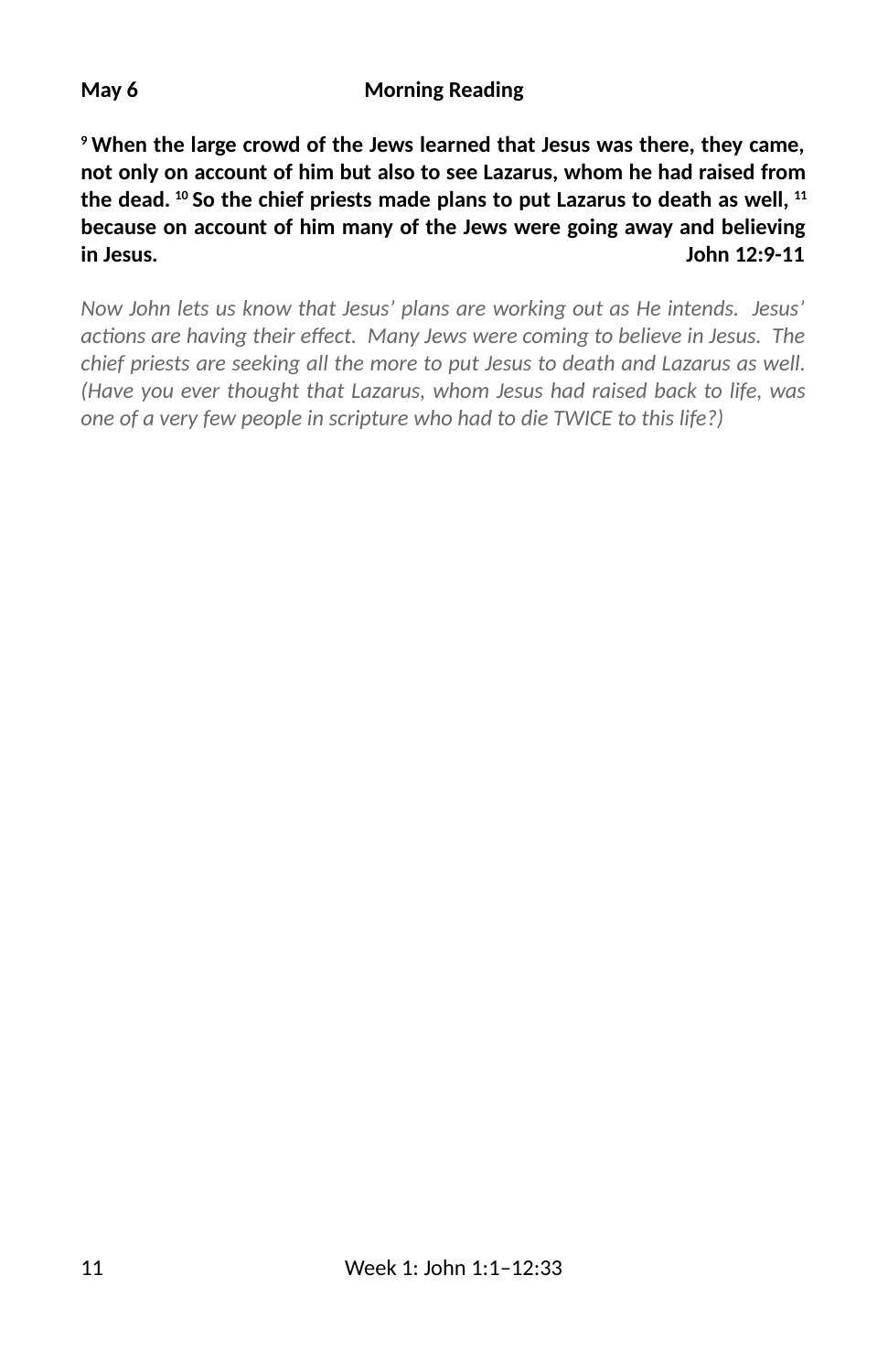#### **Evening Reading**  May 6

**12 The next day the large crowd that had come to the feast heard that Jesus was coming to Jerusalem. 13 So they took branches of palm trees and went out to meet him, crying out, "Hosanna! Blessed is he who comes in the name of the Lord, even the King of Israel!" 14 And Jesus found a young donkey and sat** on it, just as it is written, <sup>15</sup> "Fear not, daughter of Zion; behold, your king is coming, sitting on a donkey's colt!" <sup>16</sup> His disciples did not understand these things at first, but when Jesus was glorified, then they remembered that these things had been written about him and had been done to him. <sup>17</sup> The crowd **that had been with him when he called Lazarus out of the tomb and raised** him from the dead continued to bear witness. <sup>18</sup> The reason why the crowd **went to meet him was that they heard he had done this sign. 19 So the Pharisees said to one another, "You see that you are gaining nothing. Look, the world has gone a6er him." John 12:12-19**

*Jesus' work is just about 3nished. A crowd has assembled in Bethany because they've heard about Lazarus' resurrection. Having celebrated this miracle, they now come to Jesus with praise and honor. Remember how many times Jesus had encouraged people to believe in Him because of what He had done – the same things that He saw the Father doing. Note the people's words here. "Hosanna! Blessed is he who comes in the name of the Lord, even the King of Israel!"* 

*By worshiping Him "in the name of the Lord," they are worshiping Him for doing the same things that the Father does – things done under the authority of the Father. When they call Him "the King of Israel," they show that they now see Him as the equal of the Father.*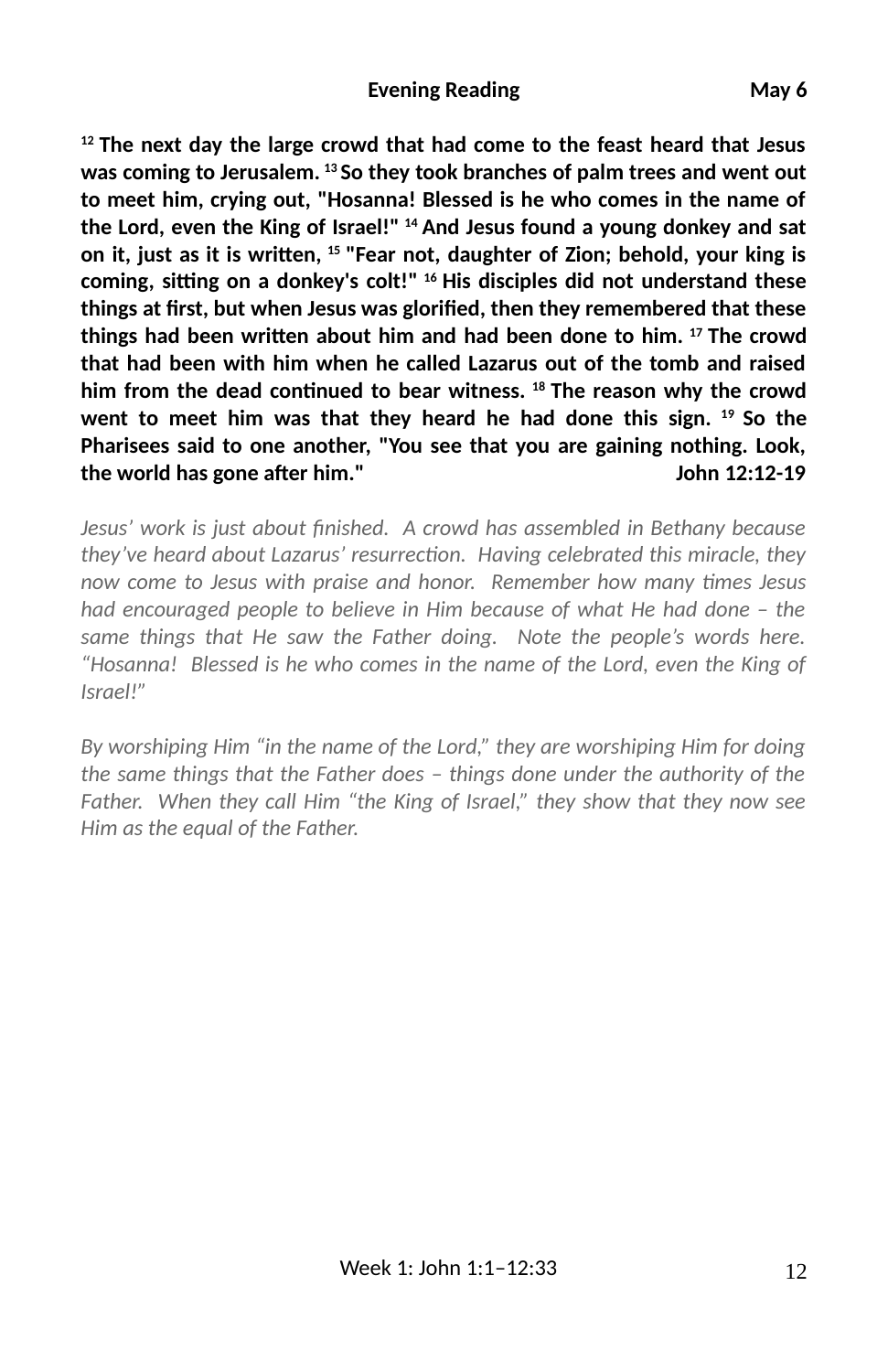**20 Now among those who went up to worship at the feast were some Greeks. 21 So these came to Philip, who was from Bethsaida in Galilee, and asked him, "Sir, we wish to see Jesus." 22 Philip went and told Andrew; Andrew and Philip went and told Jesus. 23 And Jesus answered them, "The hour has come for the** Son of Man to be glorified. <sup>24</sup> Truly, truly, I say to you, unless a grain of wheat **falls into the earth and dies, it remains alone; but if it dies, it bears much fruit. 25 Whoever loves his life loses it, and whoever hates his life in this world will keep it for eternal life. 26 If anyone serves me, he must follow me; and where I am, there will my servant be also. If anyone serves me, the Father will honor him. John 12:20-26**

The time for Jesus' sacrifice is at hand. The time of His public ministry is over. *When some people approach Philip asking to speak to Jesus, Jesus' response is that it's now time for Him to be glorified. He tells Philip that His death will be very fruiKul. He then gives Philip what may be the most important aphorism in scripture. "Whoever loves his life loses it, and whoever hates his life in this world will keep it for eternal life."*

*Do not hold on so closely to this life that you lose sight of what God is asking you to do while it lasts. This life is surely temporary. Do not try to secure this transitory life at all costs. According to scripture, not only will the effort be in vain, but it also has implications on the life to come.*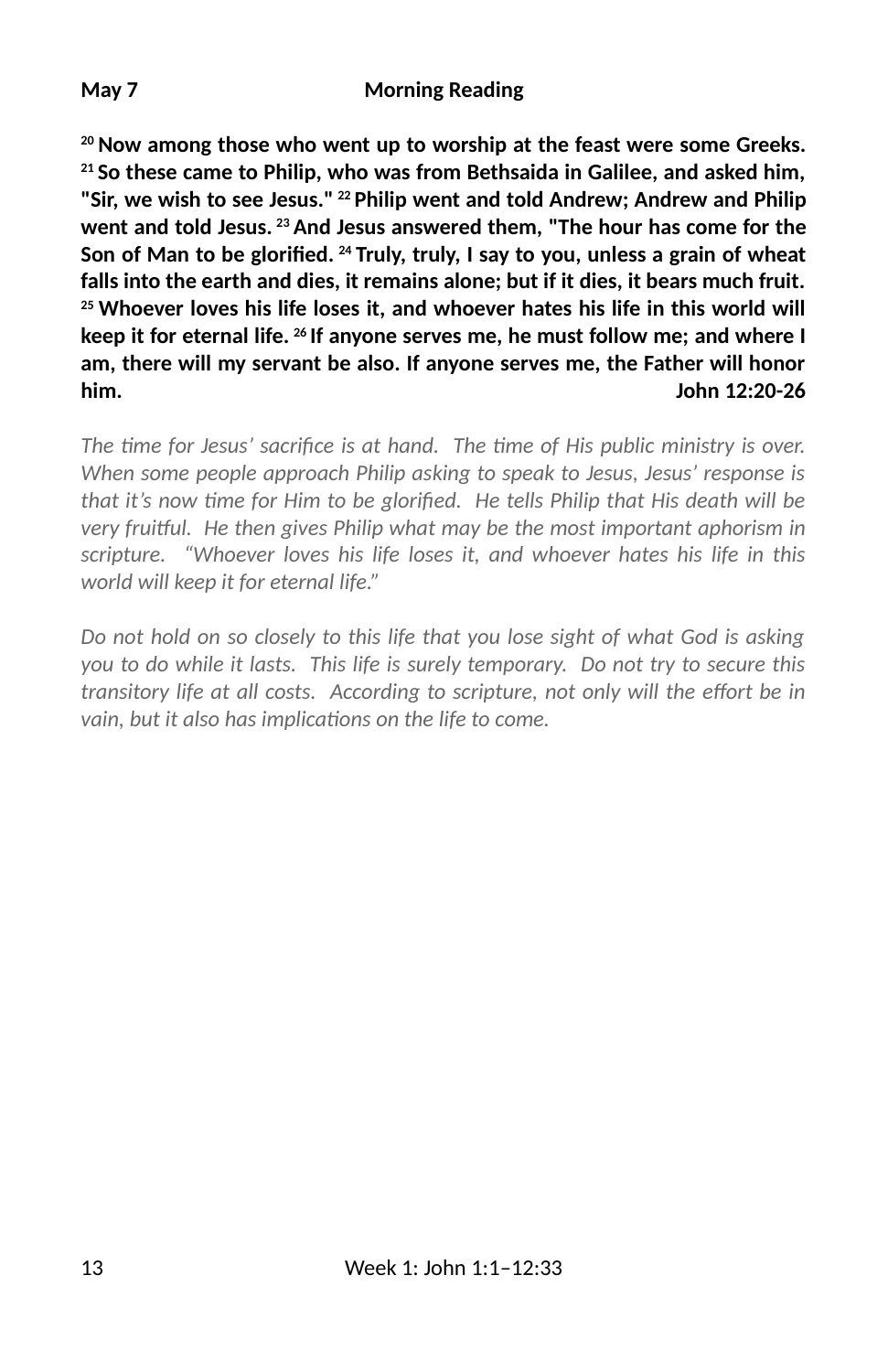#### **Evening Reading**  May 7

**27 "Now is my soul troubled. And what shall I say? 'Father, save me from this hour'? But for this purpose I have come to this hour. 28 Father, glorify your** name." Then a voice came from heaven: "I have glorified it, and I will glorify it **again." 29 The crowd that stood there and heard it said that it had thundered. Others said, "An angel has spoken to him." 30 Jesus answered, "This voice has come for your sake, not mine. 31 Now is the judgment of this world; now will** the ruler of this world be cast out. <sup>32</sup> And I, when I am lifted up from the earth, **will draw all people to myself." 33 He said this to show by what kind of death he was going to die. John 12:27-33**

*Jesus is troubled by the knowledge of what will soon take place. His will is that He might be spared this trial if there is any other way. Of course, He also knows that there is no other way. He proclaims that He has come into the world for this very purpose – to die in your place and mine. Having stated the source of His "trouble," He then says how He will deal with it – "Father, glorify your name." He will put His will aside and do the Father's will.*

#### **13 Greater love has no one than this, that someone lay down his life for his friends. John 15:13**

*This trial was what loving the Father and loving His neighbor meant for Jesus. What does it mean for you to love God and neighbor?*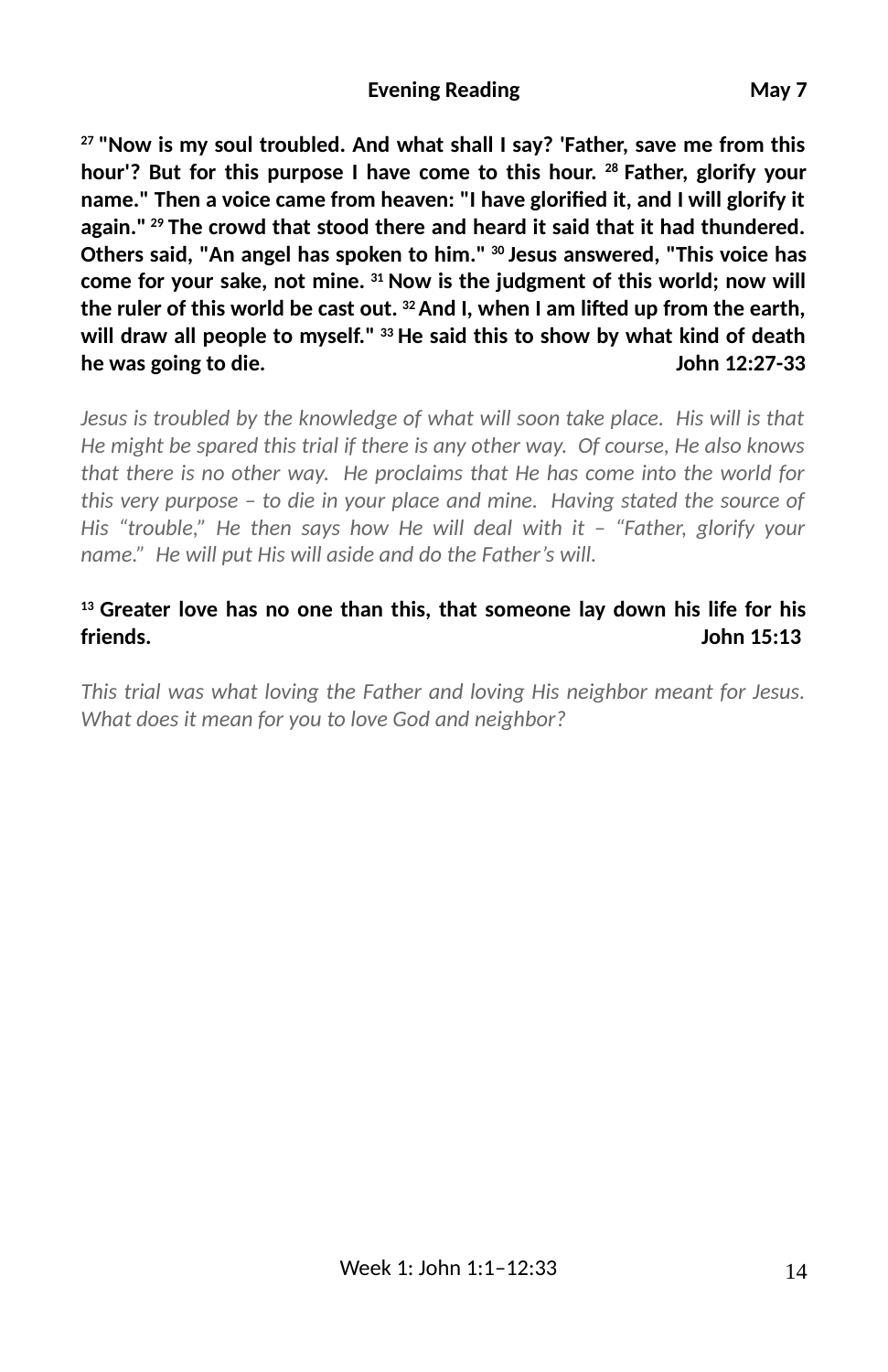# *Notes from Home Church*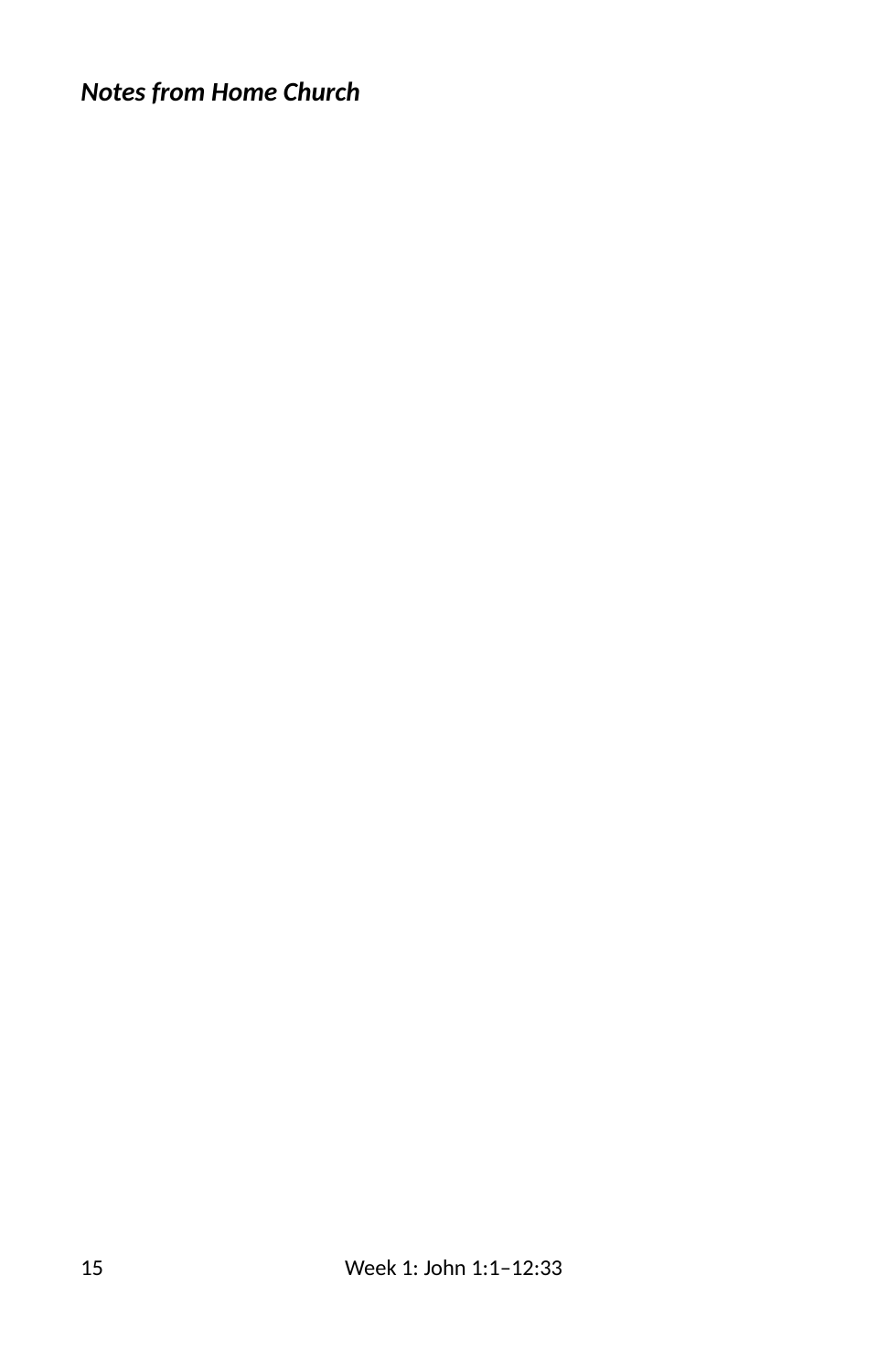# *Community Prayers*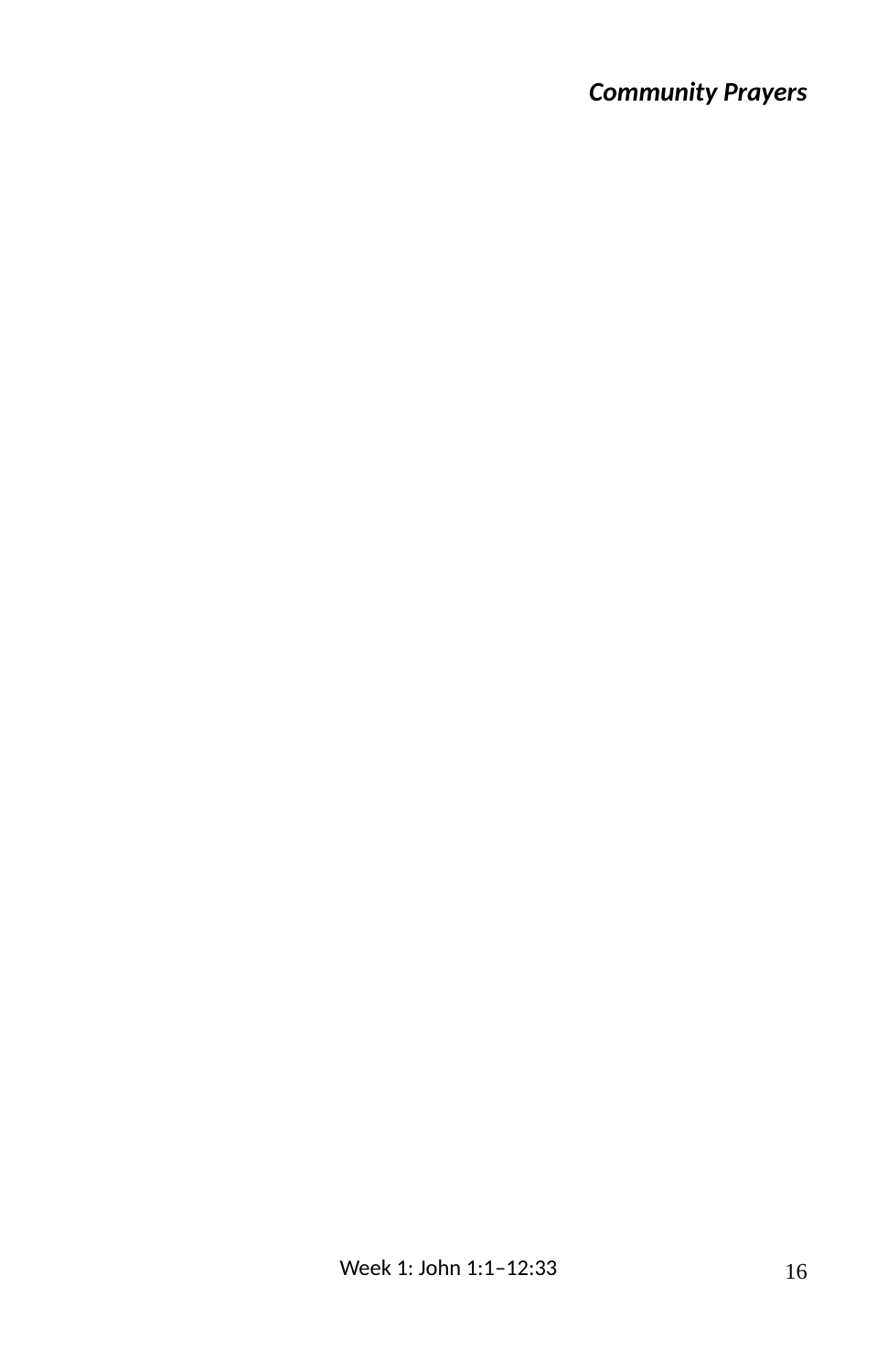#### **May 8 Morning Reading**

**34 So the crowd answered him, "We have heard from the Law that the Christ** remains forever. How can you say that the Son of Man must be lifted up? Who **is this Son of Man?" 35 So Jesus said to them, "The light is among you for a** little while longer. Walk while you have the light, lest darkness overtake you. **The one who walks in the darkness does not know where he is going. 36 While you have the light, believe in the light, that you may become sons of light." When Jesus had said these things, he departed and hid himself from them. John 12:34-36**

*The people had been taught that the Messiah, when He came, would remain with them forever. For them, He simply had to come and stay. But Jesus knew* how this verse would find its fulfillment. He would come, die, be resurrected, *ascend to heaven and later come a second time. His existence is eternal. He has always been with His people and He will always be with us. The mode of His presence with us changes over me. Today He is present with us by His Spirit – the Holy Spirit. (See Acts 16:7 and Phil 1:19.)*

**16 Do you not know that you are God's temple and that God's Spirit dwells in you? 1 Corinthians 3:16**

**17 Now the Lord is the Spirit, and where the Spirit of the Lord is, there is freedom. 2 Corinthians 3:17**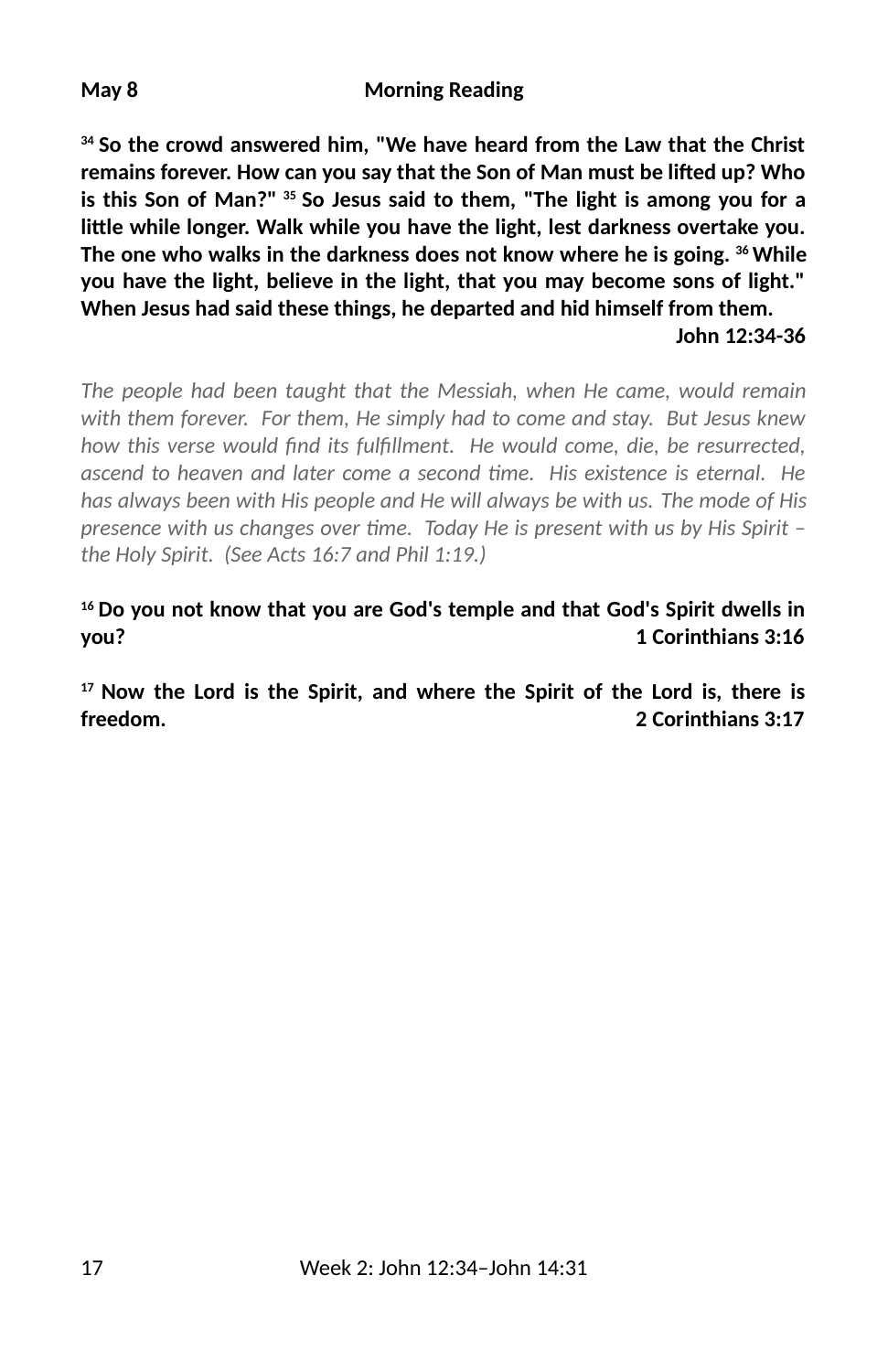#### **Evening Reading**  May 8

**37 Though he had done so many signs before them, they sll did not believe in him, 38 so that the word spoken by the prophet Isaiah might be ful2lled: "Lord, who has believed what he heard from us, and to whom has the arm of the Lord been revealed?" 39 Therefore they could not believe. For again Isaiah said, 40 "He has blinded their eyes and hardened their heart, lest they see with their eyes, and understand with their heart, and turn, and I would heal them." 41 Isaiah said these things because he saw his glory and spoke of him. 42 Nevertheless, many even of the authories believed in him, but for fear of the Pharisees they did not confess it, so that they would not be put out of the synagogue; 43 for they loved the glory that comes from man more than the glory that comes from God. John 12:37-43**

*Verses 39-40 are quoted from Isaiah 6:9-10.* 

**9 And he said, "Go, and say to this people: "'Keep on hearing, but do not understand; keep on seeing, but do not perceive.' 10 Make the heart of this people dull, and their ears heavy, and blind their eyes; lest they see with their eyes, and hear with their ears, and understand with their hearts, and turn and be healed." Isaiah 6:9-10**

*It may seem, here in John 12, that God is blinding the eyes and hardening the hearts of people to keep them from repenting and being saved. But a closer look at Isaiah 6 helps to clear things up. In Isaiah 6:9-10 we see God* encouraging Isaiah to continue preaching the message God has given him even *though the people will not receive it. In so doing Isaiah makes "the heart of this people dull." The people become hardened to the word as it is repeated over and again and met over and again with disbelief. It is the people themselves who harden their own hearts. God has sent His message clearly through Isaiah, but it has been met only with disbelief so God gives the people over to exile since they will not repent.* 

*In the same way, here in the NT, those who will not repent of their sin are given over to the penalty due their sin. Through Isaiah God hardens the unbelievers'* hearts by repeating His offer of salvation over and over to no good effect. *Unbelievers, by refusing to believe, become like the idols they worship, unable to see and unable to hear! (Psalm 115:4-8)*

In v. 42, John concludes this section saying that, in spite of the unbelief of many, *there were many authorities who, although afraid to say so publicly, did put their faith and trust in Jesus.*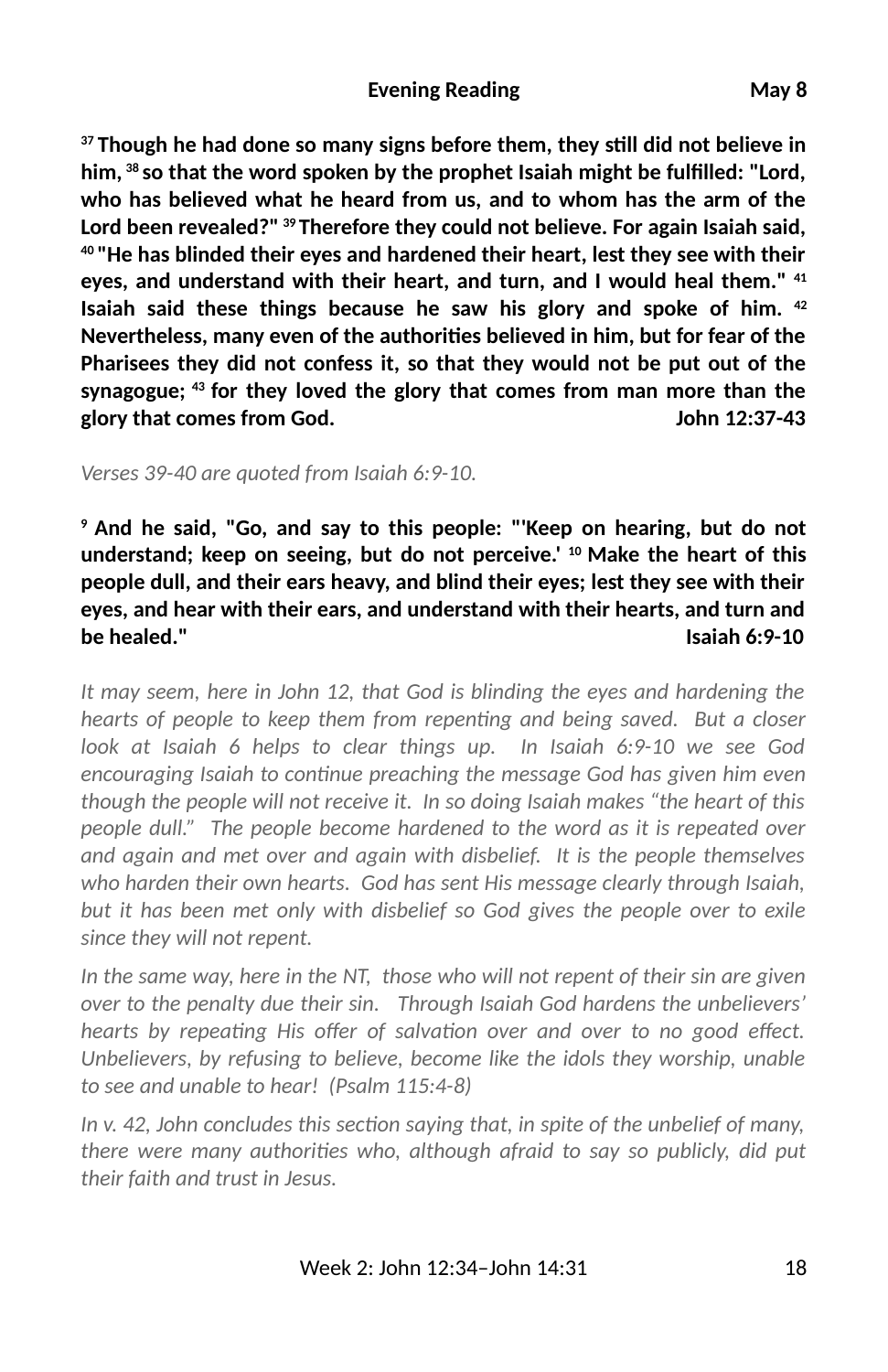**44 And Jesus cried out and said, "Whoever believes in me, believes not in me but in him who sent me. 45 And whoever sees me sees him who sent me. 46 I have come into the world as light, so that whoever believes in me may not remain in darkness. 47 If anyone hears my words and does not keep them, I do not judge him; for I did not come to judge the world but to save the world. 48 The one who rejects me and does not receive my words has a judge; the word that I have spoken will judge him on the last day. 49 For I have not spoken on my own authority, but the Father who sent me has himself given me a commandment-- what to say and what to speak. 50 And I know that his commandment is eternal life. What I say, therefore, I say as the Father has told me." John 12:44-50**

*Once again Jesus bases His authority not on Himself but on His Father. This is a recurrent theme in John and the other gospels. Others came through Jerusalem* from time to time claiming to be the Messiah. Many, if not most, were violent *men who wound up in prison or dead.* 

*Remember Barabbas, the prisoner that Pilate released to the people. His name, Barabbas, is Aramaic. It means son of the father. While no one can say for sure, he may have been a false messiah who claimed that he would free Jerusalem from foreign rulers. Jesus' intent, by basing His authority on the Father, was to drive people back to the scripture – the Father's word – where they might see what He, the true Messiah, would look like - what He would do and say. Then they might come to understand that He was the true Messiah. But just as it happened with the prophet Isaiah, the repeated calls to repentance only dimmed the eyes and dulled the hearing of those who refused to see and hear.*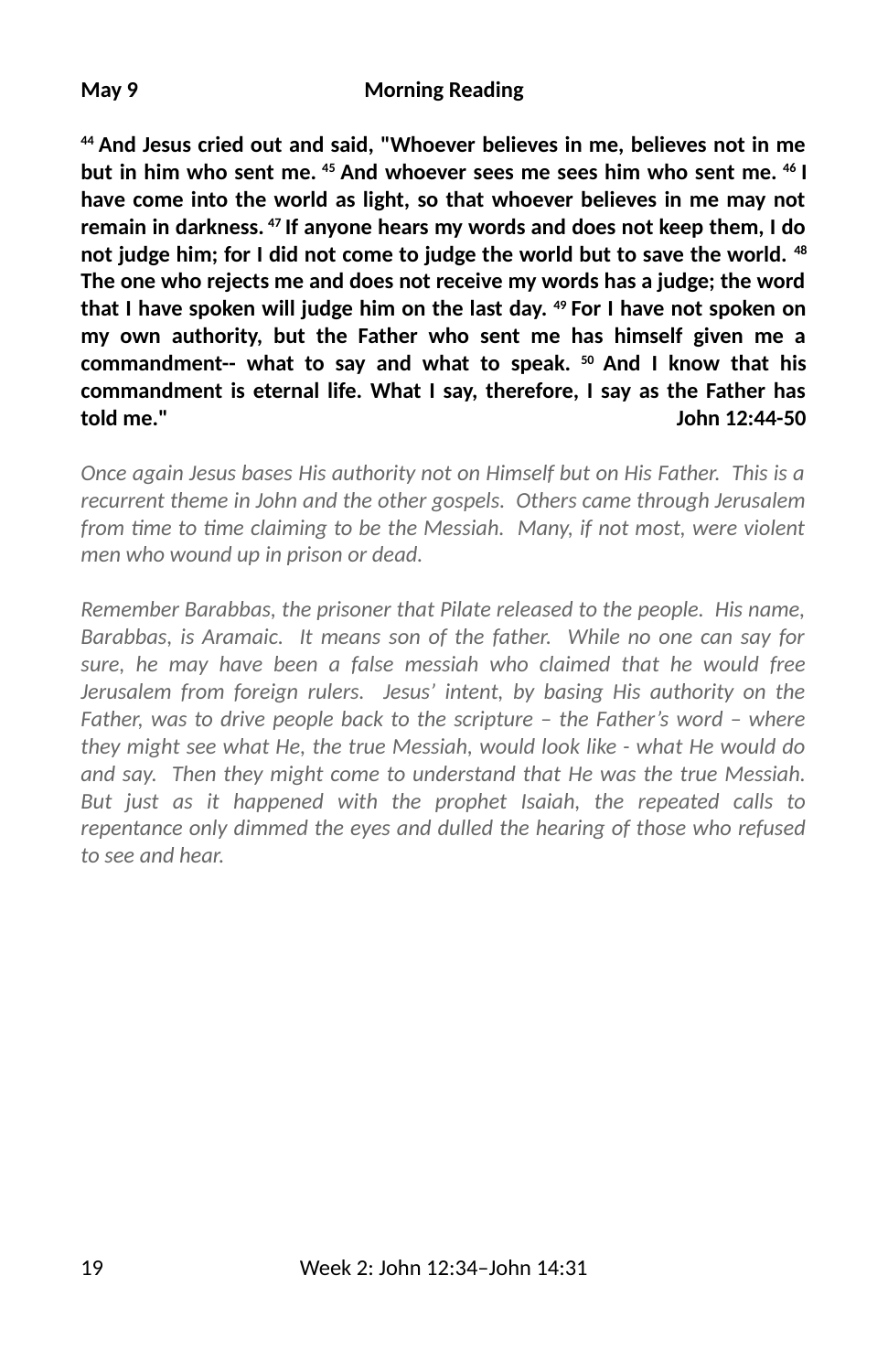**1 Now before the Feast of the Passover, when Jesus knew that his hour had come to depart out of this world to the Father, having loved his own who were in the world, he loved them to the end. 2 During supper, when the devil had already put it into the heart of Judas Iscariot, Simon's son, to betray him, 3 Jesus, knowing that the Father had given all things into his hands, and that he had come from God and was going back to God, 4 rose from supper. He laid** aside his outer garments, and taking a towel, tied it around his waist. <sup>5</sup> Then **he poured water into a basin and began to wash the disciples' feet and to wipe them with the towel that was wrapped around him. 6 He came to Simon Peter, who said to him, "Lord, do you wash my feet?" 7 Jesus answered him,** "What I am doing you do not understand now, but afterward you will **understand." 8 Peter said to him, "You shall never wash my feet." Jesus answered him, "If I do not wash you, you have no share with me." 9 Simon Peter said to him, "Lord, not my feet only but also my hands and my head!" 10 Jesus said to him, "The one who has bathed does not need to wash, except for his feet, but is completely clean. And you are clean, but not every one of you." John 13:1-10**

*At the Passover meal, Jesus takes the opportunity to wash His disciples feet.* The roads in Palestine were dusty. When guests arrived at a friend's house for *supper, it was customary to have a servant wash their feet to cleanse them. Here Jesus girds Himself with a towel and perform this menial task. The imagery is clear. Before the supper He washed their feet with water. After the* supper, His arrest, trial and crucifixion would quickly follow. He would wash them again, this second time with His blood to cleanse them from their sin.

*At 3rst, Peter refuses to allow Jesus to wash him. Once he realizes that this is the only way he can have no relationship with Jesus, Peter answers, then not just my feet, but wash my hands and my head too! Jesus says that it is only necessary to wash his feet. Accepting Jesus is a humbling experience. To accept Him is to reject all else. When a person receives Jesus, s/he is declaring that everything they used to believe they now count as nothing. Before they thought* that they would find a way to God on their own. Now they know that the only *way to the Father is through the Son.*

**8 Indeed, I count everything as loss because of the surpassing worth of knowing Christ Jesus my Lord. For his sake I have suffered the loss of all things and count them as rubbish, in order that I may gain Christ Philippians 3:8**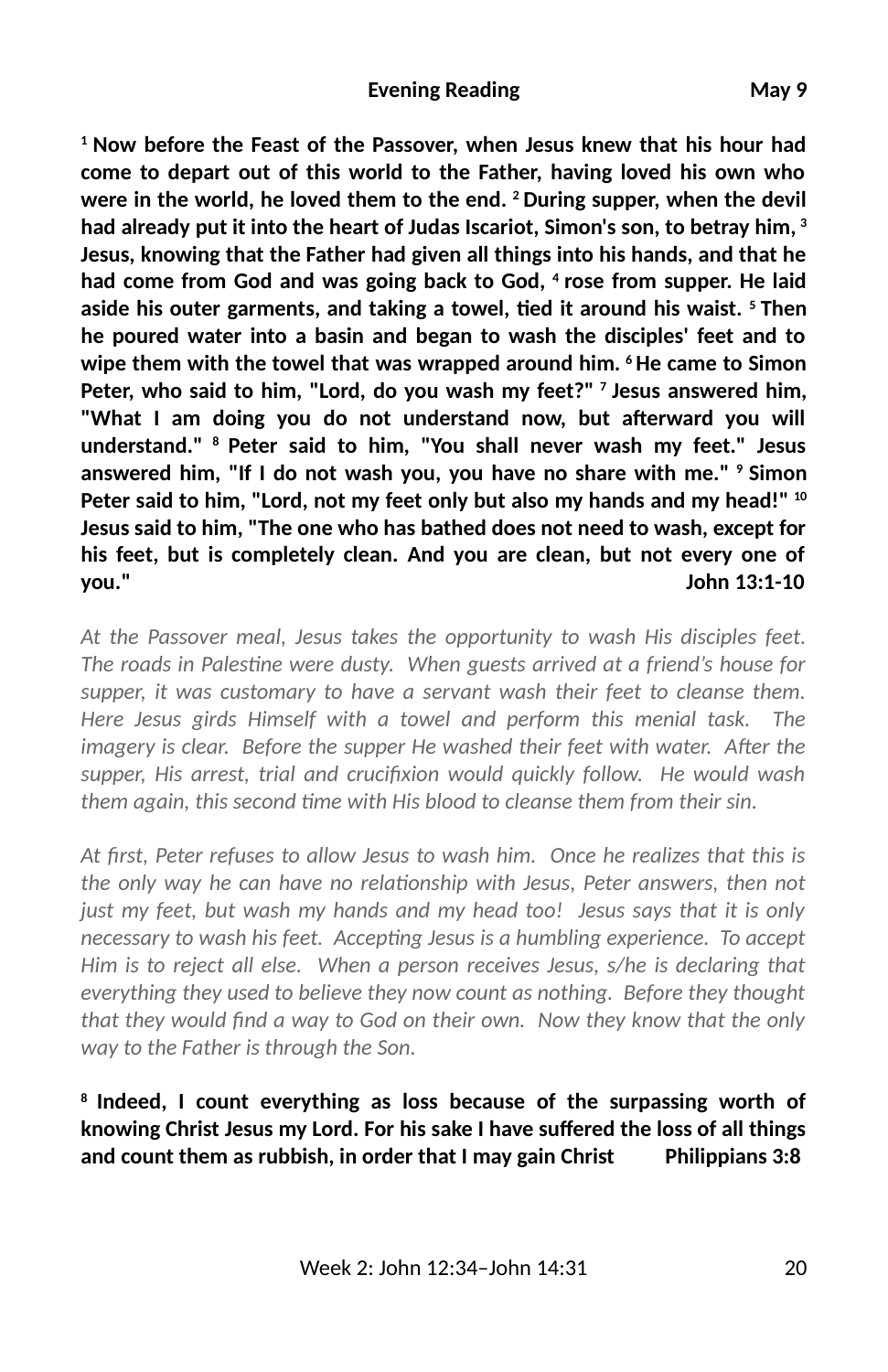#### **May 10 Morning Reading**

**11 For he knew who was to betray him; that was why he said, "Not all of you are clean." 12 When he had washed their feet and put on his outer garments and resumed his place, he said to them, "Do you understand what I have done to you? 13 You call me Teacher and Lord, and you are right, for so I am. 14 If I then, your Lord and Teacher, have washed your feet, you also ought to wash one another's feet. 15 For I have given you an example, that you also should do just as I have done to you. 16 Truly, truly, I say to you, a servant is not greater than his master, nor is a messenger greater than the one who sent him. 17 If you know these things, blessed are you if you do them. John 13:11-17**

*Jesus here explains that since He who is the Teacher has washed our feet, so we should also wash one another's feet. If He, who is above all, is willing to humble Himself and perform the most menial tasks for us, then we ought to be willing to do the same for each other.* 

*Our pride can become the root of all sorts of evil. It's important to remember, especially when we are demeaned by others, that we are to be their servant. When we are mistreated, if we respond by mistreating others, then we are wrong. This is not who we are!* 

How difficult Jesus it must have been for Jesus to endure His suffering without offering even a word against those who were persecuting Him. He had to *remain silent. He was dying for the very ones who were killing Him. If He had spoken out against them, He could not claim that He was loving them and* offering Himself on their behalf. For the sake of His integrity and that of the *Father, He did not curse. He completely and totally entrusted Himself into the Father's care.* 

*We are all familiar with the failure of giving into temptation of a far lesser degree than our Lord and Savior. Thank God that when we are weak, the Spirit* of God living in us is able to sustain us through difficult times.

*May we walk close enough to God that when trials come, our response is to submit ourselves to His leading and overcome pride – to love when even it is very costly to love.*

God Himself is living in us and will offer us all we need in all circumstances. Do *you fully trust Him in this?*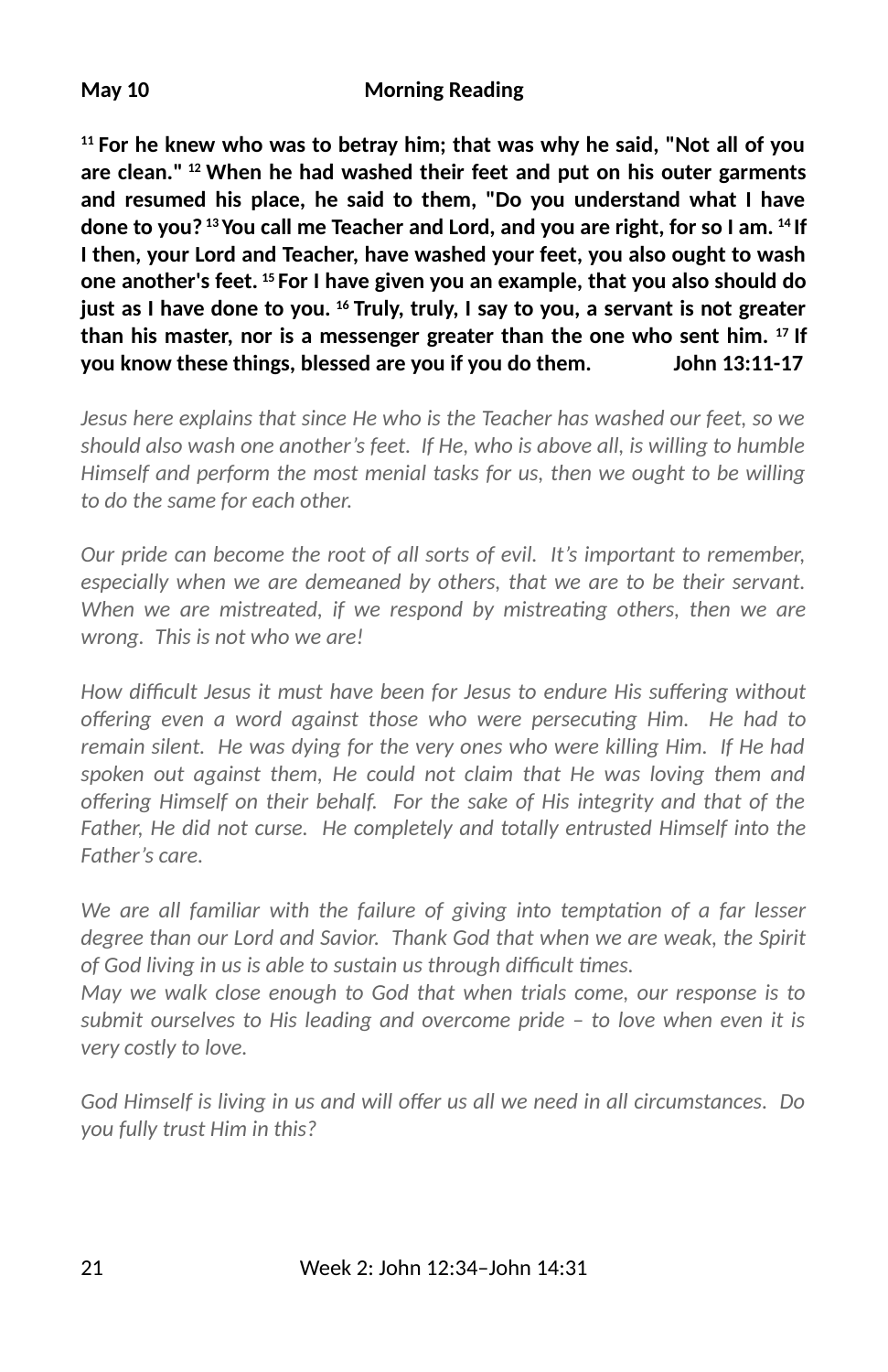#### **Evening Reading**  May 10

**18 I am not speaking of all of you; I know whom I have chosen. But the** Scripture will be fulfilled, 'He who ate my bread has lifted his heel against me.' **19 I am telling you this now, before it takes place, that when it does take place you may believe that I am he. 20 Truly, truly, I say to you, whoever receives the one I send receives me, and whoever receives me receives the one who sent** me."<sup>21</sup> After saying these things, Jesus was troubled in his spirit, and testified, **"Truly, truly, I say to you, one of you will betray me." 22 The disciples looked at one another, uncertain of whom he spoke. 23 One of his disciples, whom Jesus** loved, was reclining at table at Jesus' side, <sup>24</sup> so Simon Peter motioned to him **to ask Jesus of whom he was speaking. 25 So that disciple, leaning back against Jesus, said to him, "Lord, who is it?" 26 Jesus answered, "It is he to whom I will give this morsel of bread when I have dipped it." So when he had dipped the morsel, he gave it to Judas, the son of Simon Iscariot. John 13:18-26**

*Jesus tells His disciples that one of them is a traitor. The disciples are curious to know who this traitor is. When John asks Him, Jesus tells him that Judas, the son of Simon Iscariot, is the traitor.*

*In v. 20, Jesus repeats the idea once again for us that His authority is from the Father. He depends upon the Father's witness to prove that He genuinely is who He claims to be. Jesus provides all these details so that later, after He'd been* raised from the dead His disciples might remember these things and, finding *them foretold in scripture, would be even more convinced that He truly is the Son of God.*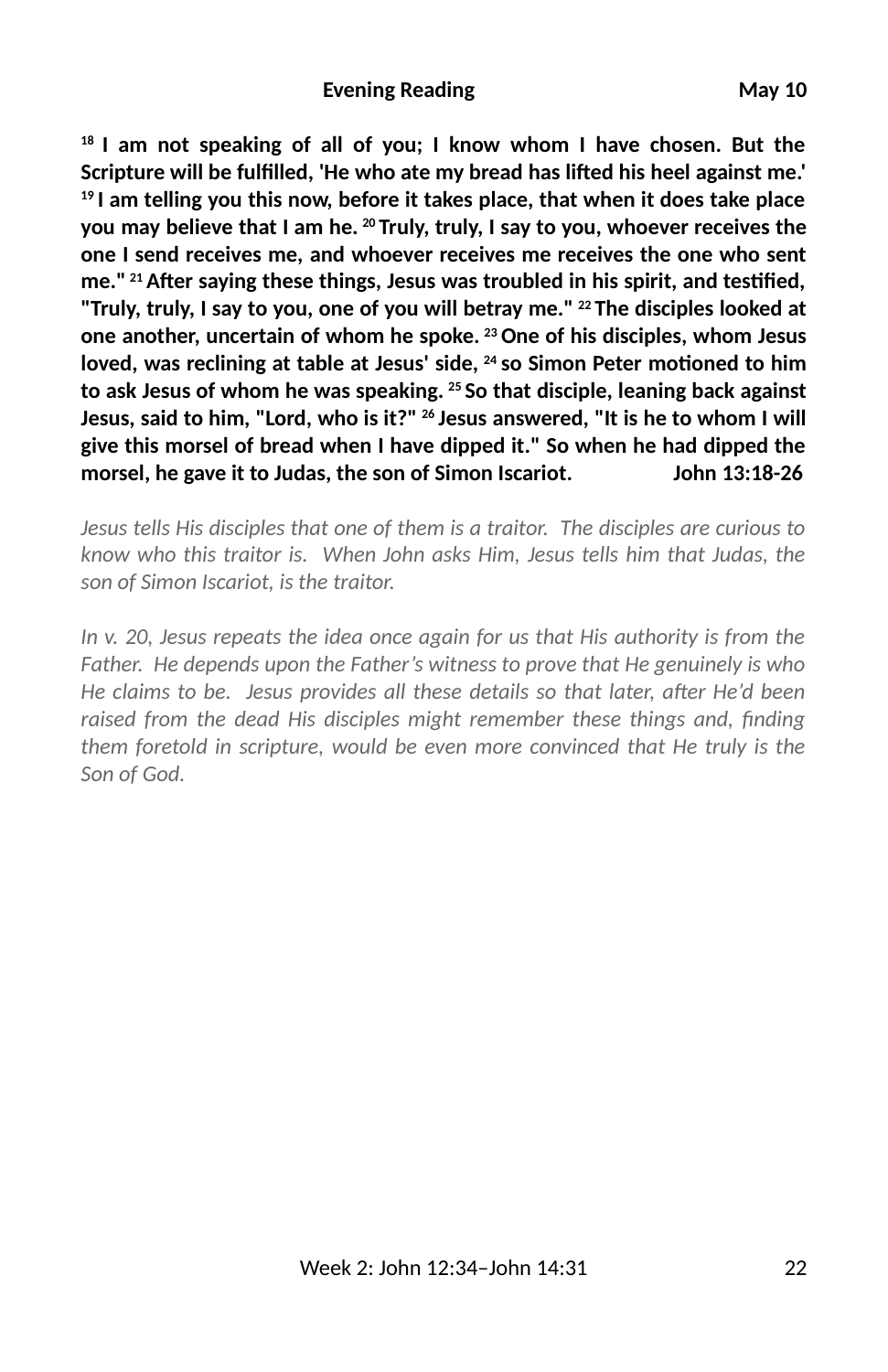#### **May 11 Morning Evening**

<sup>27</sup> Then after he had taken the morsel, Satan entered into him. Jesus said to **him, "What you are going to do, do quickly." 28 Now no one at the table knew why he said this to him. 29 Some thought that, because Judas had the moneybag, Jesus was telling him, "Buy what we need for the feast," or that** he should give something to the poor. <sup>30</sup> So, after receiving the morsel of **bread, he immediately went out. And it was night. 31 When he had gone out,** Jesus said, "Now is the Son of Man glorified, and God is glorified in him. <sup>32</sup> If God is glorified in him, God will also glorify him in himself, and glorify him at **once. John 13:27-32**

*Satan enters Judas and drives him into his treachery. Jesus is acutely aware of what is happening. He does not try to stop Judas. Rather He tells Judas to do quickly what he is going to do. John makes it clear that no one else at the table was aware.* 

*Note the end of v. 30, "it was night." Darkness reigns for the time being. Satan will be allowed to control events as he desires. The great irony here is that Satan is actually doing the very thing that will prove to be his undoing. So it is* with all sin. Often the one who sins feels he is somehow benefiting himself. But *the truth is, of course, that sin causes great harm.* 

*Interestingly, it is at night, in the darkness, that the Son of Man is glorified. Jesus, who is the Light of the World, walks bravely into the darkness to expose the devil and all sin for what they are. His actions will condemn Satan and offer atonement to people who will repent of their sins and turn to Him.*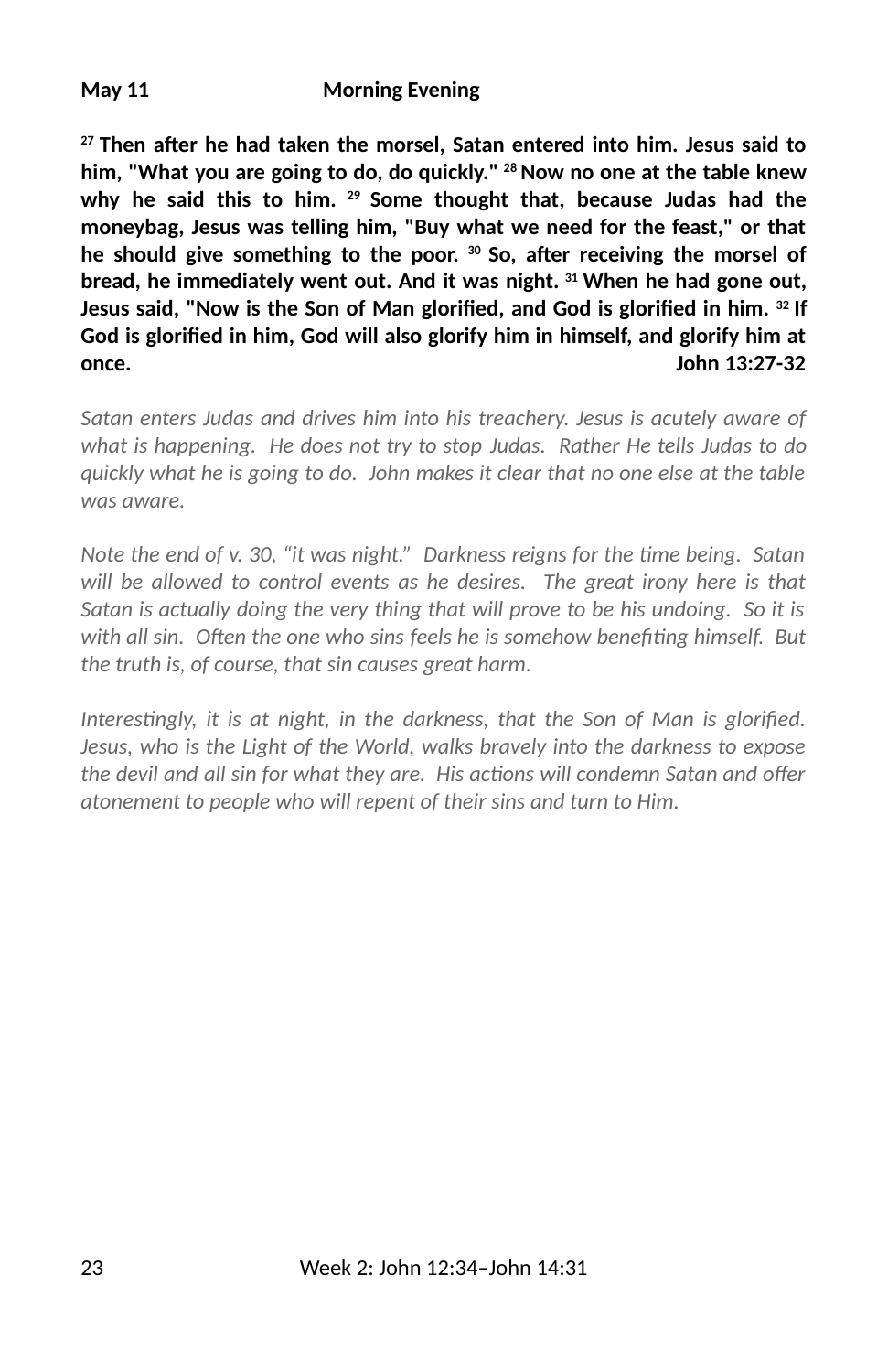<sup>33</sup> Little children, yet a little while I am with you. You will seek me, and just as I **said to the Jews, so now I also say to you, 'Where I am going you cannot come.' 34 A new commandment I give to you, that you love one another: just as I have loved you, you also are to love one another. 35 By this all people will know that you are my disciples, if you have love for one another." 36 Simon Peter said to him, "Lord, where are you going?" Jesus answered him, "Where I** am going you cannot follow me now, but you will follow afterward." <sup>37</sup> Peter **said to him, "Lord, why can I not follow you now? I will lay down my life for you." 38 Jesus answered, "Will you lay down your life for me? Truly, truly, I say** to you, the rooster will not crow till you have denied me three times.

#### **John 13:33-38**

*Jesus says that He is giving a new commandment, "that you love one another: just as I have loved you." The idea that we are to love one another is not new. Jesus had earlier in His ministry taught that to love God and neighbor is the very heart of the law:*

<sup>35</sup> And one of them, a lawyer, asked him a question to test him, <sup>36</sup> "Teacher, **which is the great commandment in the Law?" 37 And he said to him, "You shall love the Lord your God with all your heart and with all your soul and with all your mind. 38 This is the great and 2rst commandment. 39 And a second is like it: You shall love your neighbor as yourself. 40 On these two** commandments depend all the Law and the Prophets." Matthew 22:35-40

*What is different is the extent that we should go to in loving one another. We are to love one another "as I have loved you." Driven by His love for us, Jesus held nothing back. As the Father had asked Him, He poured out His very life for our sake. Now, we can love one another as He loved us.* 

*It's important to remember that in ourselves, we are not capable of this kind of love. We have been given the Spirit of God to empower us with this love and renew us. In verse 37, Peter brashly claims that he loves Jesus to the extent that he is willing to lay down his life for Him. Jesus' response is that he does not yet love Him as he ought. We'll see toward the end of this gospel that Jesus will restore Peter and tell him that he will have the opportunity to love as he claims here. We can trust that when and if we find ourselves in such a desperate and* difficult situation, He will empower us to be able to love as He loves.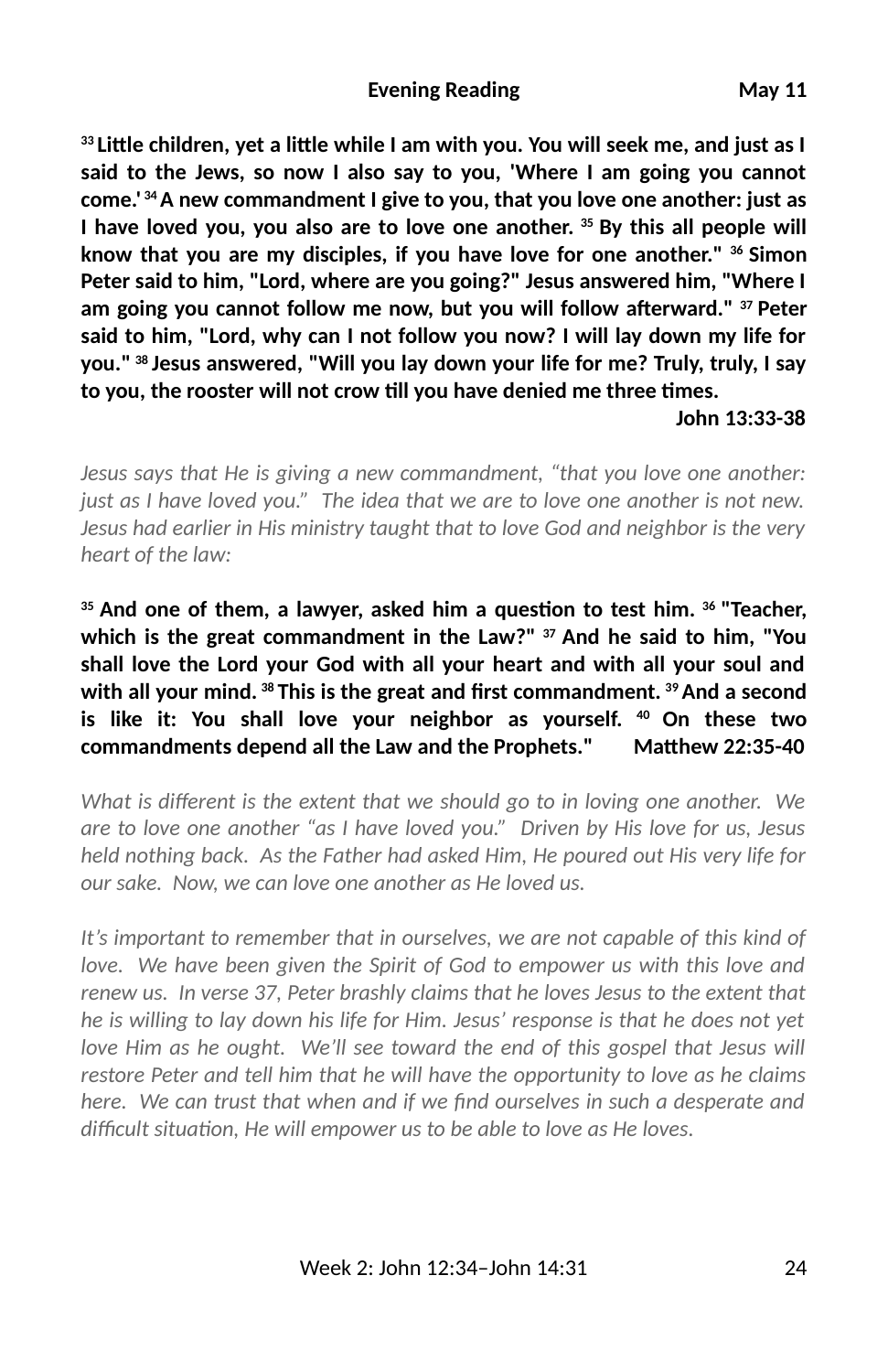**1 "Let not your hearts be troubled. Believe in God; believe also in me. 2 In my Father's house are many rooms. If it were not so, would I have told you that I go to prepare a place for you? 3 And if I go and prepare a place for you, I will come again and will take you to myself, that where I am you may be also. 4 And you know the way to where I am going." 5 Thomas said to him, "Lord, we do not know where you are going. How can we know the way?" 6 Jesus said to him, "I am the way, and the truth, and the life. No one comes to the Father except through me. John 14:1-6**

*The last few verses of chapter 13 can be very heavy indeed. Having written them, John goes on to quote Jesus saying, "Let not your hearts be troubled." God does not want us walking around fearful of some great trial that awaits us in the future. We are simply to put our faith in God and love Him. That will keep us safe.*

#### **18 There is no fear in love, but perfect love casts out fear. For fear has to do with punishment, and whoever fears has not been perfected in love.**

 **1 John 4:18**

*Jesus promises that He will return and bring us to Himself. When Thomas says, "Lord, we do not know where you are going. How can we know the way? Jesus responds, "I am the way, and the truth and the life." Truly salvation is found in Him and nowhere else.*

**11 This Jesus is the stone that was rejected by you, the builders, which has** become the cornerstone. <sup>12</sup> And there is salvation in no one else, for there is **no other name under heaven given among men by which we must be saved." Acts 4:11-12**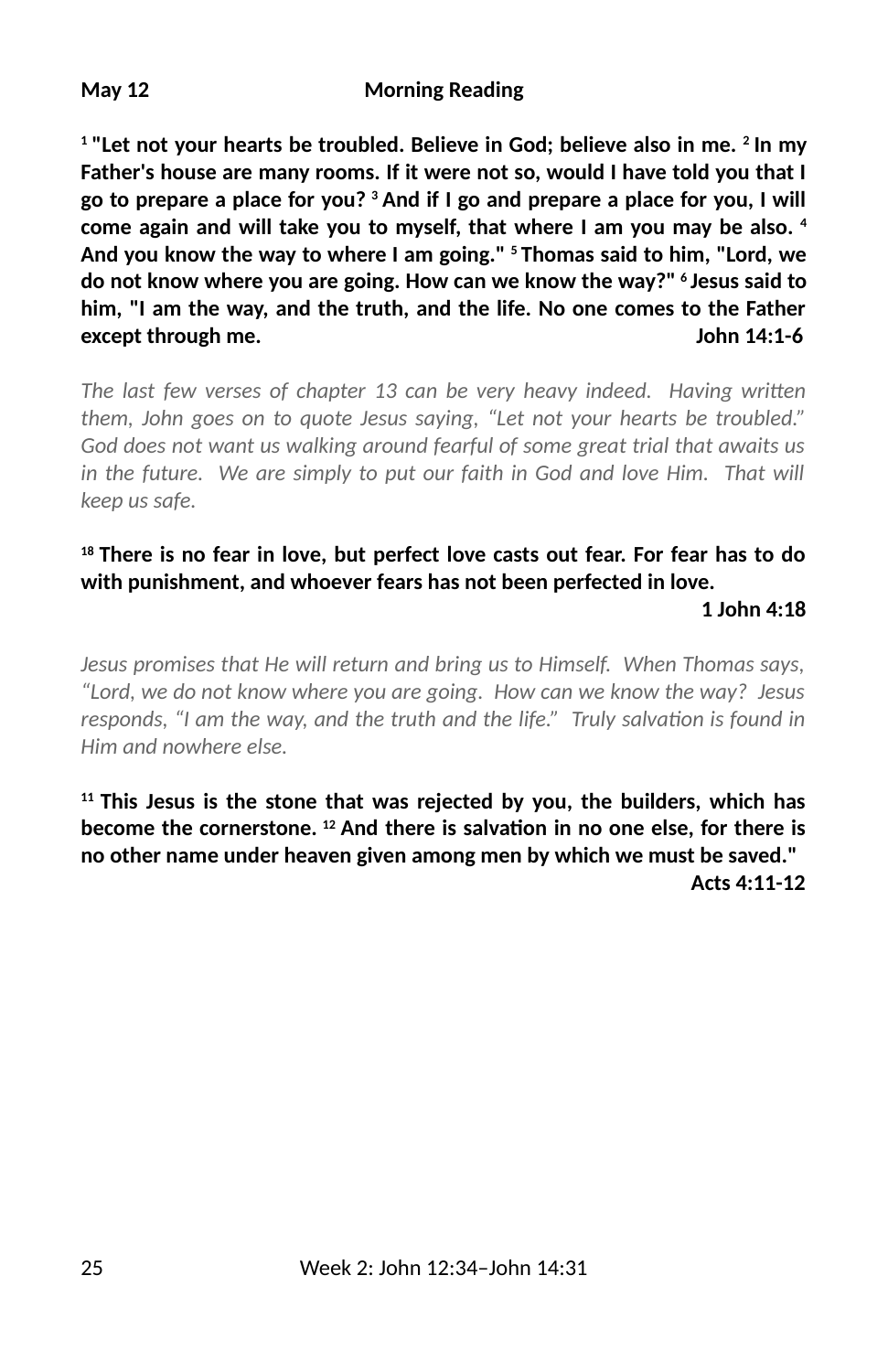**7 If you had known me, you would have known my Father also. From now on you do know him and have seen him." 8 Philip said to him, "Lord, show us the Father, and it is enough for us." 9 Jesus said to him, "Have I been with you so long, and you sll do not know me, Philip? Whoever has seen me has seen the Father. How can you say, 'Show us the Father'? 10 Do you not believe that I am in the Father and the Father is in me? The words that I say to you I do not speak on my own authority, but the Father who dwells in me does his works. 11 Believe me that I am in the Father and the Father is in me, or else believe on account of the works themselves. John 14:7-11**

*Jesus reiterates that to know Him is to know the Father. This message His* disciples had heard time and again from the start of His ministry. Yet, despite *this, Philip immediately says, "Show us the Father, and it is enough for us." Read Jesus' response in vv. 9-11.* 

*Imagine Jesus' frustration. His disciples, those who know Him best, after three years of following Him and listening to His teaching, sll do not grasp this basic fundamental truth about who He is! Whatever the thoughts that ran through Jesus' mind at this point, in just a few verses He explains to His disciples that the Holy Spirit will remind them of all that they need at the proper time.* 

#### **26 But the Helper, the Holy Spirit, whom the Father will send in my name, he will teach you all things and bring to your remembrance all that I have said to you. John 14:26**

*At mes it may feel as though we do not yet know all that we need to know. It can even become burdensome to think of all the work and study it would require to know what we feel we should know. These verses provide solace and* encouragement for times like this. We don't need to depend on our own knowledge or abilities. Jesus wants us to depend on Him and His Spirit.

*May we learn to trust that He will always remind us of all that we need when we need it. Of course, that does not excuse us from doing our due diligence to engage in the learning process. That's simply being a disciple! However, it does remove the pressure of performance.* 

#### <sup>3</sup> Not that we are sufficient in ourselves to claim anything as coming from us, **but our sufficiency is from God.** And the control of the corinthians 3:5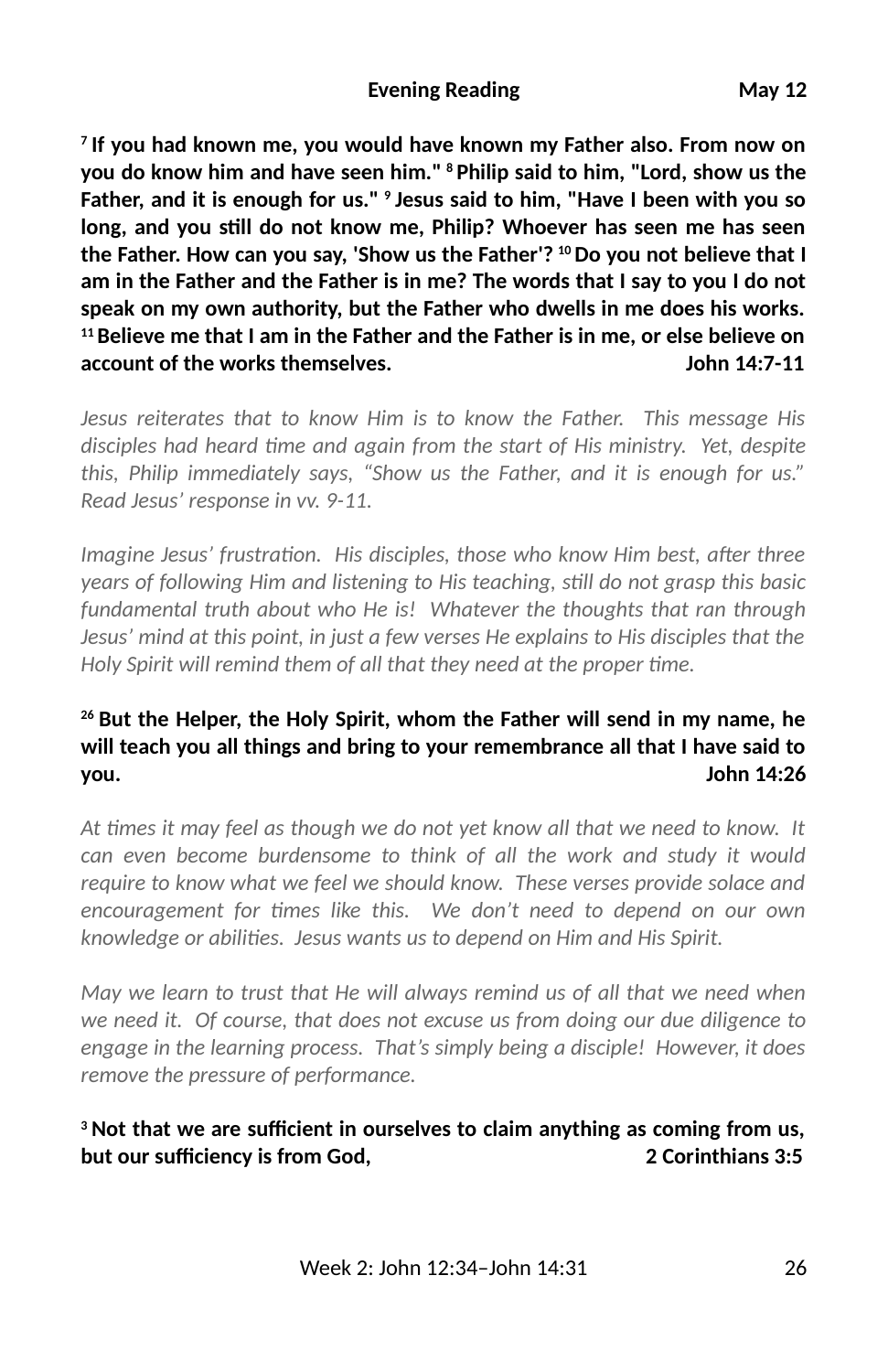#### **May 13 Morning Reading**

**12 "Truly, truly, I say to you, whoever believes in me will also do the works that I do; and greater works than these will he do, because I am going to the Father. 13 Whatever you ask in my name, this I will do, that the Father may be** glorified in the Son. <sup>14</sup> If you ask me anything in my name, I will do it. <sup>15</sup> "If you **love me, you will keep my commandments. 16 And I will ask the Father, and he will give you another Helper, to be with you forever, 17 even the Spirit of truth, whom the world cannot receive, because it neither sees him nor knows him. You know him, for he dwells with you and will be in you. 18 "I will not leave you as orphans; I will come to you. 19 Yet a li\$le while and the world will see me no more, but you will see me. Because I live, you also will live.** 

#### **John 14:12-19**

*Those who believe in Him will do even greater things than Jesus did because, "I am going to the Father." When Jesus ascended to the Father the Holy Spirit came to dwell in the hearts of believers. It was by the power of the Spirit that those first believers saw mighty miracles at work in and through them.* 

*I think there are two reasons why we see little of this in our time. First, I wonder about our faith. Do we have the same deep and abiding faith that the early church did? Do we expect God to move through us as the early church did? Second, I wonder if we put ourselves in situations where the Spirit will move.* The first disciples spoke boldly everywhere they went preaching the Word of *God. The Spirit, working in Jesus' life worked miracles as a witness to the truth that Jesus was teaching. Do we spread the Word into our communities like they did?* 

*We do hear of miracles happening in parts of the world where the gospel of Christ is preached clearly and with boldness; and the church is expanding in these places. Perhaps, if we dared to share the gospel with that same freedom and boldness, the Spirit might move and work miracles as proof of the things we would be saying.*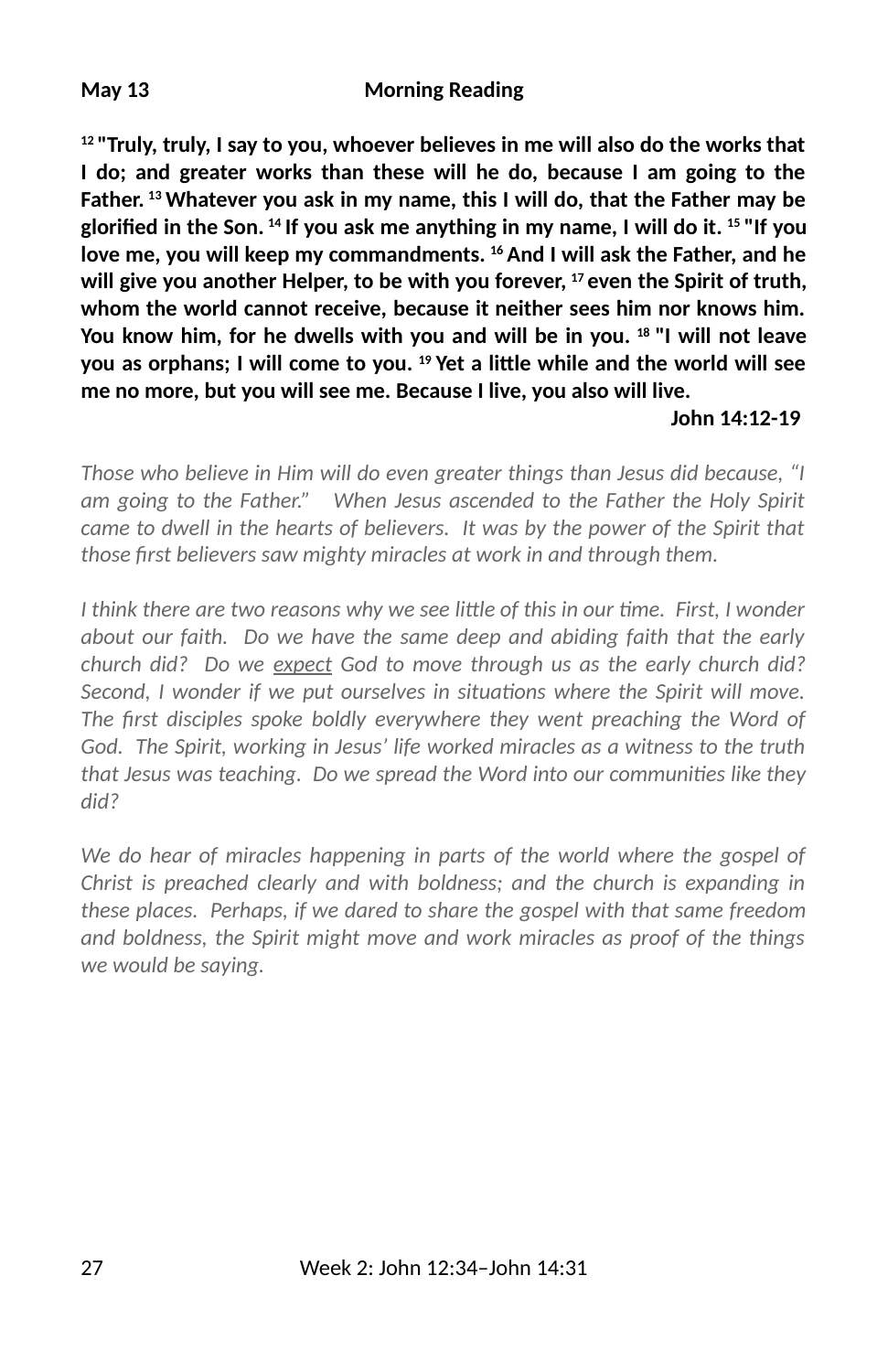#### **Evening Reading May 13**

**20 In that day you will know that I am in my Father, and you in me, and I in you. 21 Whoever has my commandments and keeps them, he it is who loves me. And he who loves me will be loved by my Father, and I will love him and manifest myself to him." 22 Judas (not Iscariot) said to him, "Lord, how is it that you will manifest yourself to us, and not to the world?" 23 Jesus answered him, "If anyone loves me, he will keep my word, and my Father will love him, and we will come to him and make our home with him. 24 Whoever does not love me does not keep my words. And the word that you hear is not mine but the Father's who sent me. John 14:20-24**

*Here is a theme that is very important to Jesus. He extends the concept of unity that exists between the Father and the Son to include us, those who believe in Him. This theme of unity will be developed much further in chapter 17 of John's gospel. Chapter 17 is commonly known as "The High Priestly Prayer." (More on this later.)*

*You may be familiar with the process that took place in order to develop the New Testament we have today. It took centuries for the church to determine which books belonged in the NT. In the process there were, as you might expect, many discussions about how to determine which books to include and which to exclude. There were those who wanted to leave the gospels out of the canon. They argued that there was too much disagreement between grace as* explained in Paul's letters and passages like verse 21 above, where Jesus says, *"Whoever has my commandments and keeps them, he it is who loves me."* 

*The discussion in the church about "grace vs. works" is even older than the reformation! As we've seen before, there is only one gospel message. Salvation is offered to all people on the basis of faith alone. What Jesus is saying here in v. 21, and other similar verses in the gospels, is that if a person truly has faith, then good works expressed through keeping the commandments will necessarily follow. Those works do not save but they do provide evidence that* faith is genuine and, as a result of genuine faith, salvation is realized.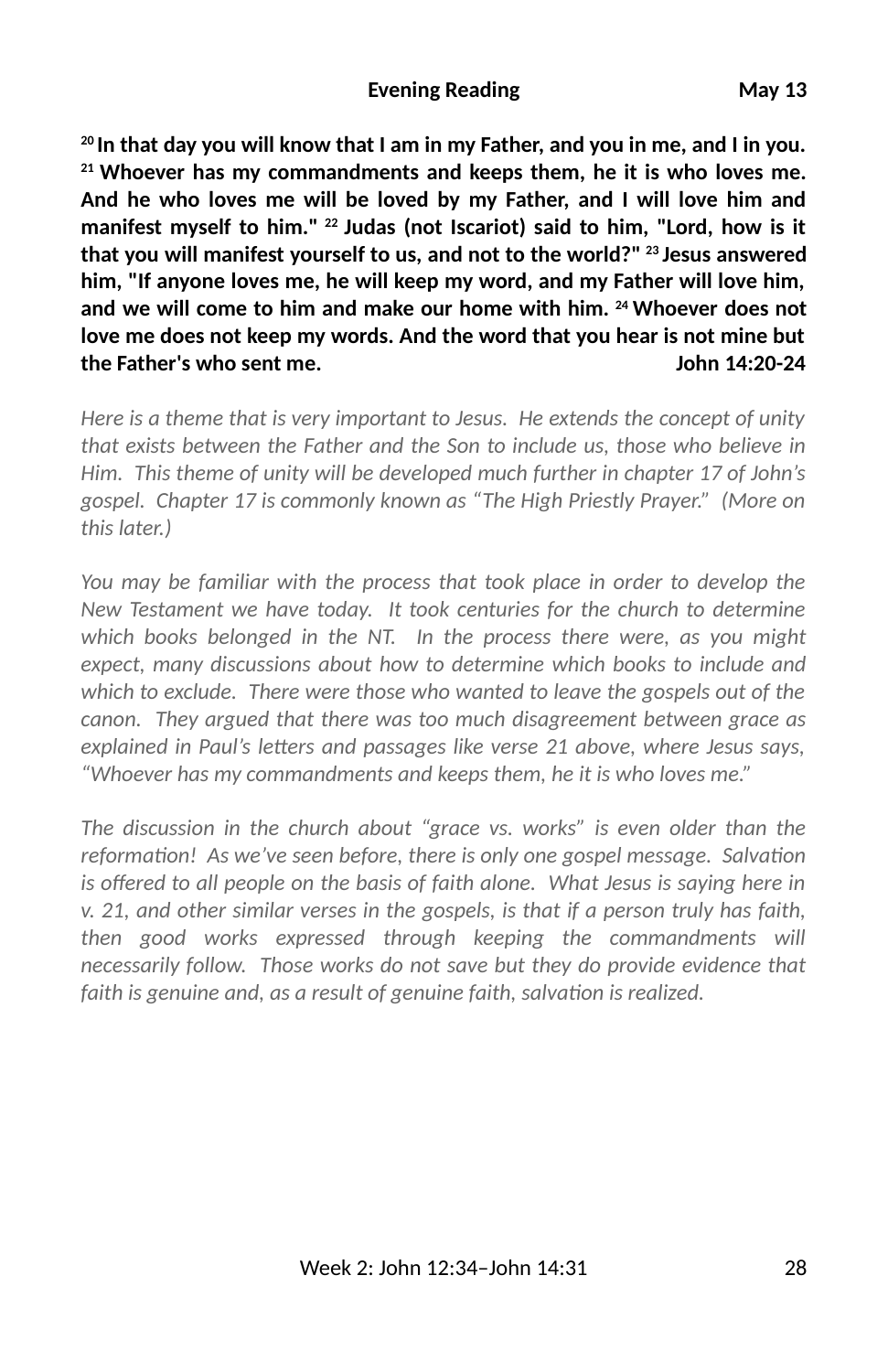#### **May 14 Morning Reading**

<sup>25</sup> "These things I have spoken to you while I am still with you. <sup>26</sup> But the **Helper, the Holy Spirit, whom the Father will send in my name, he will teach you all things and bring to your remembrance all that I have said to you. 27 Peace I leave with you; my peace I give to you. Not as the world gives do I give to you. Let not your hearts be troubled, neither let them be afraid. 28 You heard me say to you, 'I am going away, and I will come to you.' If you loved me, you would have rejoiced, because I am going to the Father, for the Father is greater than I. 29 And now I have told you before it takes place, so that when it does take place you may believe. 30 I will no longer talk much with you, for the ruler of this world is coming. He has no claim on me, John 14:25-30**

*Jesus now tells his disciples explicitly that the Holy Spirit will come soon and will continue the work that He began. The Spirit will teach them and remind them of all He had said. Jesus reassures them that they don't need to fear. Though Satan is coming and for a time it will appear as though he has won, that time will be short. It will very quickly become apparent that Jesus has won the victory! In some of the last moments that Jesus shares with His disciples, He wants to reassure them that things will work out as He intends. He will overcome death and His disciples will find the unity that He'd spoken of.* 

*When trials come your way, do you remind yourself that they cannot last forever?* Remember that although it may seem like a long time waiting, God's *provision will eventually meet all your needs! Scripture affirms for us that night itself will pass away and the Lord will be our light.*

*<sup>4</sup>***They will see his face, and his name will be on their foreheads. 5 And night will be no more. They will need no light of lamp or sun, for the Lord God will be their light, and they will reign forever and ever. Revelation 22:4-5**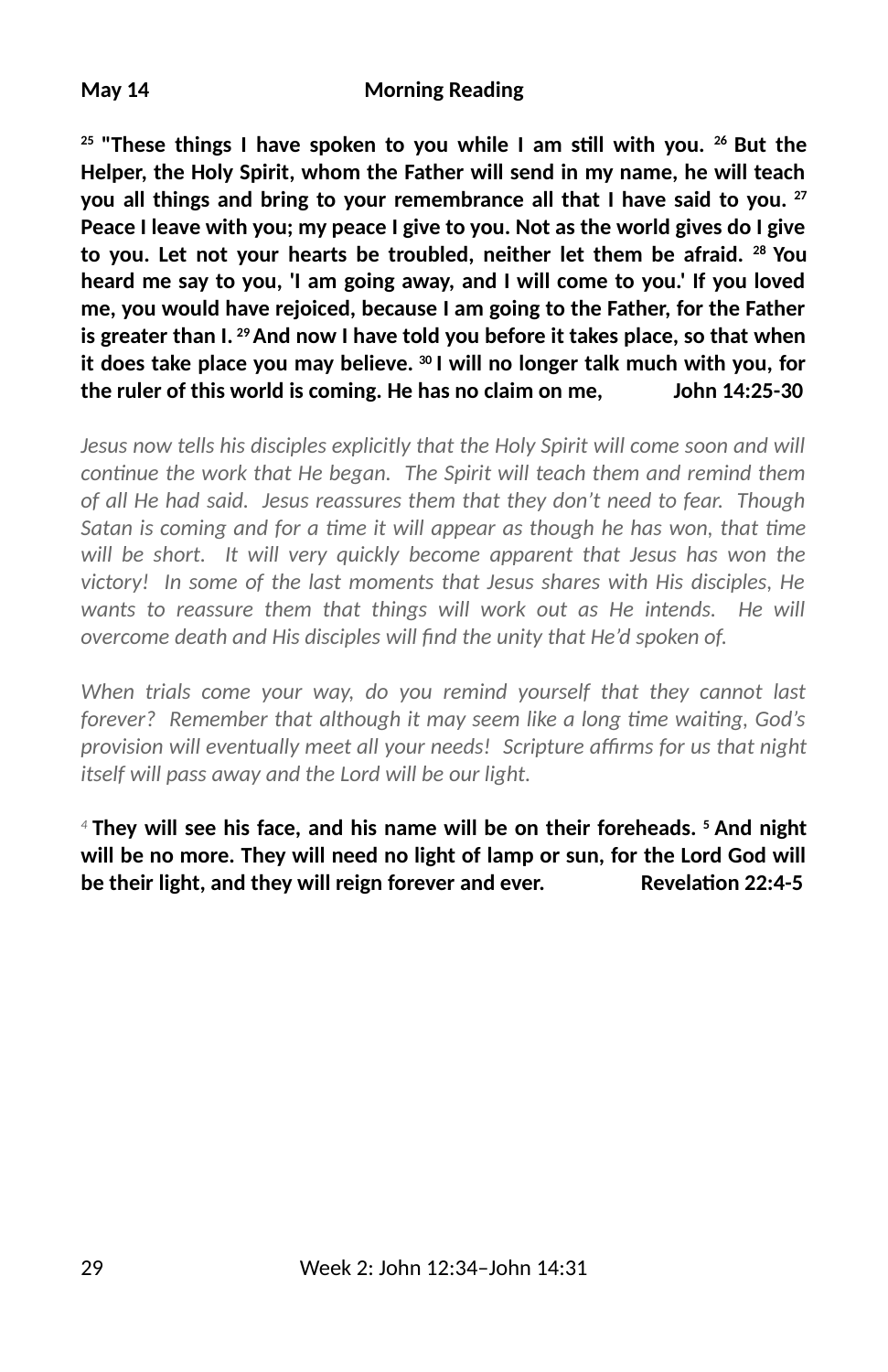#### **31 but I do as the Father has commanded me, so that the world may know that I love the Father. Rise, let us go from here. John 14:31**

This chapter concludes with Jesus stating that the proof of His love for the *Father is the very fact that He did as the Father commanded. Love is demonstrated by what it does. If it does nothing, then it is nothing.* 

#### <sup>14</sup> And as Moses lifted up the serpent in the wilderness, so must the Son of **Man be li6ed up, 15 that whoever believes in him may have eternal life. 16 "For God so loved the world, that he gave his only Son, that whoever believes in him should not perish but have eternal life. John 3:14-16**

*The Father's love for us resulted in Him taking great measures, at great cost to* Himself, to restore good relationship between Him and us. Jesus offered His *obedience to the Father as proof of His love for Him. The same is true for every believer.* No one will be saved by doing good works. At the same time, all who *believe will submit themselves to God and their obedience will result in good works. Those good works serve as proof, both to the world and to the believer, that faith is genuine.*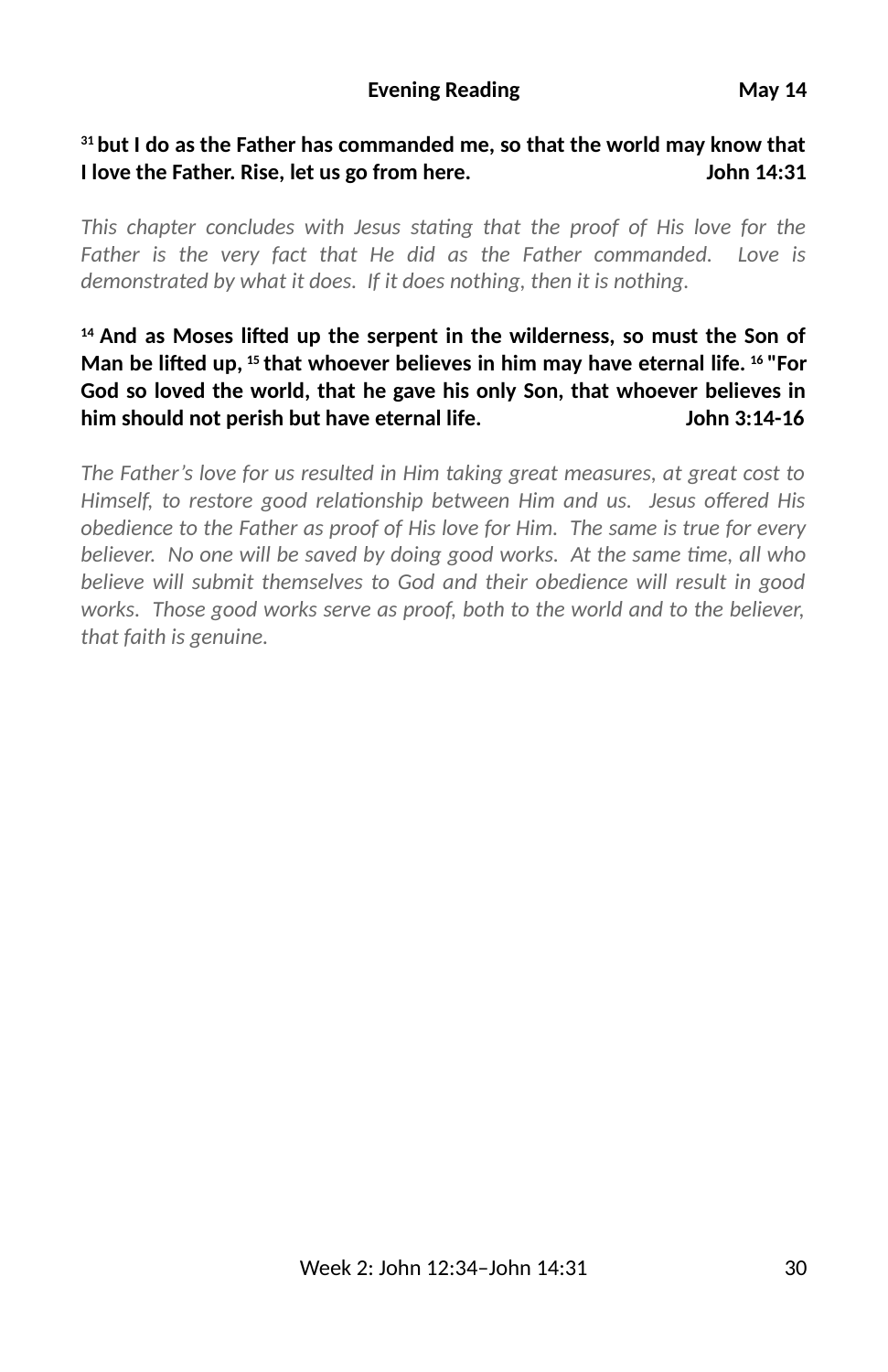# *Notes from Home Church*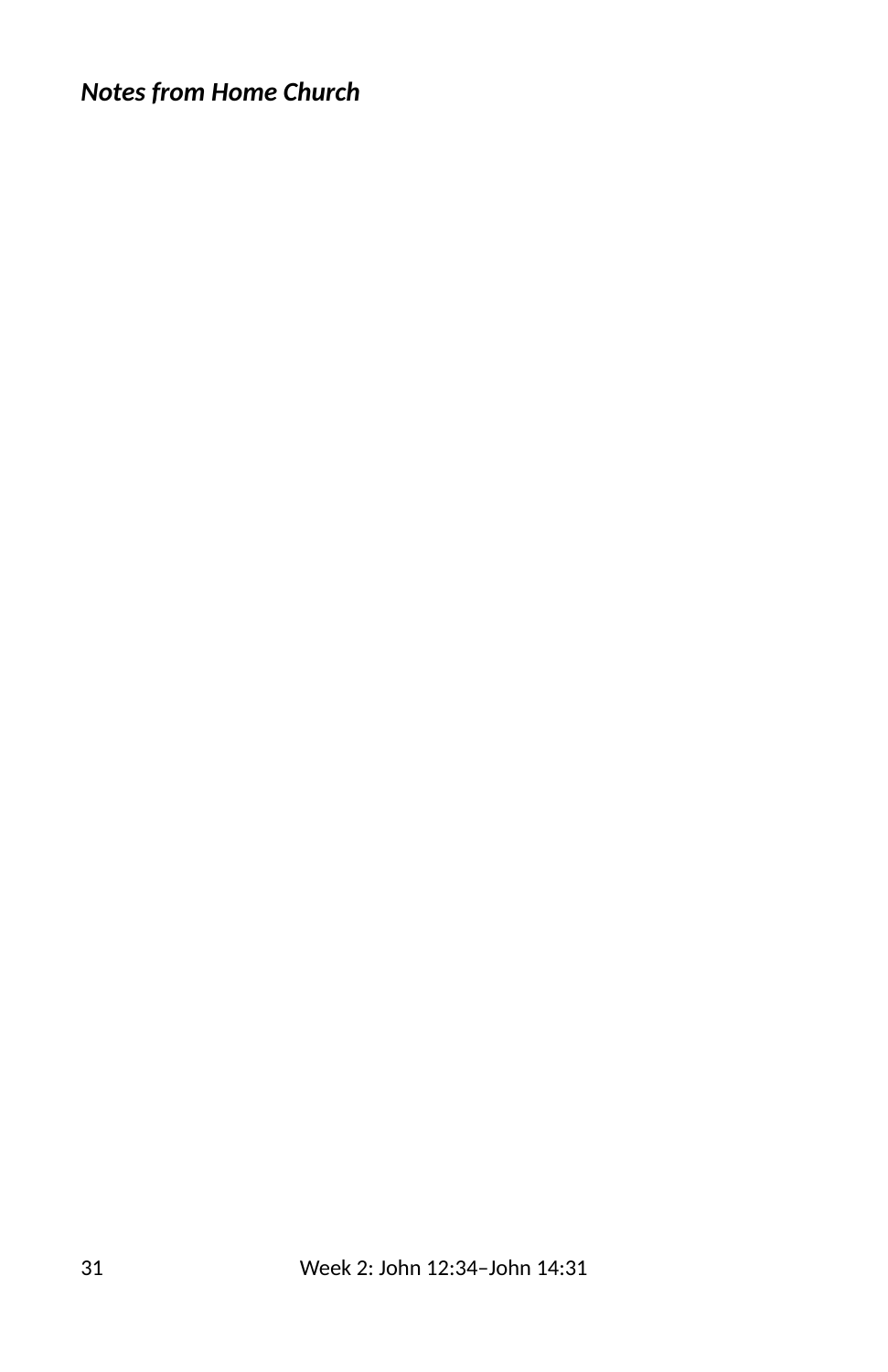# *Community Prayers*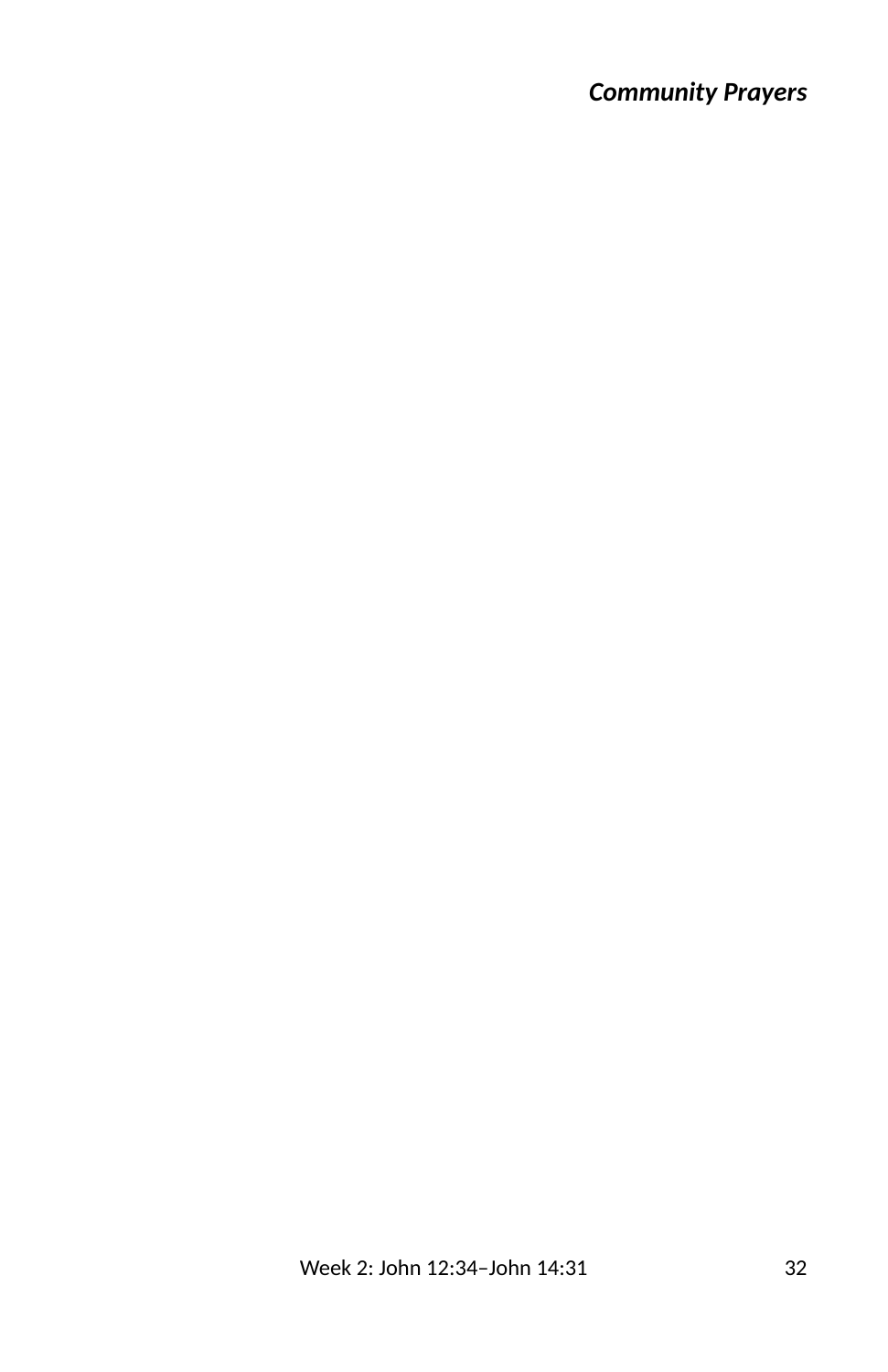**1 "I am the true vine, and my Father is the vinedresser. 2 Every branch in me that does not bear fruit he takes away, and every branch that does bear fruit he prunes, that it may bear more fruit. 3 Already you are clean because of the word that I have spoken to you. 4 Abide in me, and I in you. As the branch cannot bear fruit by itself, unless it abides in the vine, neither can you, unless you abide in me. 5 I am the vine; you are the branches. Whoever abides in me and I in him, he it is that bears much fruit, for apart from me you can do nothing. 6 If anyone does not abide in me he is thrown away like a branch and** withers; and the branches are gathered, thrown into the fire, and burned. <sup>7</sup> If **you abide in me, and my words abide in you, ask whatever you wish, and it** will be done for you. <sup>8</sup> By this my Father is glorified, that you bear much fruit **and so prove to be my disciples. 9 As the Father has loved me, so have I loved you. Abide in my love. 10 If you keep my commandments, you will abide in my love, just as I have kept my Father's commandments and abide in his love. 11 These things I have spoken to you, that my joy may be in you, and that your joy may be full. John 15:1-11**

*Jesus encourages us to remain faithful to do what the Spirit leads us to do. He says explicitly that the branch without fruit will be removed. He goes on to explain the bigger picture. "Abide in me, and I in you." The starting place is having faith and because of that faith, Jesus by His Holy Spirit, is in you! This is how the good fruit is produced. When we stay rooted in Him then we will bear much fruit.* 

*Take another look at verse 8. If you abide in Him, you will bear much fruit and in this way you will glorify the Father. What does it look like to abide? "If you keep my commandments, you will abide in my love." This is how Jesus did it and how we are called to as well.* 

*The Holy Spirit in every sincere believer not only shows us how to live, but gives us the strength to do those things. He gives us success in all these things. There is no need to fear or doubt! Note how this section ends, that in living this way, we will 3nd true joy.*

**12 Therefore, my beloved, as you have always obeyed, so now, not only as in** my presence but much more in my absence, work out your own salvation **with fear and trembling, 13 for it is God who works in you, both to will and to work for his good pleasure. Philippians 2:12-13**

August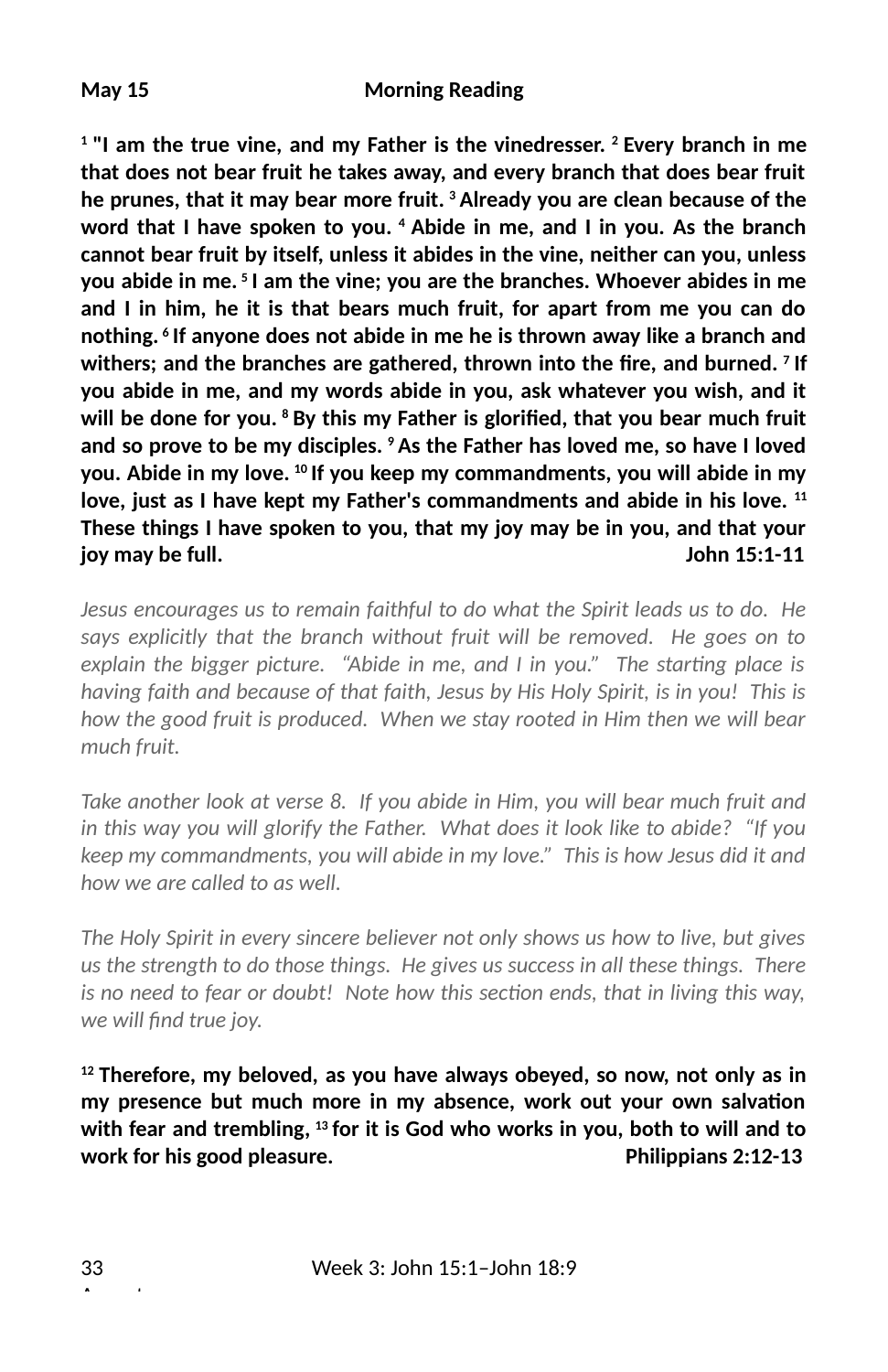**12 "This is my commandment, that you love one another as I have loved you. 13 Greater love has no one than this, that someone lay down his life for his friends. 14 You are my friends if you do what I command you. 15 No longer do I call you servants, for the servant does not know what his master is doing; but I have called you friends, for all that I have heard from my Father I have made known to you. 16 You did not choose me, but I chose you and appointed you that you should go and bear fruit and that your fruit should abide, so that whatever you ask the Father in my name, he may give it to you. 17 These things I command you, so that you will love one another. John 15:12-17**

*In the earlier verses of this chapter, Jesus explains how you keep the most important of the commandments – to love God. As we saw above, obeying the Father as the Spirit leads, guides and enables us to demonstrate our love for Him.* 

*Now Jesus tells us to keep the second of the two primary commandments – to love your neighbor as yourself. "Greater love has no one than this, that someone lay down his life for his friends." Jesus is saying that what was true for Him is also true for you. Is there anything that you would refuse to sacrifice for your neighbor? Is there anything you'd refuse to sacrifice for God? Most of us will not be asked to make the ultimate sacrifices of our own lives, but some have and more will be. Even today, in some parts of the world, people are giving up their lives for Jesus' sake.*

*These are sobering thoughts. How far are you willing to go in your love for God and neighbor?*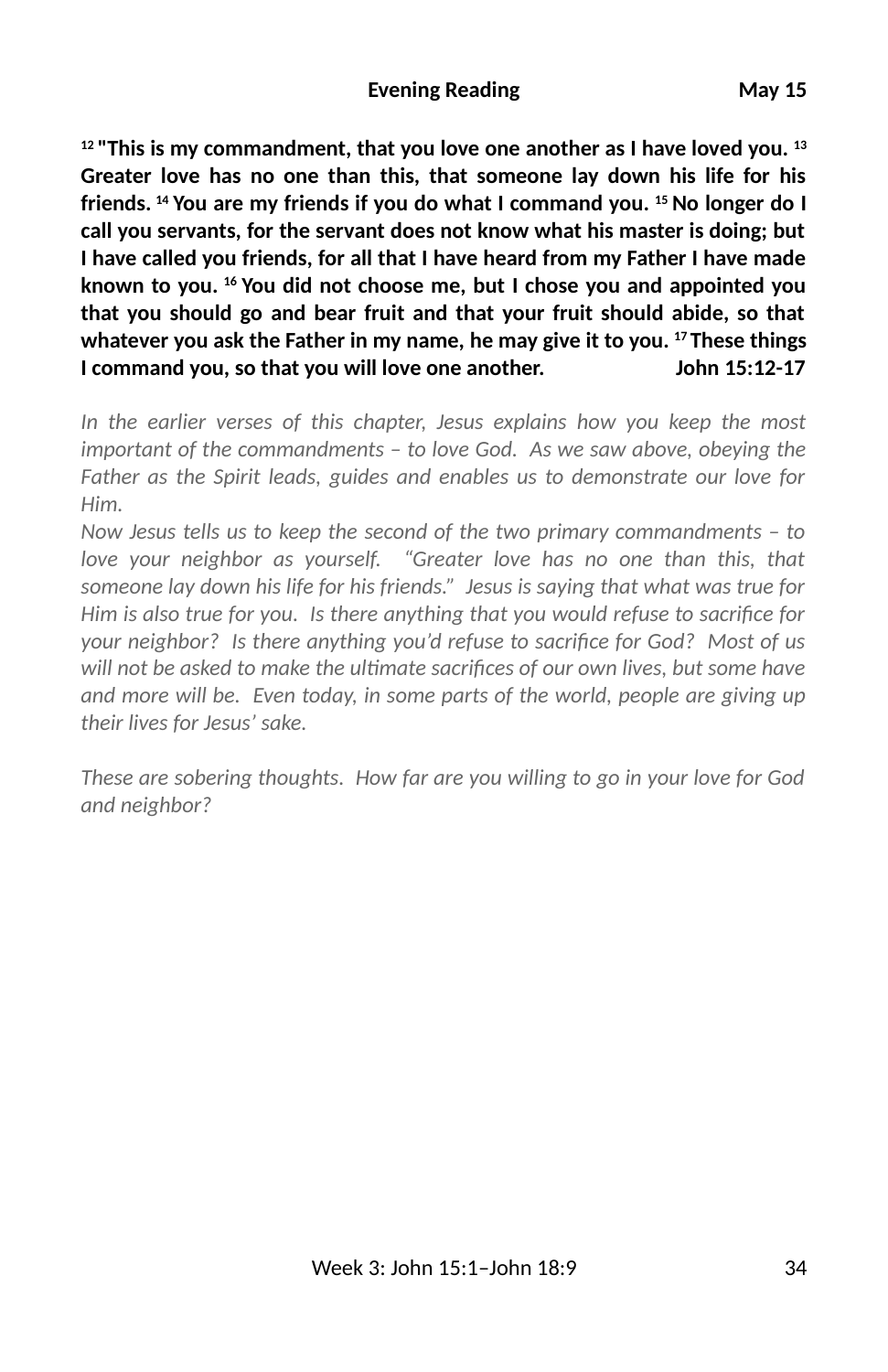**18 "If the world hates you, know that it has hated me before it hated you. 19 If you were of the world, the world would love you as its own; but because you are not of the world, but I chose you out of the world, therefore the world hates you. 20 Remember the word that I said to you: 'A servant is not greater than his master.' If they persecuted me, they will also persecute you. If they kept my word, they will also keep yours. 21 But all these things they will do to you on account of my name, because they do not know him who sent me. John 15:18-21**

*Having explained the lengths to which you may have to go in your relationship* with God, Jesus now offers a word of comfort. He wants you to know that whatever the Father may ask you to do, you will not be the first or only one asked to offer everything to God. Jesus Himself has gone before you. Jesus says *that, as a follower of His, you no longer belong to the world. The result of not belonging to the world - "the world hates you."* 

*Since the world persecuted Him, it will persecute you. In verse 21, Jesus tells us* to remember, at the bottom of it all, the real issue is not about you. The real *issue is that the world does not know the Father. As a believer God asks you to love a world that does not love you in return. Loving those who hate you is a* difficult task. This is a Divine Love, not of this world.

*Do not expect the world to change its mind and to decide to love you. That will not happen. At the same time, never forget that God loves you, is for you and is working all things together for your good. He wants you to trust Him and hold* fast until the end.

**7 He who has an ear, let him hear what the Spirit says to the churches. To the one who conquers I will grant to eat of the tree of life, which is in the paradise of God.' Contract Contract Contract Contract Contract Contract Contract Contract Contract Contract Contract Contract Contract Contract Contract Contract Contract Contract Contract Contract Contract Contract Contract Con** 

August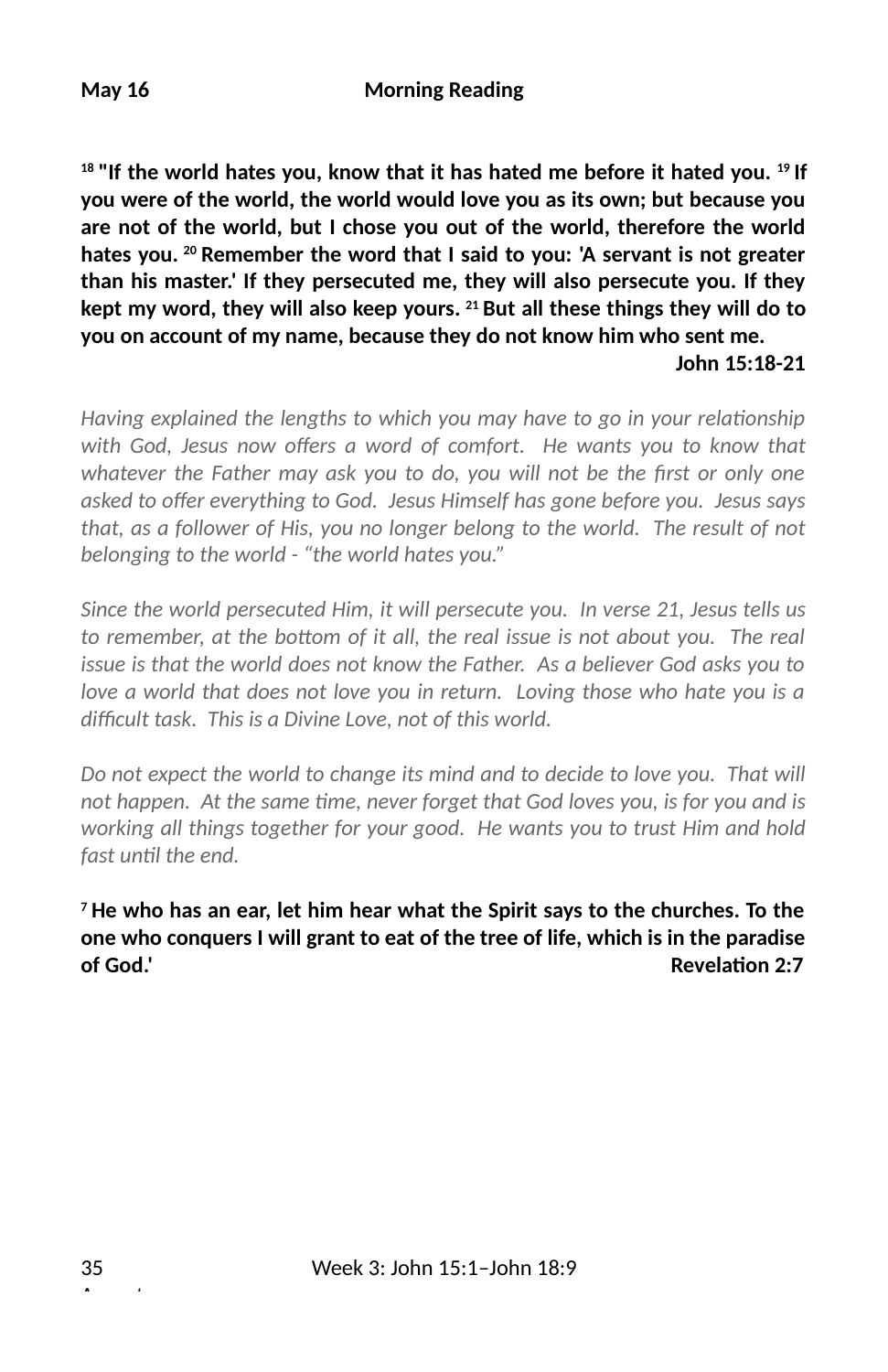**22 If I had not come and spoken to them, they would not have been guilty of sin, but now they have no excuse for their sin. 23 Whoever hates me hates my Father also. 24 If I had not done among them the works that no one else did, they would not be guilty of sin, but now they have seen and hated both me** and my Father. <sup>25</sup> But the word that is written in their Law must be fulfilled: **'They hated me without a cause.' 26 "But when the Helper comes, whom I will send to you from the Father, the Spirit of truth, who proceeds from the Father, he will bear witness about me. 27 And you also will bear witness, because you have been with me from the beginning. John 15:22-27**

*The gospel is a double-edged sword. For those who hear the Word and repent, it leads to shalom; for those who reject it, the Word brings guilt for their sin and removes any and all excuse.* 

*When Jesus came, He revealed the Father. To mock and despise Him is to mock* and despise the Father. Nonetheless, the Holy Spirit is active and moving *throughout the world. He is living in the heart of every true believer leading* and enabling us to use the gifts that He brings to glorify the Father. He is *working in the lives of all unbelievers to point them to Jesus, that they might repent and be saved.*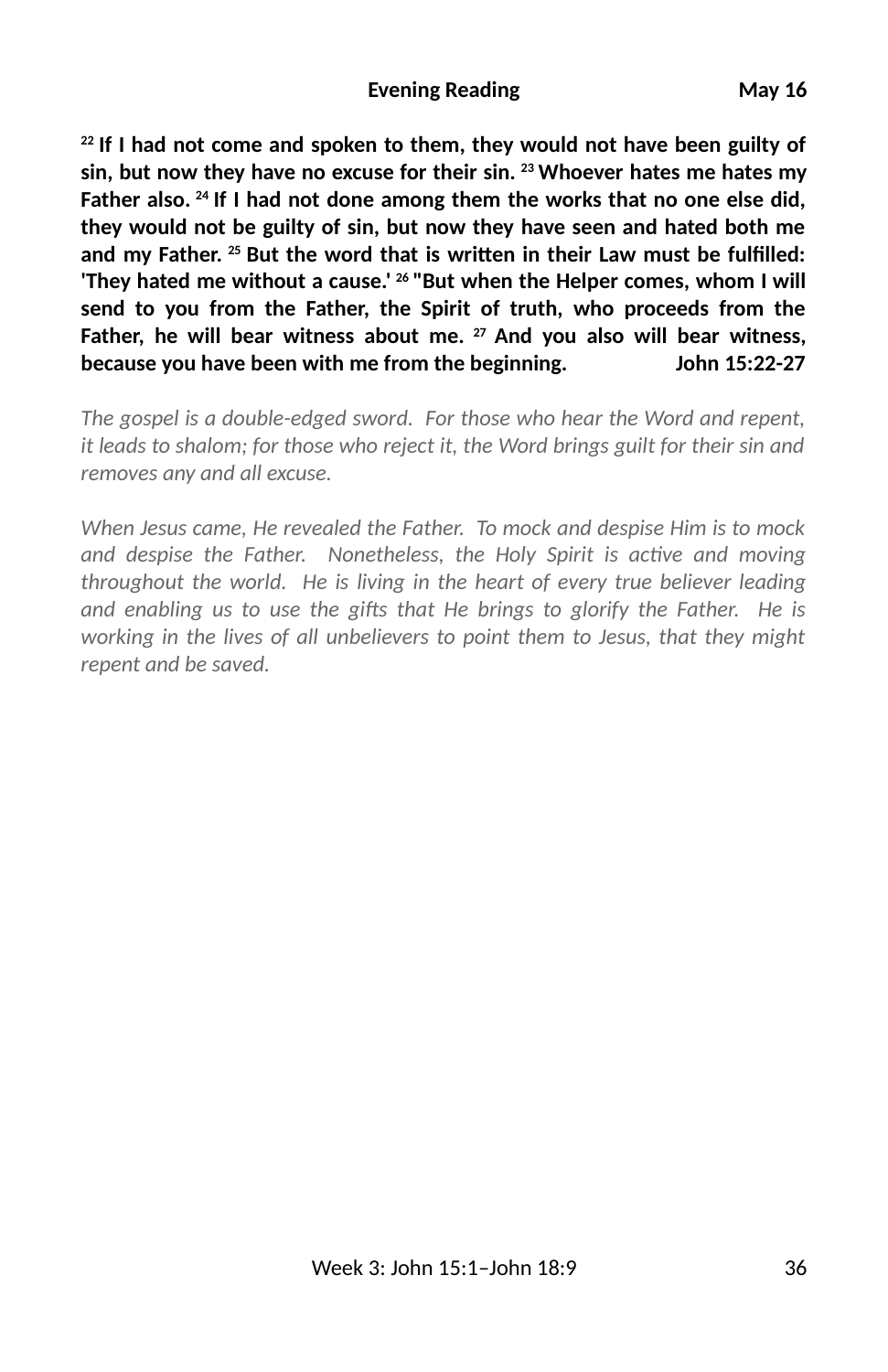**1 "I have said all these things to you to keep you from falling away. 2 They will put you out of the synagogues. Indeed, the hour is coming when whoever kills** you will think he is offering service to God. <sup>3</sup> And they will do these things **because they have not known the Father, nor me. 4 But I have said these things to you, that when their hour comes you may remember that I told them to you. "I did not say these things to you from the beginning, because I was with you. 5 But now I am going to him who sent me, and none of you asks me, 'Where are you going?' 6 But because I have said these things to you, sorrow has 2lled your heart. 7 Nevertheless, I tell you the truth: it is to your advantage that I go away, for if I do not go away, the Helper will not come to you. But if I go, I will send him to you. 8 And when he comes, he will convict the world concerning sin and righteousness and judgment: 9 concerning sin, because they do not believe in me; 10 concerning righteousness, because I go to the Father, and you will see me no longer; 11 concerning judgment, because** the ruler of this world is judged. <sup>12</sup> "I still have many things to say to you, but **you cannot bear them now. John 16:1-12**

*As His me is drawing to a close, Jesus tells His disciples what to expect. He tells them that people, thinking they are doing service to God, will try to kill them. Jesus reminds them that the persecution they will face is not due to them. The persecution is due to the fact that people don't know Jesus or the Father. Jesus knows they'll be sorry when He leaves, but He encourages them. He lets them know it's to their advantage that He goes so that the Spirit might come. He identifies the Spirit by the title "Helper."* His presence with us is better than *Jesus' presence, because the human being Jesus could be in only one place at a me, but the Spirit is present with each and every believer living right inside us. He is a true Helper! As Jesus said, He will a) convict the world of sin and righteousness and b) convict the world concerning judgment.*

*Through you and me The Holy Spirit is effective today working to attain the two major goals listed above. He wants people to see their sin and what true righteousness looks like so that they will turn from their sin, repent and enter in* a vital living relationship with Jesus. He wants people to be convinced of *judgment. He wants them to understand that God is a just and holy God. While it is hard for us to grasp how He can bring justice in every case where it is needed, we trust that the Father will do so. He is holy and so we must be holy as well.*

*How is the Spirit moving in your life to accomplish the Father's goals?*

August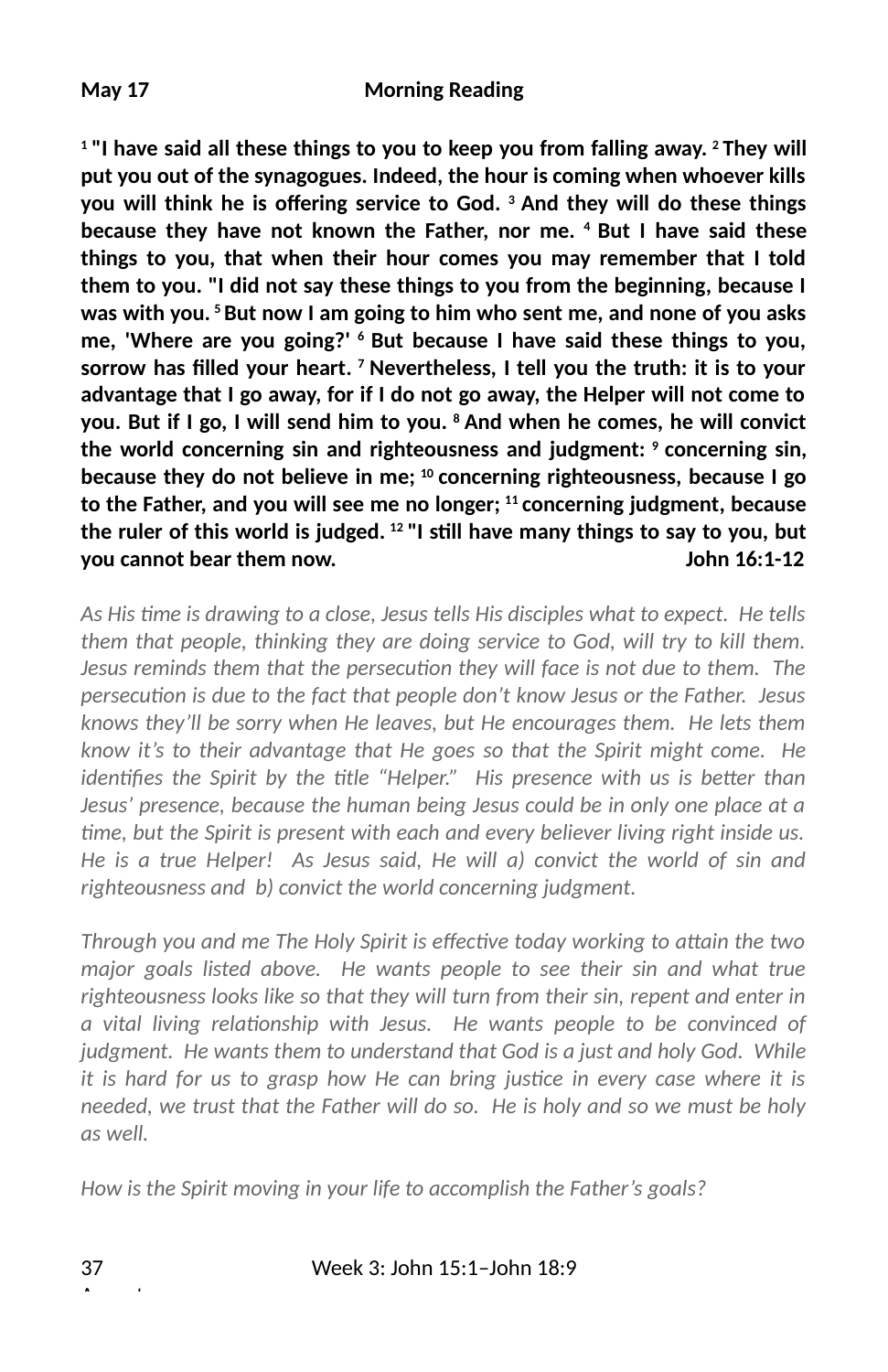**13 When the Spirit of truth comes, he will guide you into all the truth, for he will not speak on his own authority, but whatever he hears he will speak, and he will declare to you the things that are to come. 14 He will glorify me, for he will take what is mine and declare it to you. 15 All that the Father has is mine;** therefore I said that he will take what is mine and declare it to you. <sup>16</sup> "A little **while, and you will see me no longer; and again a li\$le while, and you will see me." John 16:13-16**

As Jesus continues speaking of the Holy Spirit, He gives us some idea of what *the Trinity is. Note how the Spirit guides us "into all truth." That truth is the Father's and the Son has come to make the Father's truth known in the world. So the goal of the Spirit's work is the same goal that the Father and the Son are pursuing.* 

*The Spirit "will not speak on His own authority." This mirrors what Jesus said about Himself – that He did only what He saw the Father doing. So just as the* Son submitted Himself to the Father, so does the Spirit. Verse 14 reiterates this *idea, as the Son worked to bring glory to the Father, so the Spirit will work to bring glory to the Son. As Jesus has been given everything the Father has, the Spirit has access to all things as well. The Spirit will make all things known to us as He works in us to accomplish the Father's purpose through us. The three are one. One in unity; one in purpose!*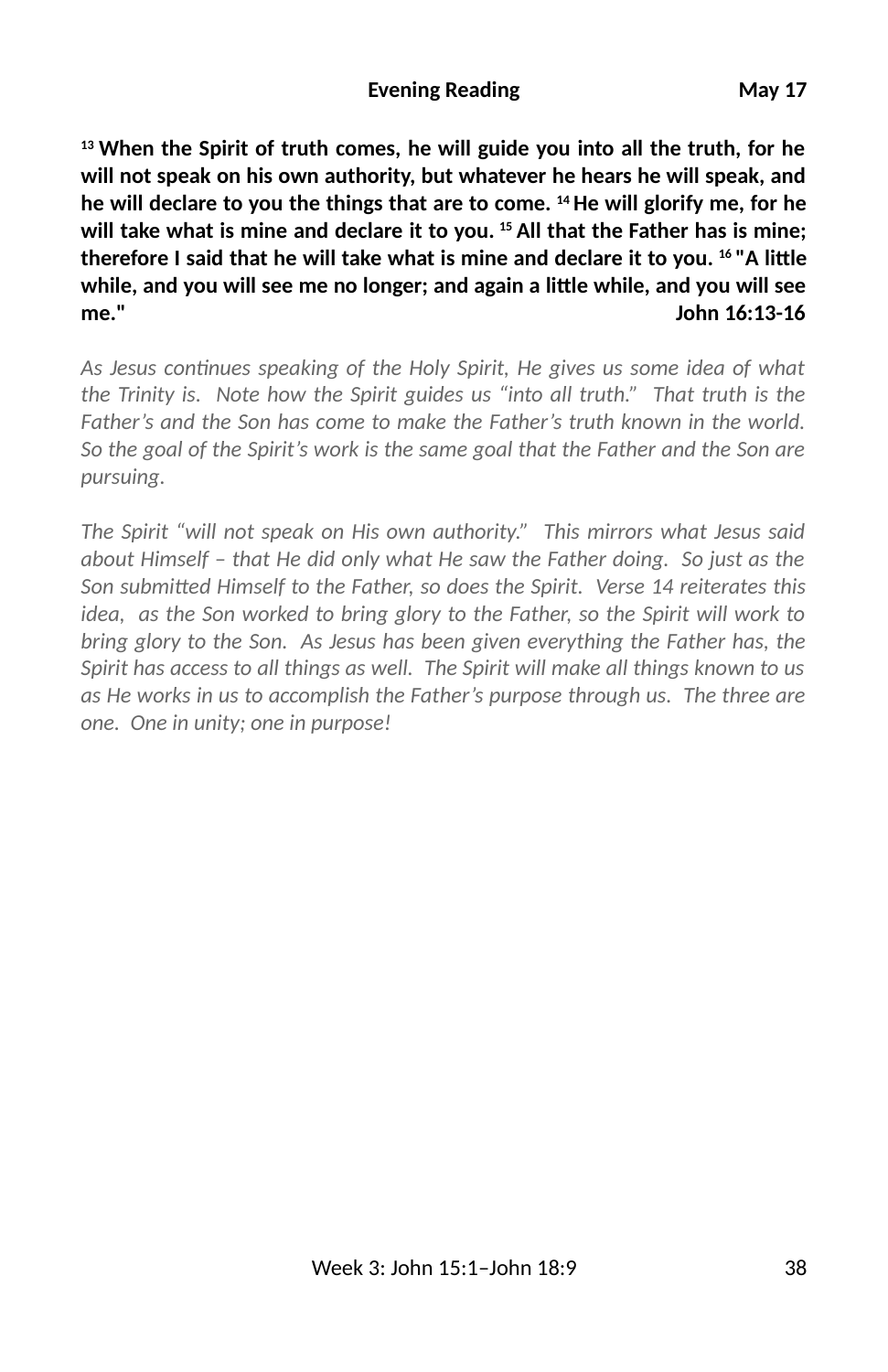**17 So some of his disciples said to one another, "What is this that he says to us,** 'A little while, and you will not see me, and again a little while, and you will **see me'; and, 'because I am going to the Father'?" 18 So they were saying,** "What does he mean by 'a little while'? We do not know what he is talking **about." 19 Jesus knew that they wanted to ask him, so he said to them, "Is this** what you are asking yourselves, what I meant by saying, 'A little while and you will not see me, and again a little while and you will see me'? <sup>20</sup> Truly, **truly, I say to you, you will weep and lament, but the world will rejoice. You will be sorrowful, but your sorrow will turn into joy. 21 When a woman is giving birth, she has sorrow because her hour has come, but when she has delivered the baby, she no longer remembers the anguish, for joy that a human being has been born into the world. 22 So also you have sorrow now, but I will see you again, and your hearts will rejoice, and no one will take your joy from you. John 16:17-22**

*Jesus' words may seem quite clear to us. His disciples freely admitted that they were at a loss. We have the tremendous advantage of knowing the rest of the story. We know that the Father's plan was the death of the Messiah. We know* that the primary purpose of Jesus' coming was that He would be crucified for *our sins. But, at this point in the story, the disciples don't know that at all. More likely they expected, as many Jews did in that me, that the Messiah would grow in popularity and power. They probably expected that Jesus would* be magnified on earth and they themselves also since they were His disciples! For them, the crucifixion came out of left field. That explains their behavior – *they were shocked. They were broken and afraid for their own lives. Overnight their world was turned upside down. Their joy was turned to mourning. One minute Jesus was with them and He was being praised by the crowds as they* made their way into Jerusalem. After celebrating the Passover meal with Jesus, *things went very bad very fast.*

*For most of us today, life with Jesus is joyful and full. Do you expect that it will always be this way? How would you respond if you found out tomorrow, perhaps in a very sudden way, that your circumstances went in another* direction? Would you be certain that God was still in control? For you, how *much depends on what is happening in your life and how much depends on your faith in Jesus? What do you do when you're in the middle of the story, things are not going well and you don't yet know how it will end?*

August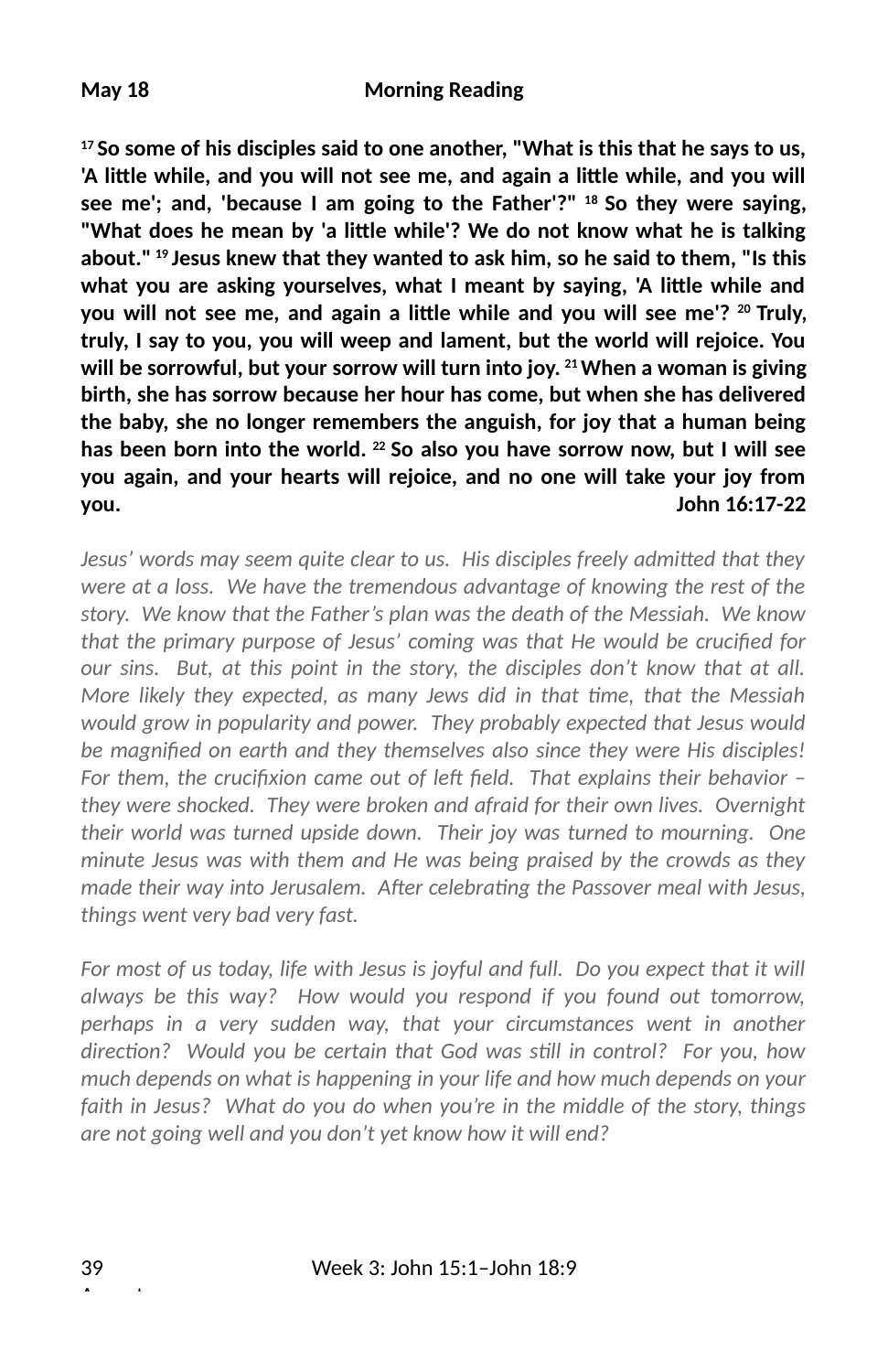**23 In that day you will ask nothing of me. Truly, truly, I say to you, whatever** you ask of the Father in my name, he will give it to you. <sup>24</sup> Until now you have **asked nothing in my name. Ask, and you will receive, that your joy may be** full.<sup>25 "</sup>I have said these things to you in figures of speech. The hour is coming **when I will no longer speak to you in 2gures of speech but will tell you plainly about the Father. 26 In that day you will ask in my name, and I do not say to you that I will ask the Father on your behalf; 27 for the Father himself loves you, because you have loved me and have believed that I came from God. 28 I came from the Father and have come into the world, and now I am leaving the world and going to the Father." 29 His disciples said, "Ah, now you are speaking plainly and not using 2gurave speech! John 16:23-29**

*Jesus continues talking with His disciples. In verse 23 He tells them that the* Father will give them whatever they ask in His name. He offers them comforting *words that they might hold onto when, all too soon, things will seem to fall apart and their Lord will be killed. Jesus tells them that He will soon be leaving the world. At this the disciples respond and say, "'Ah, now you are speaking* plainly and not using figurative speech!"" They thought they understood and *perhaps they did have a better grip on things than they'd had earlier. But I don't think they really understood all that sll lay ahead – the threats against Jesus and themselves, His bravery in facing the brutal punishment that awaited Him* and their cowardice in denying Him and deserting Him in His trial and *crucifixion. How difficult it must have been for His disciples in the hours that led* up to His death and then on the following days before His resurrection! Easter *morning is glorious indeed. The me beginning on Friday and ending on Saturday night must have been unbearable. But here's the rub; if there is no Good Friday, there can be no Easter morning.*

*Whatever trials may come against you, you know that God will bring you through and when your test is past, then you will know a far greater joy than you ever could have known before being tested.*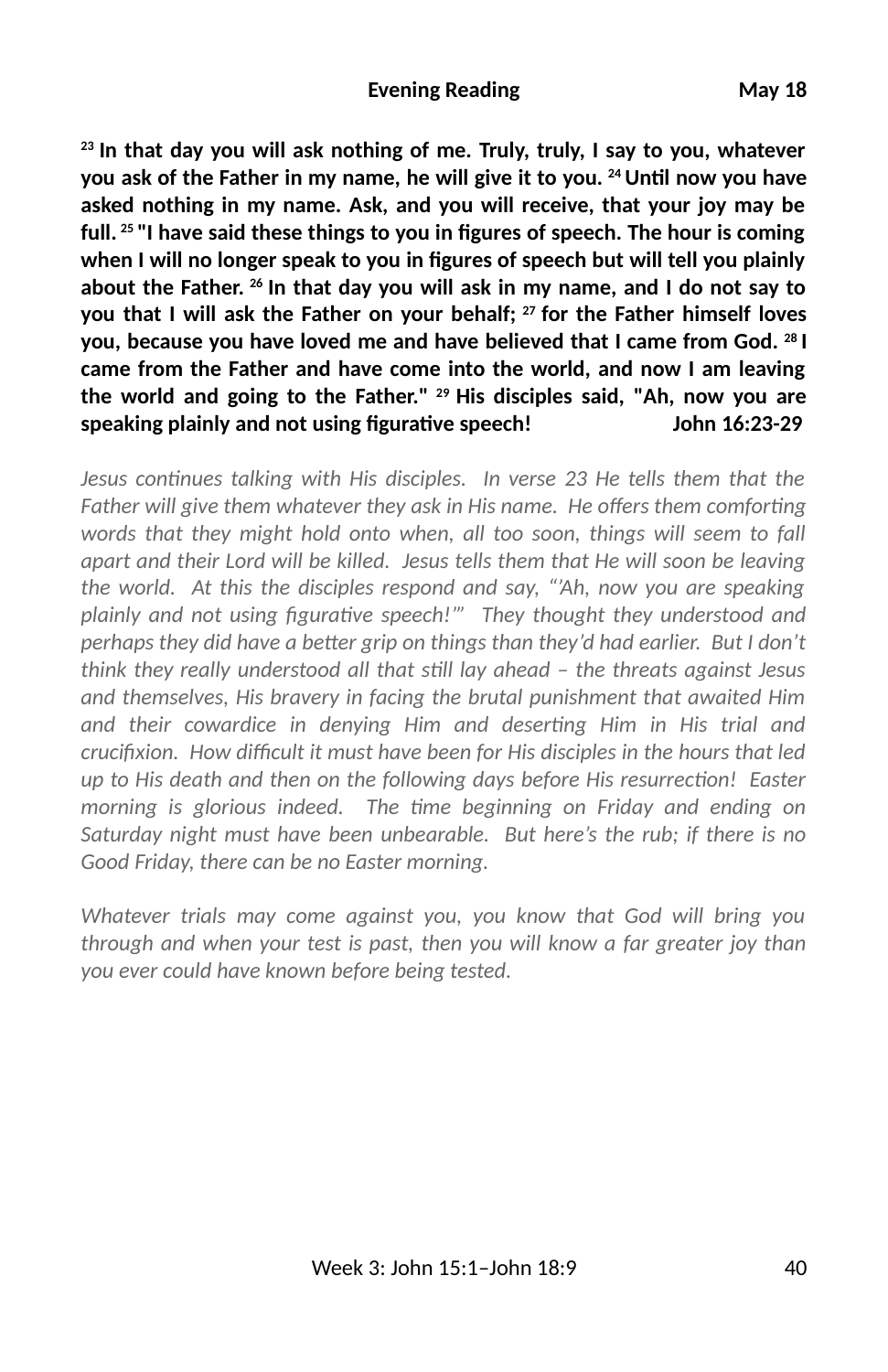**May 19 Morning Reading**

<sup>30</sup> Now we know that you know all things and do not need anyone to question **you; this is why we believe that you came from God." 31 Jesus answered them, "Do you now believe? 32 Behold, the hour is coming, indeed it has come, when you will be sca\$ered, each to his own home, and will leave me alone. Yet I am not alone, for the Father is with me. 33 I have said these things to you, that in** me you may have peace. In the world you will have tribulation. But take **heart; I have overcome the world." John 16:30-33**

*The disciples demonstrate their faith in Jesus in v. 30. Jesus responds by asking if they do believe. He knows they trust Him, but they don't know what is coming and how their faith will be sorely tested. Jesus foretells how they will be* scattered and abandon Him. But He assures them that He will not be totally *abandoned – the Father is with Him. He warns them that they will experience tribulation in the world. But He also assures them that He has overcome the world.*

We too should not be surprised when tribulation and trial comes our way. We can rest assured that Jesus has overcome the world. When tough times do *come, put your faith in Jesus and expect that He will bring you through to a glorious victory!*

August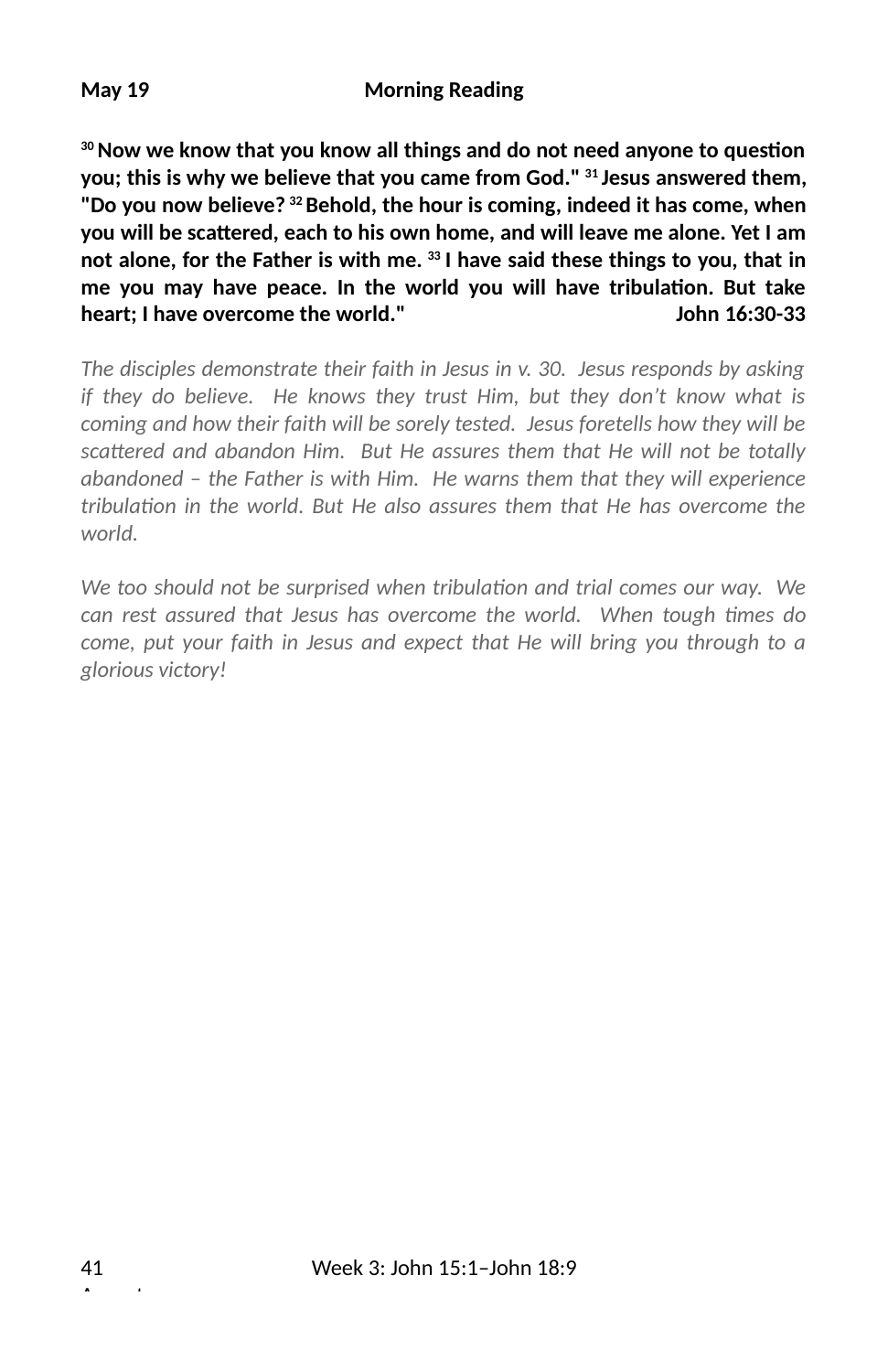<sup>1</sup> When Jesus had spoken these words, he lifted up his eyes to heaven, and **said, "Father, the hour has come; glorify your Son that the Son may glorify** you, <sup>2</sup> since you have given him authority over all flesh, to give eternal life to **all whom you have given him. 3 And this is eternal life, that they know you, the** only true God, and Jesus Christ whom you have sent. <sup>4</sup>I glorified you on earth, **having accomplished the work that you gave me to do. 5 And now, Father, glorify me in your own presence with the glory that I had with you before the world existed. 6 "I have manifested your name to the people whom you gave me out of the world. Yours they were, and you gave them to me, and they have kept your word. 7 Now they know that everything that you have given me is from you. 8 For I have given them the words that you gave me, and they have received them and have come to know in truth that I came from you; and they have believed that you sent me. 9 I am praying for them. I am not praying for the world but for those whom you have given me, for they are** yours. <sup>10</sup> All mine are yours, and yours are mine, and I am glorified in them.  **John 17:1-10**

*Chapter 17 of John's gospel is famously known as "The High Priestly Prayer." Having completed His conversation with the disciples in chapter 16, Jesus turns His attention to praying to the Father. Pay attention to the things that He highlights in this prayer. These are issues that are of central importance to the Father. As Jesus begins, He asks that the Father would glorify Him that He might glorify the Father. The Father will glorify Him by raising Him back to life after He dies. Jesus' resurrection is the most important fact about Christianity. His resurrection is the pivotal point around which our faith is centered. Paul* said that if Christ is not raised then we Christians are the most pitiful of all *people.*

## <sup>17</sup> And if Christ has not been raised, your faith is futile and you are still in your **sins. 18 Then those also who have fallen asleep in Christ have perished. 19 If in Christ we have hope in this life only, we are of all people most to be pitied. 1 Corinthians 15:17-19**

*Many so-called Christian churches have turned away from believing that Jesus was actually raised from the dead. They can't imagine that anyone could live again having died. As we saw in the case of Lazarus' death, many people believe that death is beyond the reach of God. What do you believe about this?*

## **37 For nothing will be impossible with God." Luke 1:37**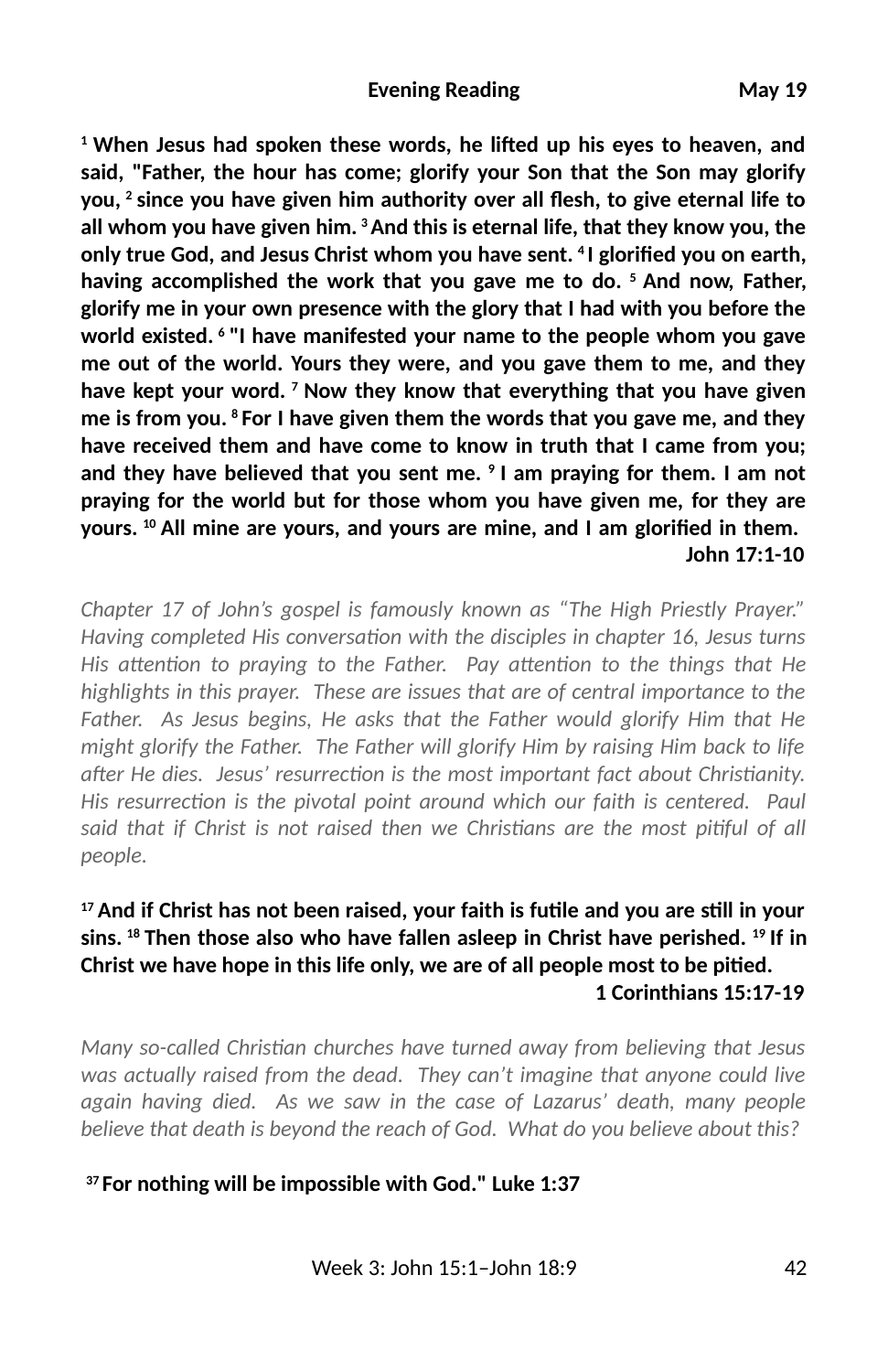**11 And I am no longer in the world, but they are in the world, and I am coming to you. Holy Father, keep them in your name, which you have given me, that they may be one, even as we are one. 12 While I was with them, I kept them in your name, which you have given me. I have guarded them, and not one of** them has been lost except the son of destruction, that the Scripture might be **ful2lled. 13 But now I am coming to you, and these things I speak in the world, that they may have my joy ful2lled in themselves. 14 I have given them your word, and the world has hated them because they are not of the world, just as I am not of the world. 15 I do not ask that you take them out of the world, but that you keep them from the evil one. 16 They are not of the world, just as I** am not of the world.<sup>17</sup> Sanctify them in the truth; your word is truth.

#### **John 17:11-17**

*As Jesus prayed for us He prayed that we would be one even as He and the Father were one. Jesus wants us to understand how vital our unity is. Many, perhaps all, of the spiritual gifts that God gives are useless without unity. Of what use is hospitality if no one will come to your party? How can one teach if people will not gather to hear the teaching? What good is there in prophecy if there is no one to hear the prophecy?* 

The survival of the church and its ability to fulfill God's purpose for it depend *crically on our unity. Jesus goes on to say that the world will hate us because we won't conform to its demands. Jesus expressly says that He will not ask the Father to take us out of the world, but that the Father would protect us from* Satan. He asks the Father to sanctify us in the truth - which is His word!

August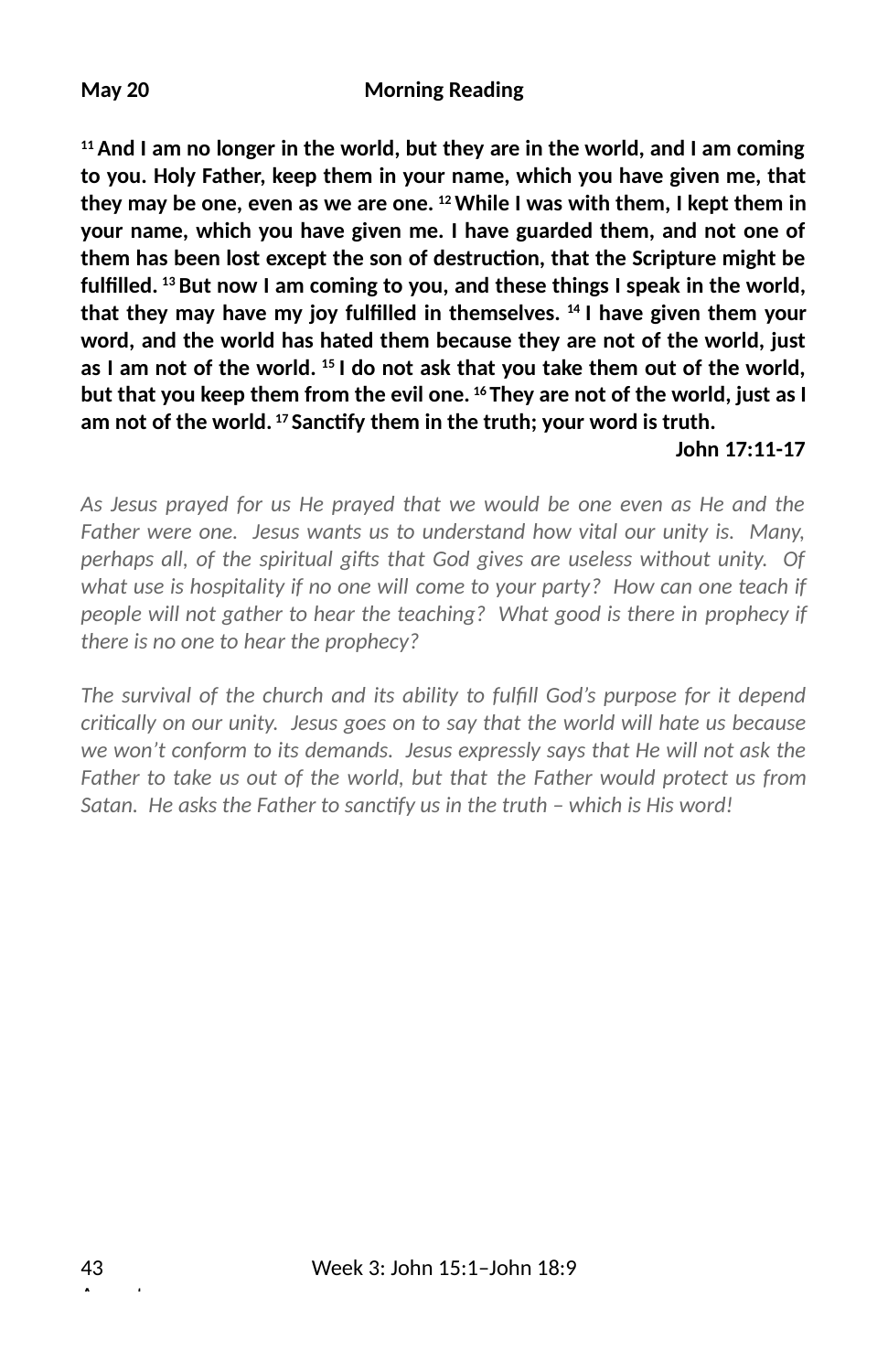**18 As you sent me into the world, so I have sent them into the world. 19 And for their sake I consecrate myself, that they also may be sanc2ed in truth. 20 "I do not ask for these only, but also for those who will believe in me through their word, 21 that they may all be one, just as you, Father, are in me, and I in you, that they also may be in us, so that the world may believe that you have sent me. John 17:18-21**

*Jesus says that He is sending His disciples into the world as the Father sent Him into the world. He goes on to add that He is praying here not just for His disciples but for all those who would believe based on their word. He asks that His disciples and those who believe through them might all be one. Jesus asks that we would be united with His disciples! According to this prayer, it is through this unity, that the world will believe!* 

*Our unity with one another, aided and assisted by the Holy Spirit abiding in us, is a very powerful tool effective in spreading the gospel!*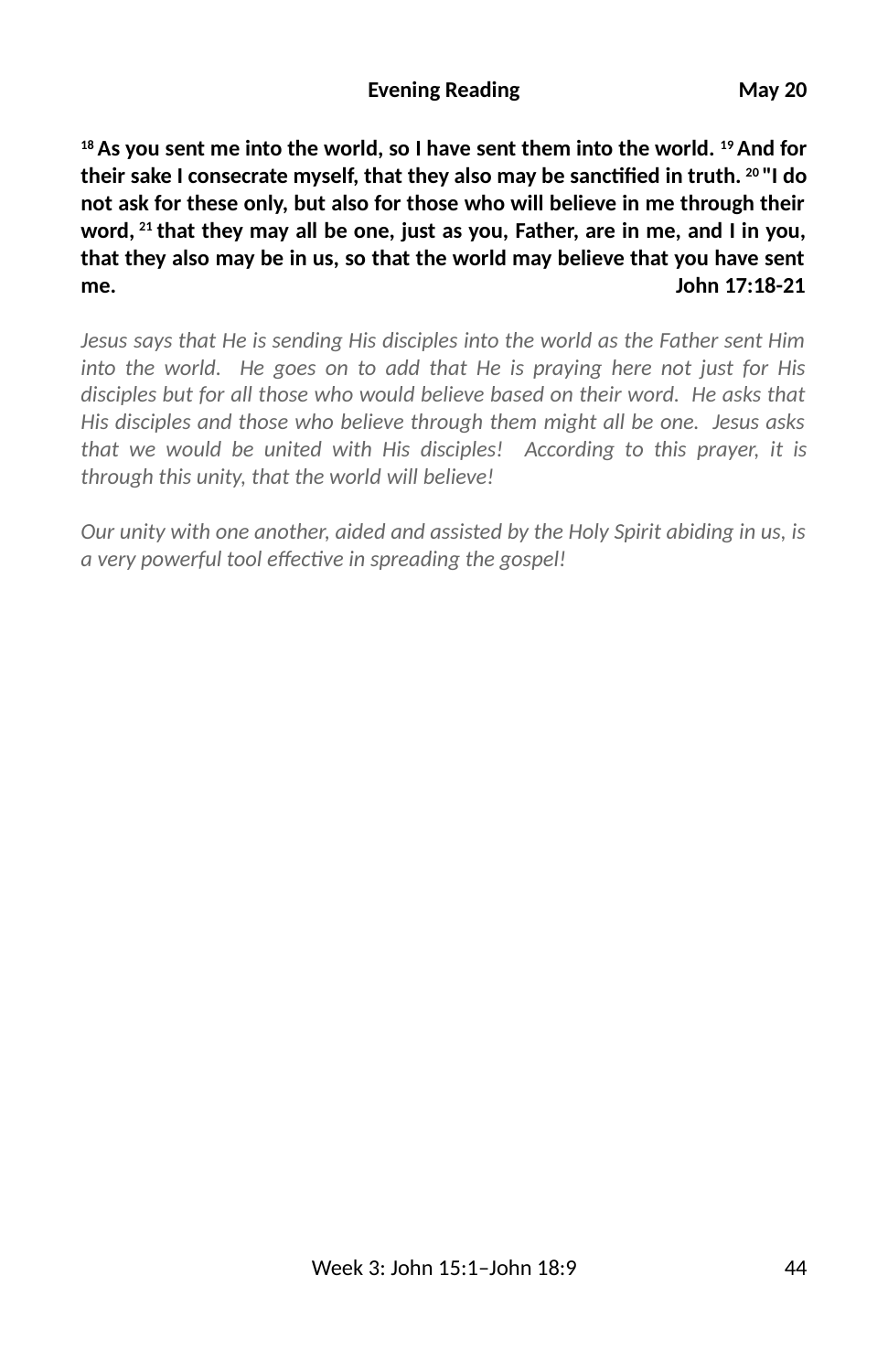**May 21 Morning Reading**

**22 The glory that you have given me I have given to them, that they may be one even as we are one, 23 I in them and you in me, that they may become perfectly one, so that the world may know that you sent me and loved them even as you loved me. 24 Father, I desire that they also, whom you have given me, may be with me where I am, to see my glory that you have given me** because you loved me before the foundation of the world. <sup>25</sup> O righteous **Father, even though the world does not know you, I know you, and these know that you have sent me. 26 I made known to them your name, and I will** continue to make it known, that the love with which you have loved me may **be in them, and I in them." John 17:22-26**

*Jesus emphasizes the importance of our unity. In v. 23 He says, "That they may become perfectly one, so that the world may know that you sent me." If we will be perfectly united then the result will be that the world will come to know Jesus. That is a remarkable statement. Somehow, Jesus expects that as we each live out our lives fulfilling our Spirit given roles (gifts) and tasks and remain in unity, that will result in people coming to know Jesus. We have, then, a*  $corporte$  responsibility as Christians.

*I* often think of how I should use the gift(s) that the Holy Spirit has given to me *to glorify God. My focus is, according to what Jesus is saying here, too small. It is not a case of me simply exercising my spiritual gift. Rather, it is a matter of me, being who I should be and doing what I should do in Christ, IN UNITY WITH OTHER BELIEVERS. As we, the church, together live out our lives as Christians, then it is that the world will know that Jesus is the Christ.* 

*Here in Rhode Island, on top of our state house is a statue of the independent man. The American ideal. The individual, alone, against all the world forging a way forward to make a good and happy life for him/herself. It is hard to imagine a picture more opposed to the truth of the gospel. What this world values, God calls foolishness. What God values, this world calls foolishness. For life to be full, joyous and purposeful it must be shared. Our strength is not in isolation, shunning even inconsequential relationships with others. To live in unity, as Jesus is praying for us here, is to become very vulnerable to one another – deeply interdependent on one another. It is a risky business. But that vulnerability will bring with it a tremendous power to reach the world for Jesus' sake.*

*Do we dare to give ourselves to God and to one another so that Jesus' goal might be achieved?*

August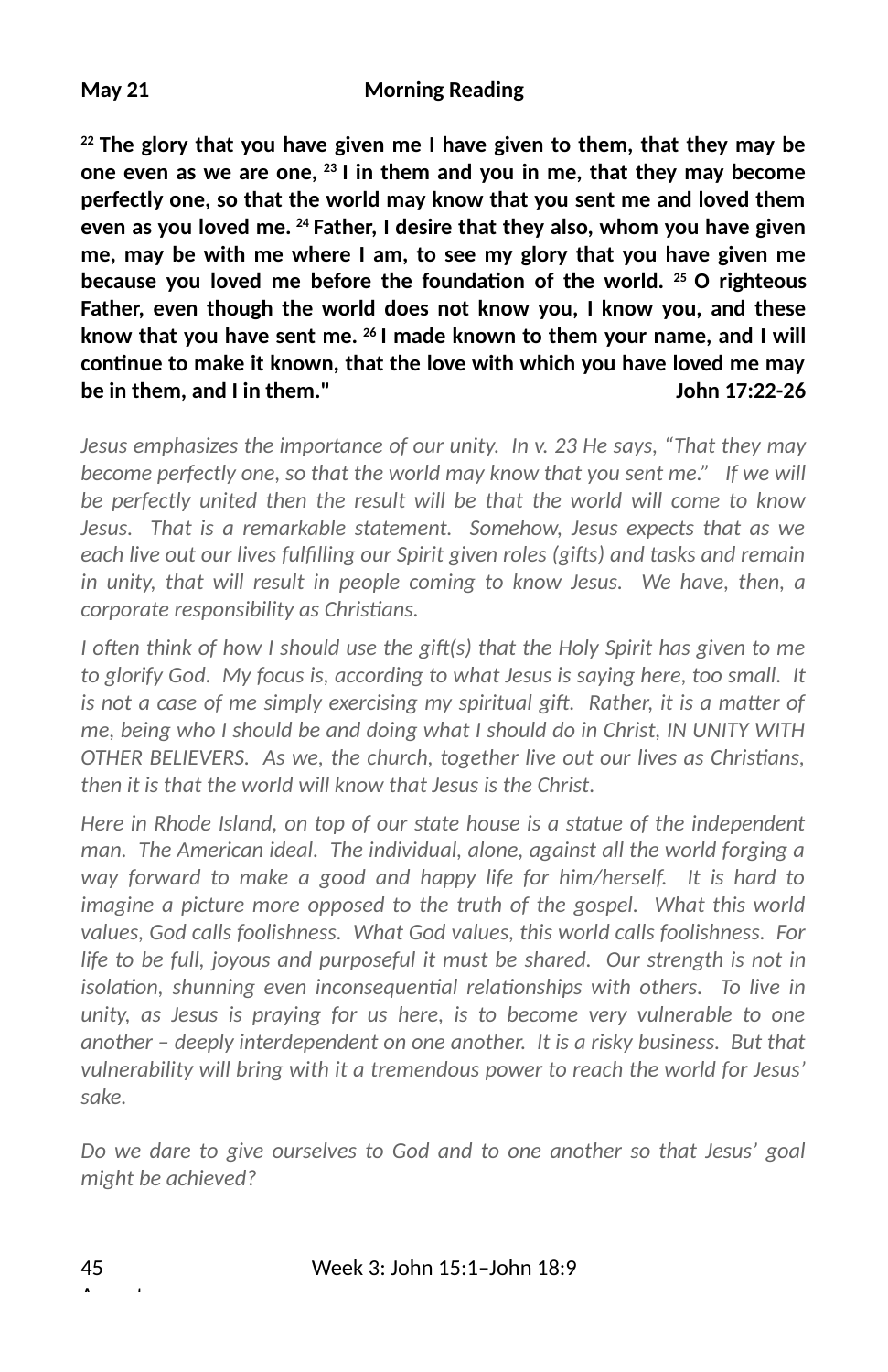**1 When Jesus had spoken these words, he went out with his disciples across the brook Kidron, where there was a garden, which he and his disciples** entered. <sup>2</sup> Now Judas, who betrayed him, also knew the place, for Jesus often **met there with his disciples. 3 So Judas, having procured a band of soldiers and** some officers from the chief priests and the Pharisees, went there with **lanterns and torches and weapons. 4 Then Jesus, knowing all that would happen to him, came forward and said to them, "Whom do you seek?" 5 They answered him, "Jesus of Nazareth." Jesus said to them, "I am he." Judas, who betrayed him, was standing with them. 6 When Jesus said to them, "I am he," they drew back and fell to the ground. 7 So he asked them again, "Whom do you seek?" And they said, "Jesus of Nazareth." 8 Jesus answered, "I told you** that I am he. So, if you seek me, let these men go." <sup>9</sup> This was to fulfill the **word that he had spoken: "Of those whom you gave me I have lost not one." John 18:1-9**

*Now John moves on to tell the story of Jesus' arrest, trial and death. Judas leads a band of soldiers out to Jesus. Of course this happens at night under cover of the darkness. Jesus does not try to hide behind His disciples. Rather He steps forward to face the challenge head on. He asks them whom they seek. They answer, "Jesus of Nazareth."* Jesus then says, "I am he." This is a variation of *the divine name – "I am." Even now, He is declaring publicly who He truly is. His hearers are sll deaf.* 

*At this remark, several soldiers, perhaps Judas included, are struck to the ground. No doubt all those around were startled by this and there was probably an awkward silence lasting a few seconds. So Jesus asks again whom they seek. They respond in the same way as before so Jesus tells them who He is again, "I told you that I am he." He tells them to let the disciples go. He is* offering Himself in order to protect His friends. He continues to do all that the *Father asks of Him. He holds nothing back. His self-control as He goes through His ordeal is incredible. He masters Himself and is diligent to be sure to do all that the Father asks of Him.*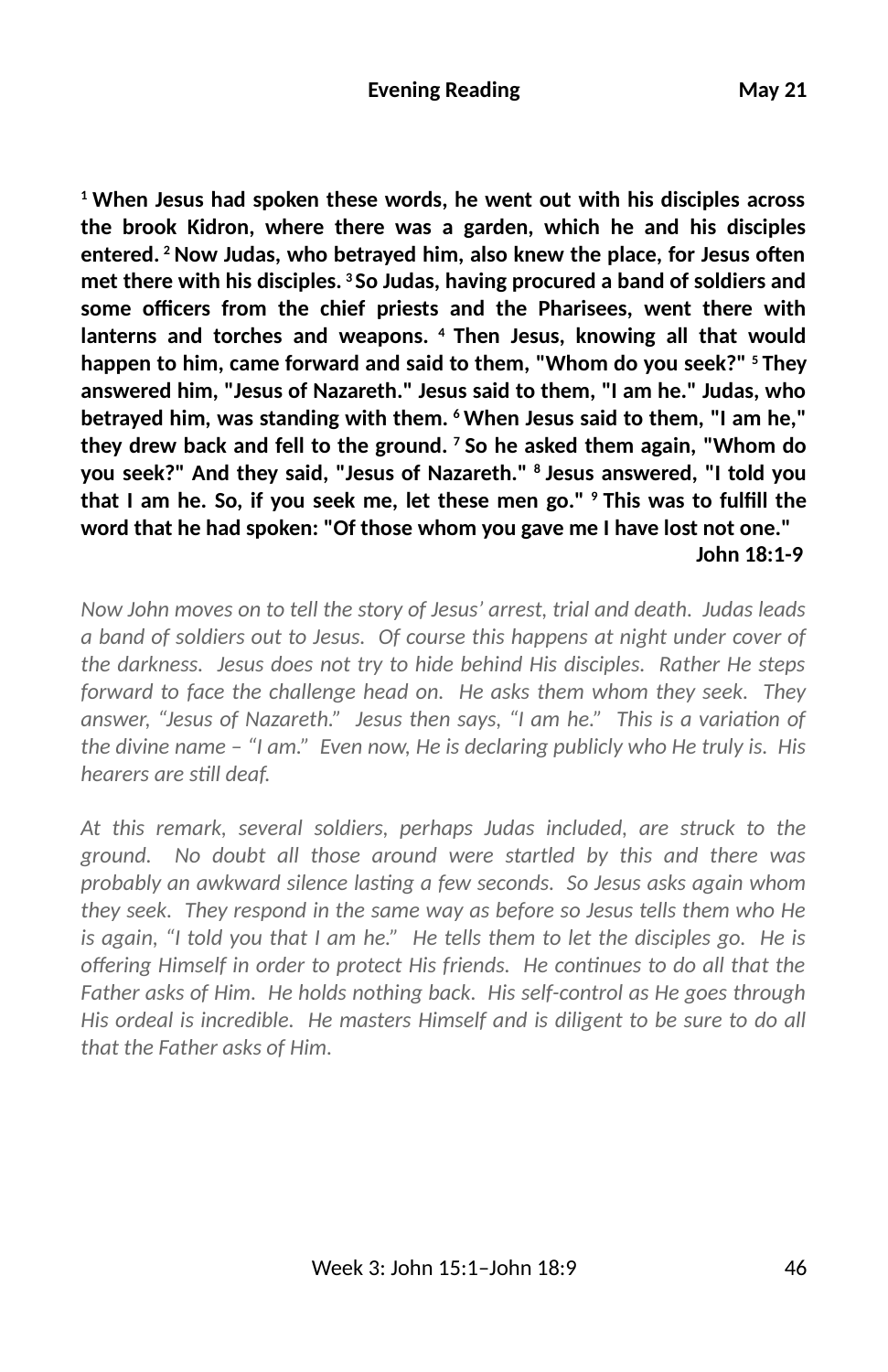# *Notes from Home Church*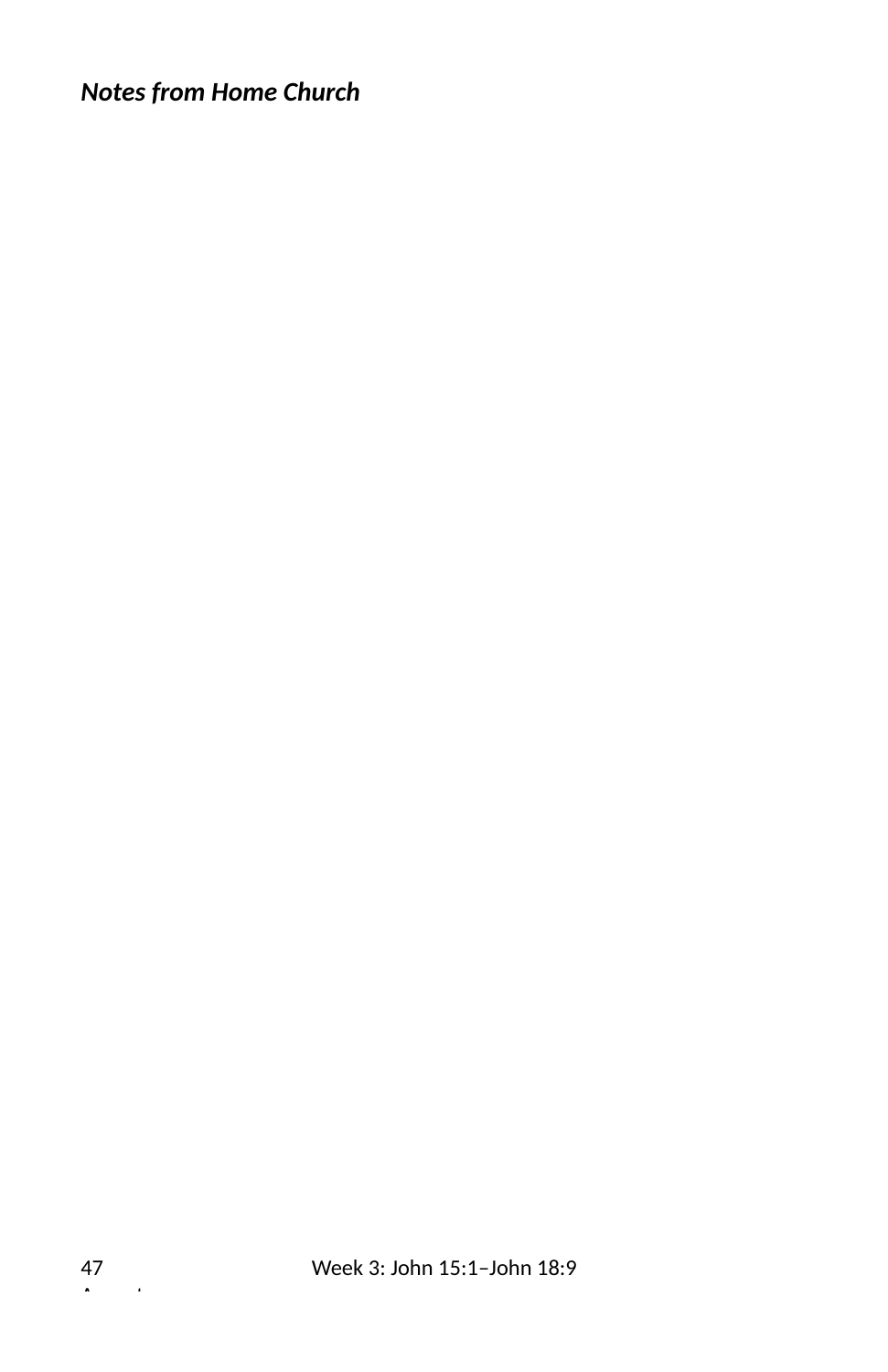## *Community Prayers*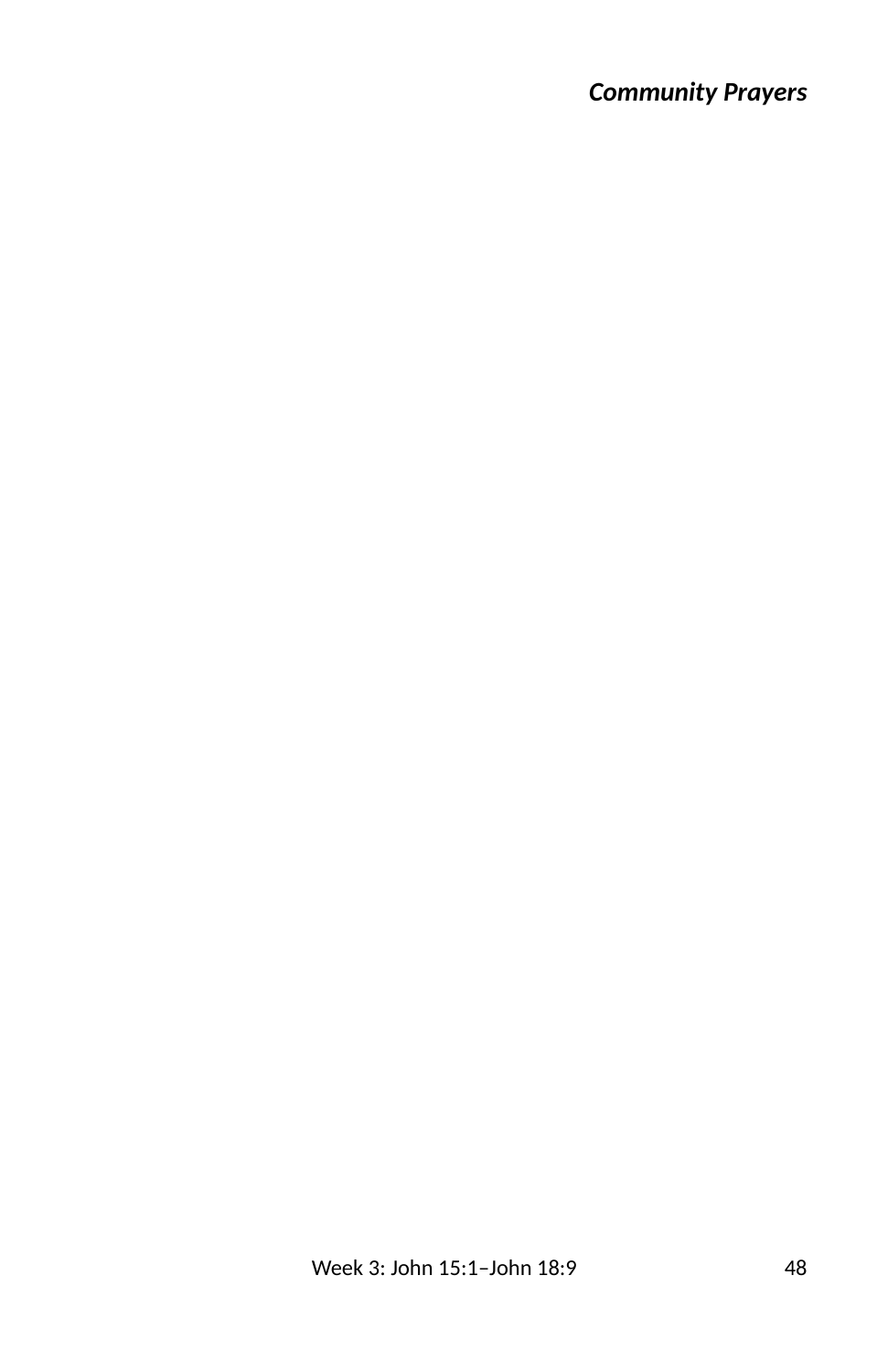#### **May 22 Morning Reading**

**10 Then Simon Peter, having a sword, drew it and struck the high priest's** servant and cut off his right ear. (The servant's name was Malchus.) <sup>11</sup> So Jesus **said to Peter, "Put your sword into its sheath; shall I not drink the cup that the Father has given me?" 12 So the band of soldiers and their captain and the** officers of the Jews arrested Jesus and bound him. <sup>13</sup> First they led him to **Annas, for he was the father-in-law of Caiaphas, who was high priest that year. 14 It was Caiaphas who had advised the Jews that it would be expedient that one man should die for the people. 15 Simon Peter followed Jesus, and so did another disciple. Since that disciple was known to the high priest, he entered with Jesus into the courtyard of the high priest, 16 but Peter stood outside at the door. So the other disciple, who was known to the high priest, went out and spoke to the servant girl who kept watch at the door, and brought Peter in. John 18:10-16**

*When Peter used his sword to cut off the servant's ear, you would expect that* the soldiers would quickly respond in kind and the situation would rapidly *devolve into a bloody mess. Apparently Jesus responds quickly enough, healing the servant, to avoid any further violence.* 

*For His disciples' sake and ours, Jesus says again that what is happening is the Father's will. Despite the miraculous display of Jesus' power, the soldiers arrest and bind Him. They lead Him away. Some of His disciples run away. Others follow at a distance. Peter and John follow and manage to get into the courtyard.*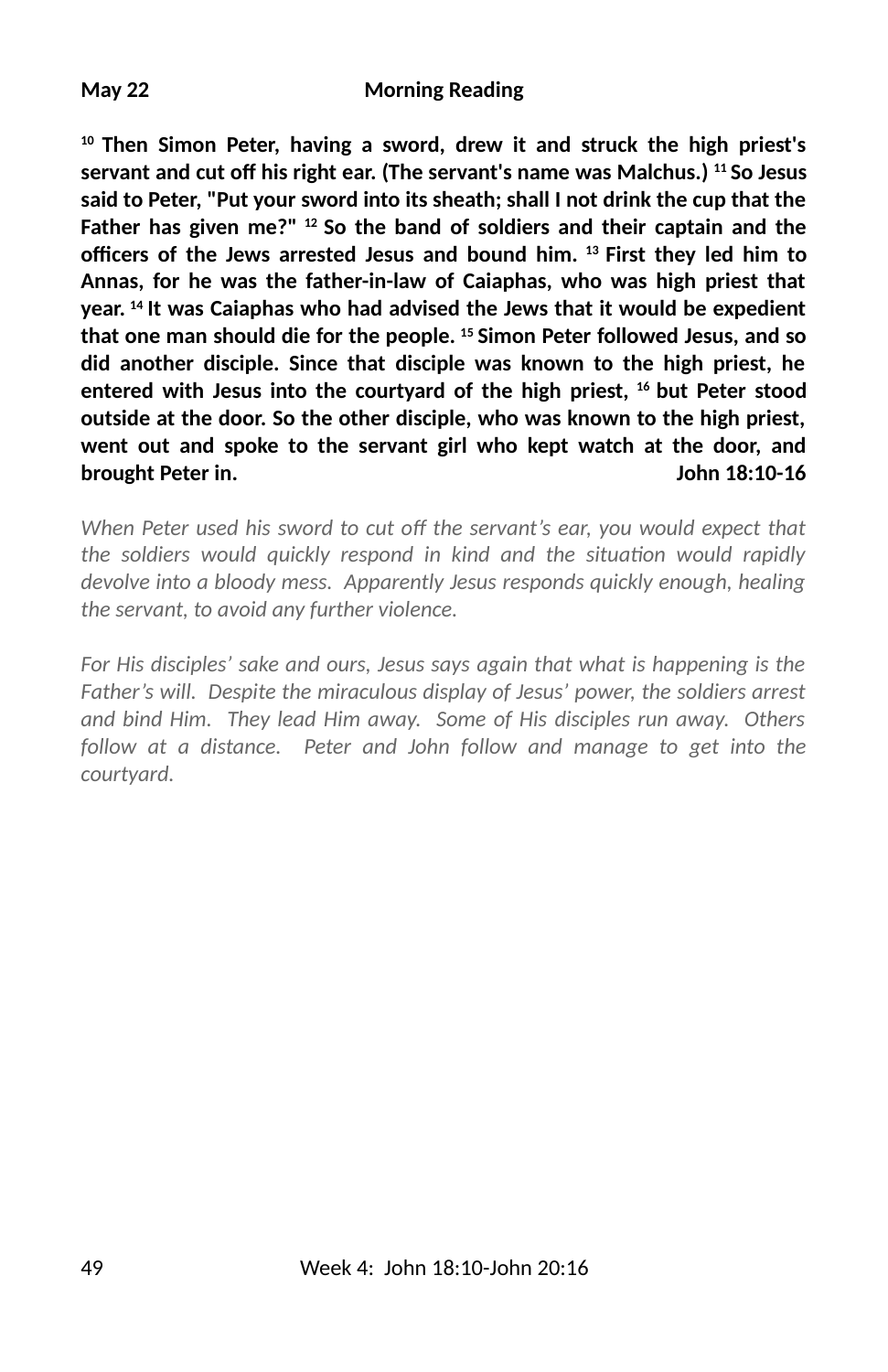**17 The servant girl at the door said to Peter, "You also are not one of this man's** disciples, are you?" He said, "I am not." <sup>18</sup> Now the servants and officers had made a charcoal fire, because it was cold, and they were standing and **warming themselves. Peter also was with them, standing and warming** himself. <sup>19</sup> The high priest then questioned Jesus about his disciples and his **teaching. 20 Jesus answered him, "I have spoken openly to the world. I have always taught in synagogues and in the temple, where all Jews come together. I have said nothing in secret. 21 Why do you ask me? Ask those who have heard me what I said to them; they know what I said." 22 When he had said these** things, one of the officers standing by struck Jesus with his hand, saying, "Is **that how you answer the high priest?" 23 Jesus answered him, "If what I said is wrong, bear witness about the wrong; but if what I said is right, why do you strike me?" John 18:17-23**

*When questioned about whether or not he is a disciple of Jesus, Peter denies knowing Jesus. This is the first of Peter's denials. When questioned by the high priest about His teaching, Jesus answers that He taught openly before many witnesses. If the high priest wants to know what Jesus taught, he should ask any of those many witnesses. Then one of the soldiers strikes Jesus claiming that Jesus is being Sippant showing disrespect for the high priest. Jesus' response is to claim that He spoke only the truth.*

*This questioning and the trial to come are nothing more than a farce. The Jewish rulers are not looking for the truth. All they want is an excuse to charge Him with crimes against Rome. They want Him dead and they have no power to* put Him to death. But if they can charge Him with insurrection, then they can *turn Him over to Rome and Rome will do their murderous work for them.*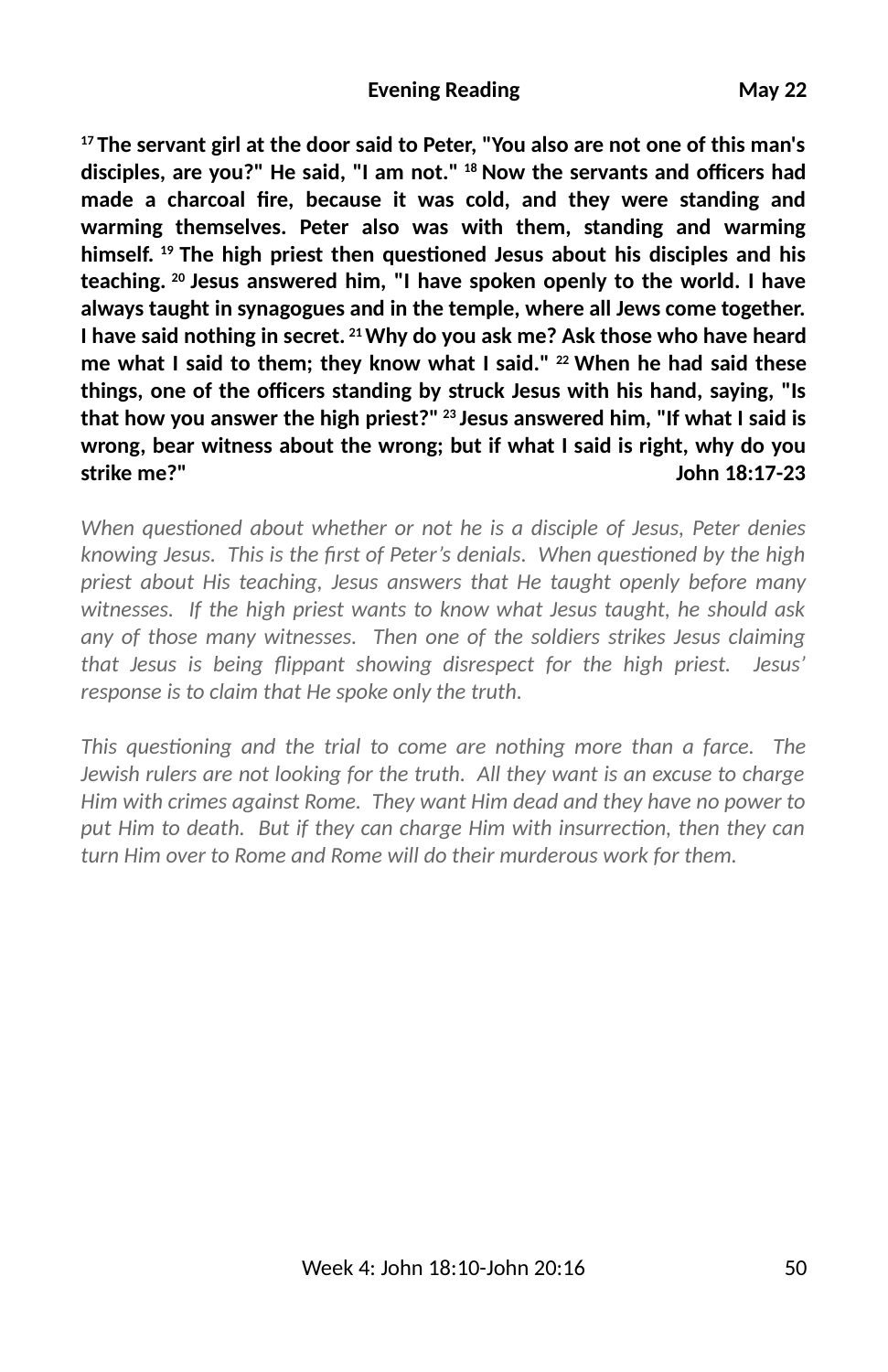#### **May 23 Morning Reading**

**24 Annas then sent him bound to Caiaphas the high priest. 25 Now Simon Peter was standing and warming himself. So they said to him, "You also are not one of his disciples, are you?" He denied it and said, "I am not." 26 One of the** servants of the high priest, a relative of the man whose ear Peter had cut off, **asked, "Did I not see you in the garden with him?" 27 Peter again denied it, and at once a rooster crowed. 28 Then they led Jesus from the house of Caiaphas to the governor's headquarters. It was early morning. They themselves did not** enter the governor's headquarters, so that they would not be defiled, but **could eat the Passover. 29 So Pilate went outside to them and said, "What** accusation do you bring against this man?" <sup>30</sup> They answered him, "If this man **were not doing evil, we would not have delivered him over to you." 31 Pilate said to them, "Take him yourselves and judge him by your own law." The Jews said to him, "It is not lawful for us to put anyone to death." John 18:24-31**

*Peter denies Jesus for a second, and third time, followed by the rooster crowing as Jesus had foretold. His cowardice in Jesus' me of need will trouble Peter greatly. At the end of this gospel, we'll see Jesus reach out to Peter to help him deal with his behavior and to put him back on the track that God has for him.*

*When Annas fails to find an accusation against Jesus, he sends Jesus to Caiaphas, the high priest. Caiaphas does not seem to get what they want either so they send Him before Pilate. When Pilate asks why they are there, they try to answer simply that He is an evildoer. Pilate tells them to deal with the matter themselves. Now the Jews let Pilate know what they really want. They want Jesus dead and they want him to do it since they cannot.*

*The hypocrisy of the Jewish leaders is plain to see. They want Jesus dead but they don't want to violate the law by killing Him themselves. They want to excuse themselves of any guilt by not actually murdering Him or ordering His* murder themselves. It's easy to find fault with these leaders but their behavior is not uncommon. We all can find ways to try to justify ourselves when we *know we're in the wrong. May God help us to be honest and brave enough to face the truth about ourselves. If we claim to worship God, then we must worship Him in spirit and in truth.*

**23 But the hour is coming, and is now here, when the true worshipers will worship the Father in spirit and truth, for the Father is seeking such people to worship him. 24 God is spirit, and those who worship him must worship in spirit and truth." John 4:23-24**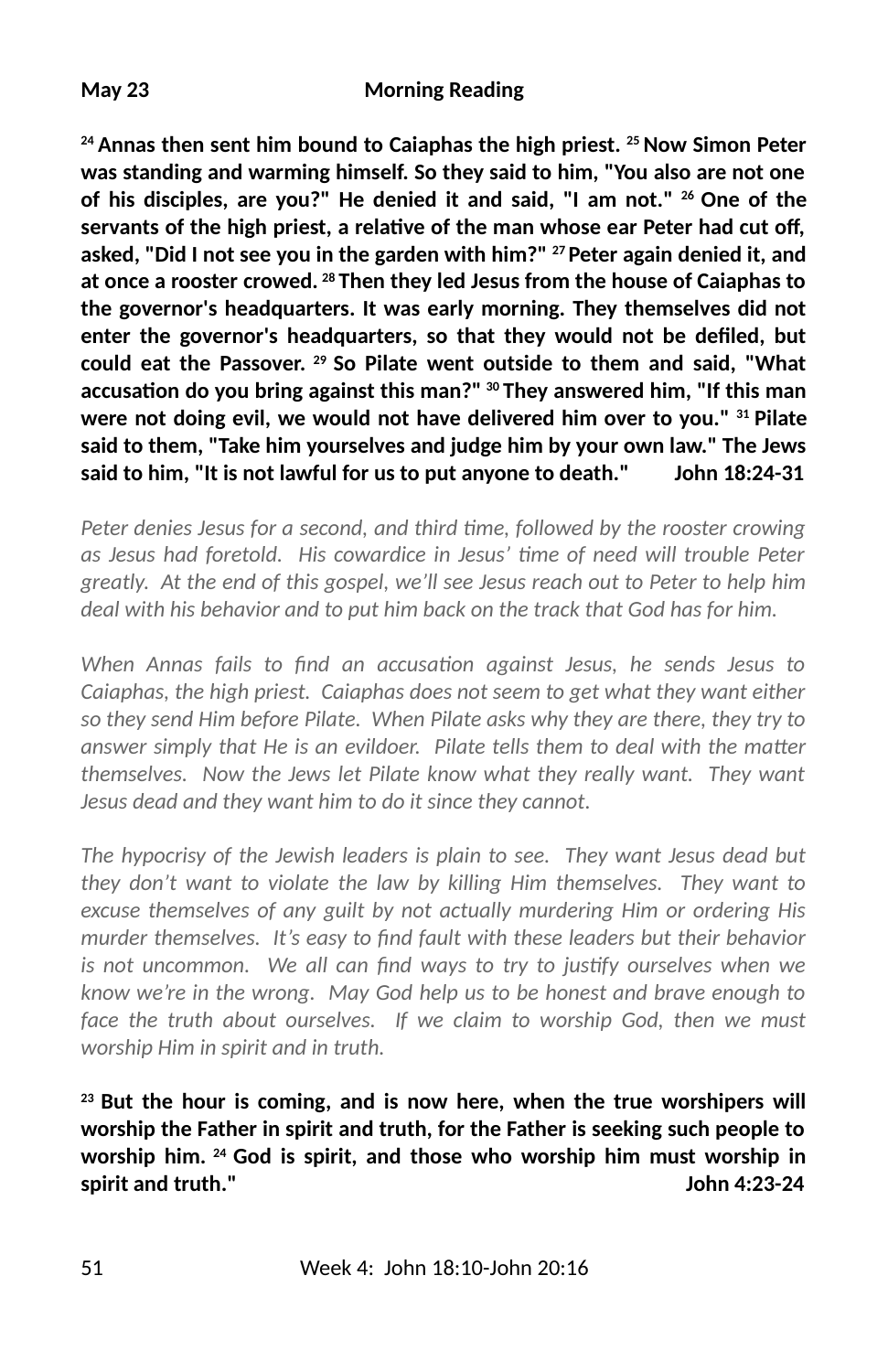<sup>32</sup> This was to fulfill the word that Jesus had spoken to show by what kind of **death he was going to die. 33 So Pilate entered his headquarters again and called Jesus and said to him, "Are you the King of the Jews?" 34 Jesus answered, "Do you say this of your own accord, or did others say it to you** about me?"<sup>35</sup> Pilate answered, "Am I a Jew? Your own nation and the chief **priests have delivered you over to me. What have you done?" 36 Jesus answered, "My kingdom is not of this world. If my kingdom were of this** world, my servants would have been fighting, that I might not be delivered **over to the Jews. But my kingdom is not from the world." John 18:32-36**

*Jesus had predicted that He would be crucified – Rome's method of choice for* killing criminals. Next, John records the conversation between Jesus and Pilate. *Pilate has the sense to know what this is really about. So he asks Jesus, "Are you the King of the Jews?" Jesus answers by asking Pilate if he thinks Jesus is King of the Jews or if he heard someone else say it. Of course Pilate is no* believer. He is offering Jesus an out. If Jesus will simply admit He's not the King *of the Jews, then, Pilate hopes, the Jews will relent.* 

*When Jesus refuses to back down, Pilate asks, "What have you done?" Jesus responds that His kingdom is not of this world. His kingdom is the kingdom of heaven where righteousness and justice are realized. So Jesus answers Pilate's question. He is a king but His kingdom is not like this world. His kingdom is one* that reflects Him. His people and His kingdom were created in and have been *restored to His image.*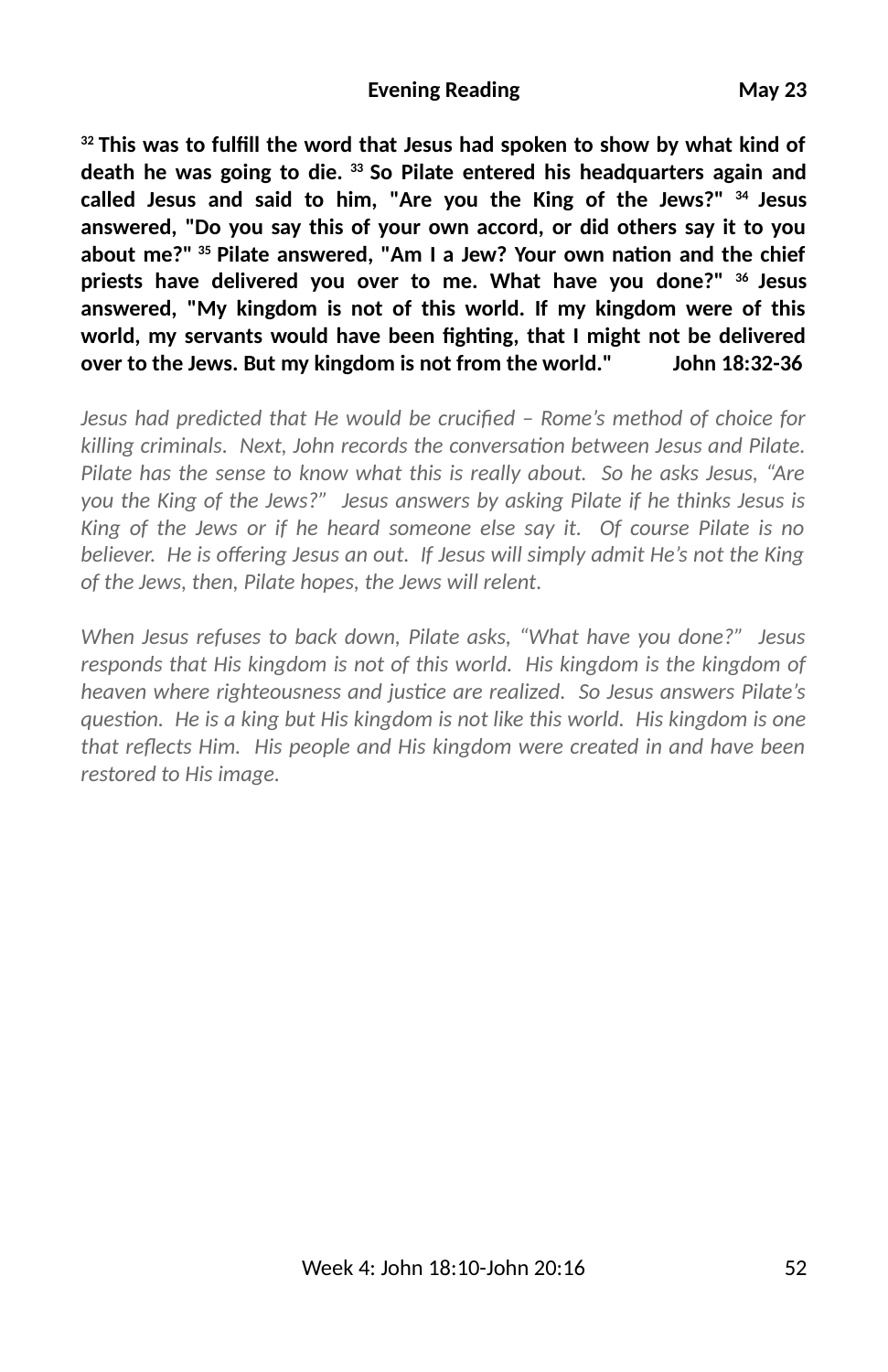**37 Then Pilate said to him, "So you are a king?" Jesus answered, "You say that I am a king. For this purpose I was born and for this purpose I have come into the world-- to bear witness to the truth. Everyone who is of the truth listens** to my voice." <sup>38</sup> Pilate said to him, "What is truth?" After he had said this, he went back outside to the Jews and told them, "I find no guilt in him. <sup>39</sup> But you **have a custom that I should release one man for you at the Passover. So do you want me to release to you the King of the Jews?" 40 They cried out again, "Not this man, but Barabbas!" Now Barabbas was a robber. John 18:37-40**

*Pilate tries to engage Jesus in conversation. He imagined that Jesus would be some sort of brute like the others he had dealt with in the past who had claimed* to be the Messiah of Israel. But Jesus doesn't fit the pattern he's used to. I'd *expect, based on Jesus' response to Pilate, that Pilate thought Jesus was some sort of deluded fool. Pilate probably also thought that Jesus was harmless enough and so wanted to let Him go free. Pilate's plan was to offer the people either Jesus or Barabbas. Barabbas' name is Aramaic and means "Son of the Father." So it's a possibility that Barabbas was himself a messianic pretender. Barabbas, however, was a violent man. Pilate must have thought that the Jews would be much happier having Jesus on the streets rather than Barabbas.*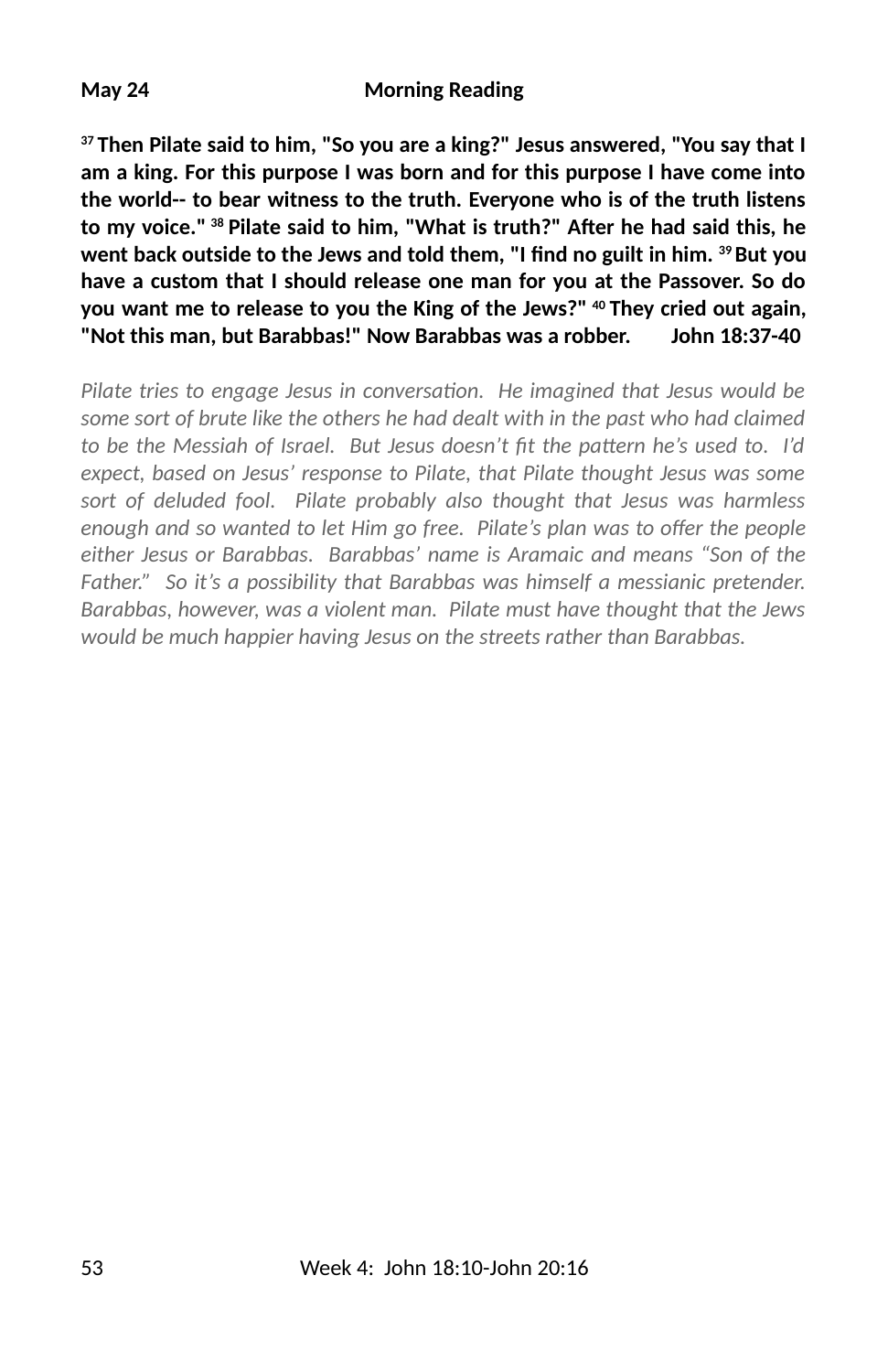<sup>1</sup> Then Pilate took Jesus and flogged him. <sup>2</sup> And the soldiers twisted together a **crown of thorns and put it on his head and arrayed him in a purple robe. 3 They came up to him, saying, "Hail, King of the Jews!" and struck him with their hands. 4 Pilate went out again and said to them, "See, I am bringing him** out to you that you may know that I find no guilt in him." <sup>5</sup> So Jesus came out, **wearing the crown of thorns and the purple robe. Pilate said to them, "Behold** the man!" <sup>6</sup> When the chief priests and the officers saw him, they cried out, **"Crucify him, crucify him!" Pilate said to them, "Take him yourselves and crucify him, for I find no guilt in him."** Crucify him a 19:1-6

*Pilate has Jesus scourged. Perhaps he thinks that the Jews will be appeased by* this. Perhaps they will not demand that Jesus be crucified. After scourging Him, *Pilate brings Him out before the people and tells them that he finds no fault in Him. The Jewish leaders cry out for His crucifixion. Pilate attempts to give Jesus over into the hands of the Jews.*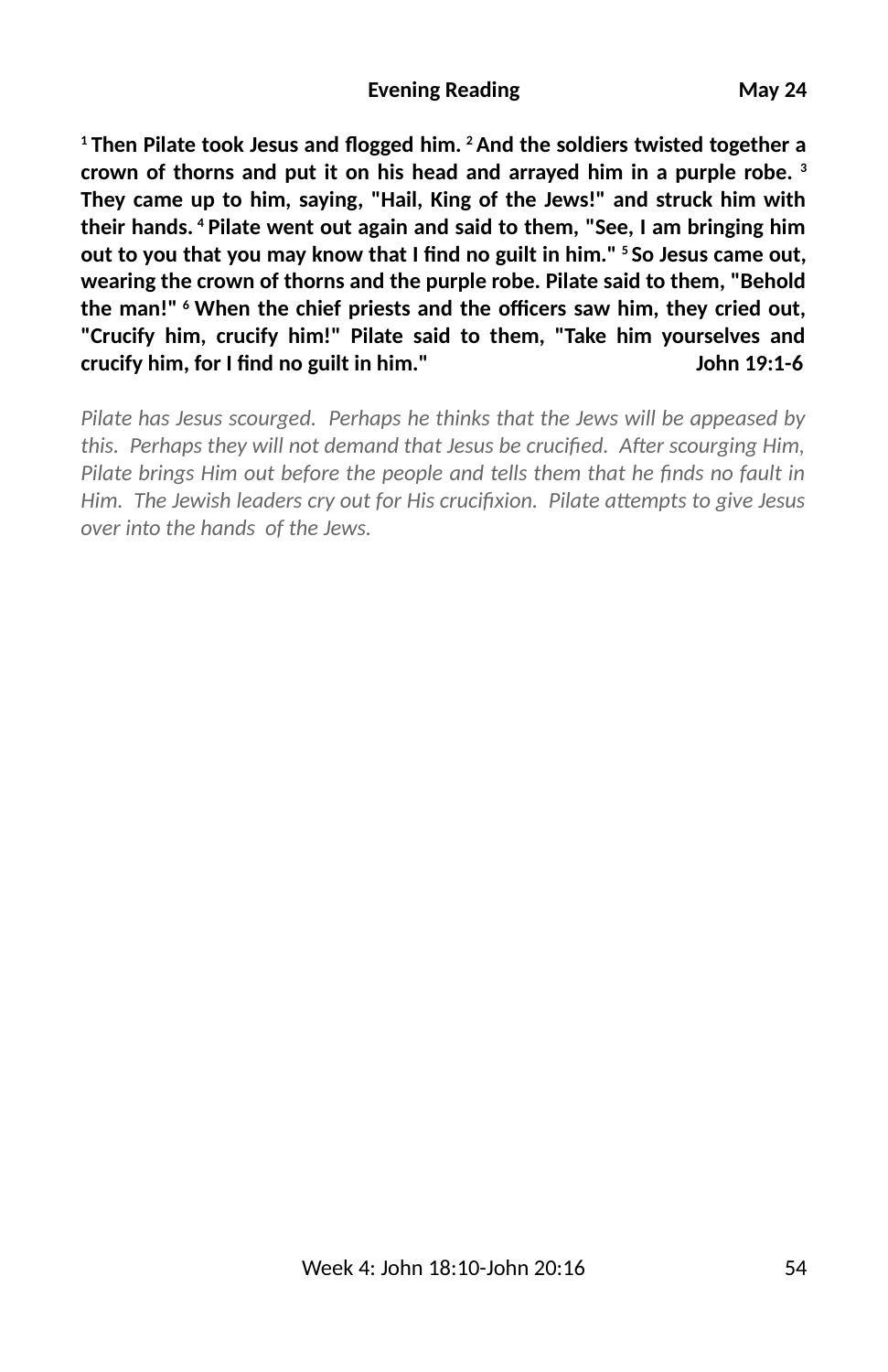#### **May 25 Morning Reading**

**7 The Jews answered him, "We have a law, and according to that law he ought to die because he has made himself the Son of God." 8 When Pilate heard this statement, he was even more afraid. 9 He entered his headquarters again and said to Jesus, "Where are you from?" But Jesus gave him no answer. 10 So Pilate said to him, "You will not speak to me? Do you not know that I have authority to release you and authority to crucify you?" 11 Jesus answered him, "You would have no authority over me at all unless it had been given you from above. Therefore he who delivered me over to you has the greater sin." 12 From then on Pilate sought to release him, but the Jews cried out, "If you release this man, you are not Caesar's friend. Everyone who makes himself a king opposes Caesar." 13 So when Pilate heard these words, he brought Jesus out and sat down on the judgment seat at a place called The Stone Pavement, and in Aramaic Gabbatha. John 19:7-13**

*When the Jews tell Pilate that according to their law, Jesus must be killed because he claimed to be the Son of God, Pilate becomes very afraid. So Pilate goes to Jesus seeking some way to set Him free. Jesus won't cooperate. Jesus knows what's going on and He o&ers Pilate some solace by saying, "He who delivered me over to you has the greater sin."* 

*Pilate continues to find a way to let Jesus go. The Jews try to force their agenda. By saying that Pilate would not be Caesar's friend if he lets Jesus go, they are telling Pilate that, if he will not condemn Jesus, then they will do their best to condemn Pilate as well as Jesus.*

This is a typical tactic with our common enemy, Satan. If you will not do his bidding willingly, then he will attempt to threaten you. The devil hates *mankind. For those who refuse to willingly obey him, he will resort to ridicule and attacks.*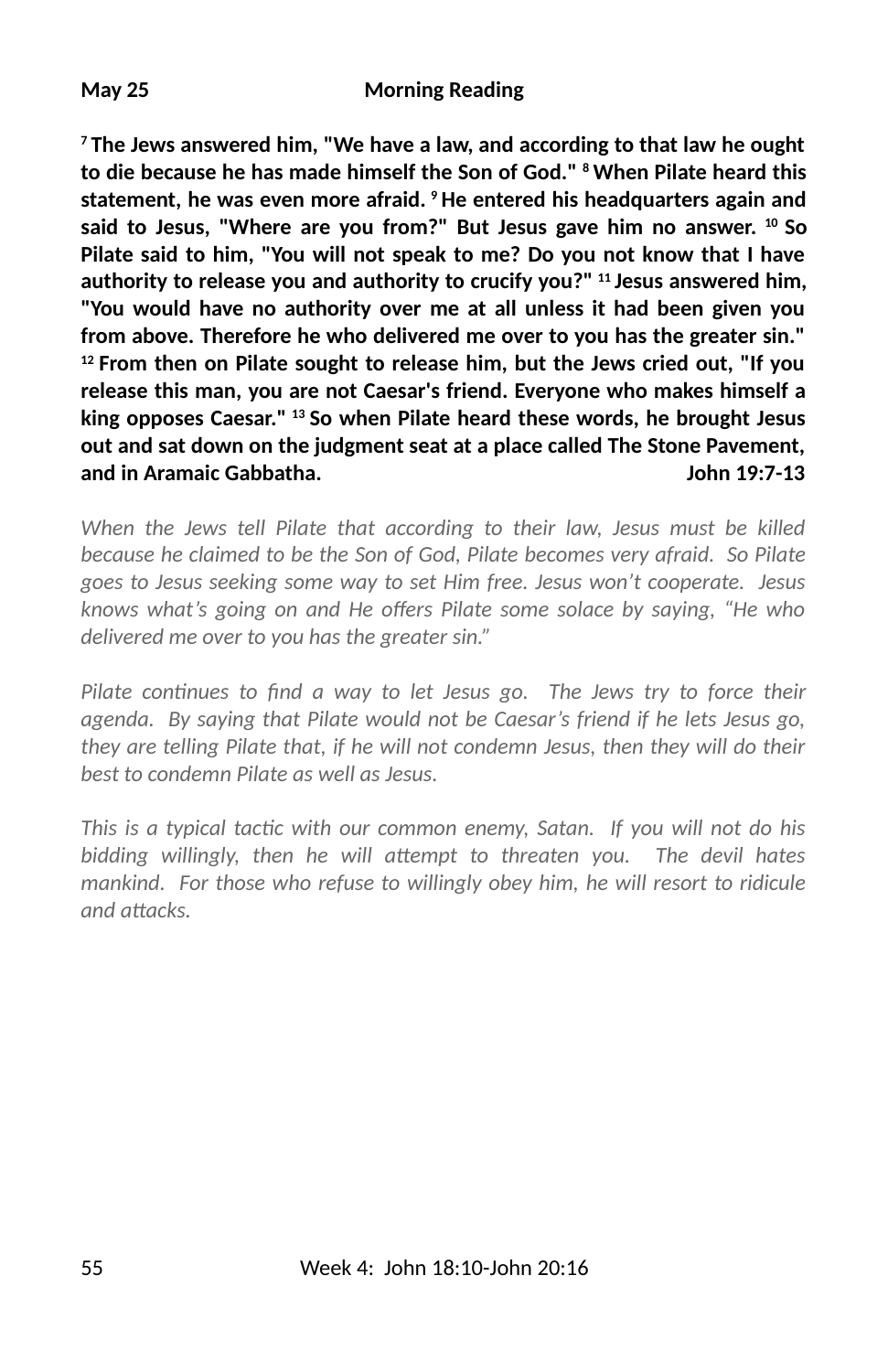<sup>14</sup> Now it was the day of Preparation of the Passover. It was about the sixth **hour. He said to the Jews, "Behold your King!" 15 They cried out, "Away with him, away with him, crucify him!" Pilate said to them, "Shall I crucify your King?" The chief priests answered, "We have no king but Caesar." 16 So he** delivered him over to them to be crucified. So they took Jesus, <sup>17</sup> and he went **out, bearing his own cross, to the place called The Place of a Skull, which in** Aramaic is called Golgotha. <sup>18</sup> There they crucified him, and with him two **others, one on either side, and Jesus between them. 19 Pilate also wrote an** inscription and put it on the cross. It read, "Jesus of Nazareth, the King of the **Jews." John 19:14-19**

*Pilate brings Jesus out before the Jews. He says, "Behold your king." The Jews cry out for His crucifixion. They claim they have no king but Caesar. Their claim is more true than they would like. For them polics was a very important part of their belief system. One of their goals was that the Messiah should restore the polical fortunes of Israel. Jesus did not 3t the bill. Pilate, perhaps attempting to infuriate these Jews who have forced his hand, writes a sign to be hung over Jesus' head as He dies. "Jesus of Nazareth, the King of the Jews." There is an irony here. Pilate, a Genle Roman soldier, acknowledges Jesus as the Messiah and condemns Jesus to death at the demand of the Jewish leaders, who should have but did not recognize Jesus for who He was.*

*Does Jesus and the way He works in your life through the Holy Spirit always line up perfectly with your idea of who He is or how you expect Him to work in your life? Does He have veto power over your will?*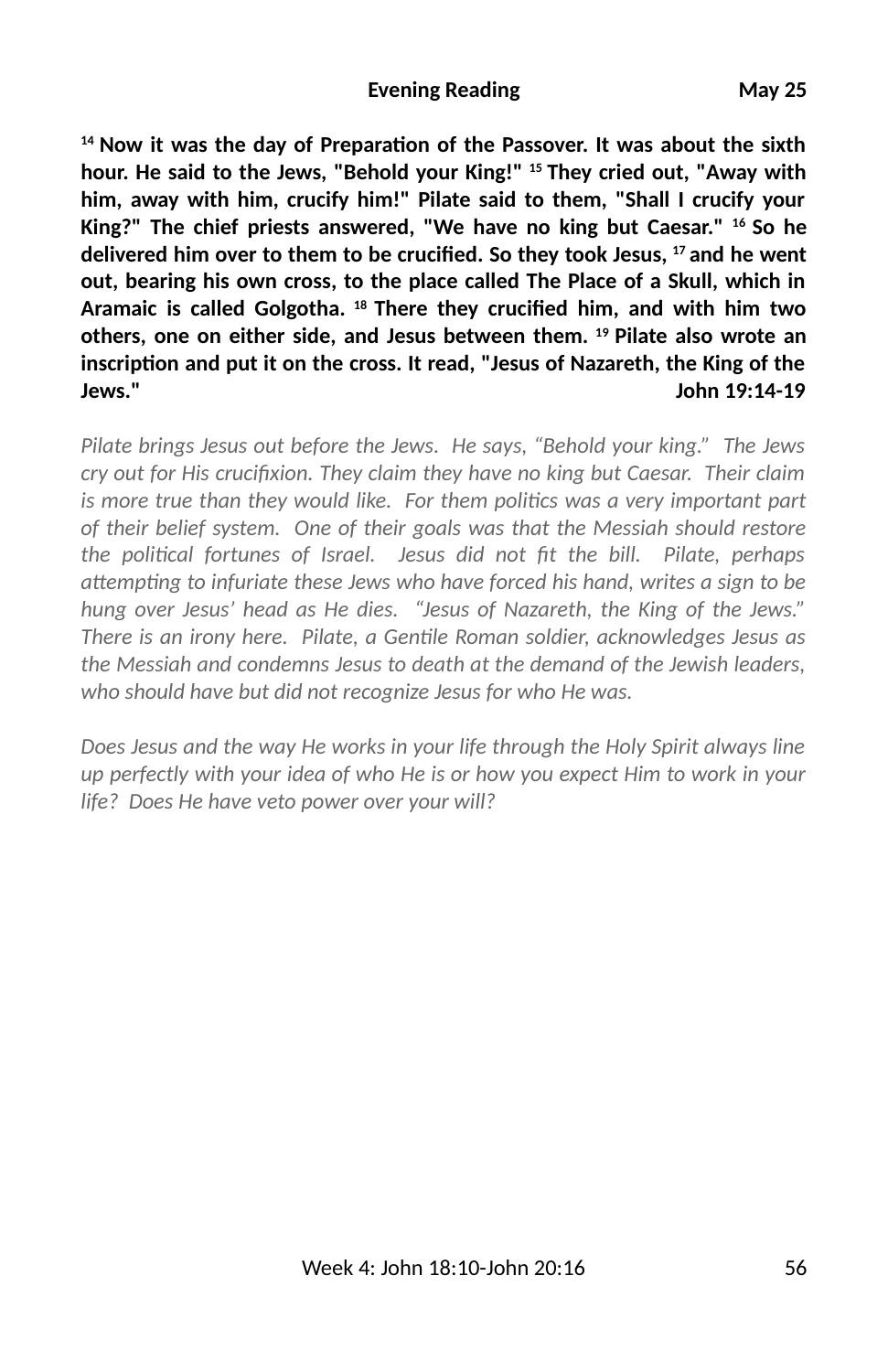<sup>20</sup> Many of the Jews read this inscription, for the place where Jesus was crucified was near the city, and it was written in Aramaic, in Latin, and in **Greek. 21 So the chief priests of the Jews said to Pilate, "Do not write, 'The King of the Jews,' but rather, 'This man said, I am King of the Jews.'" 22 Pilate** answered, "What I have written I have written." John 19:20-22

*When the Jewish leaders see the inscription that Pilate has prepared, they ask him to change it. They do not want to be known as the people who demanded the killing of Israel's true king. By having the inscription written in three languages, Pilate made as sure as he could that everyone would be able to read it – no matter what language(s) they spoke. In Palestine just about everyone* could speak one of Latin or Greek in addition to Aramaic.

*Pilate refuses to change what he has written saying, "'What I have written I* have written."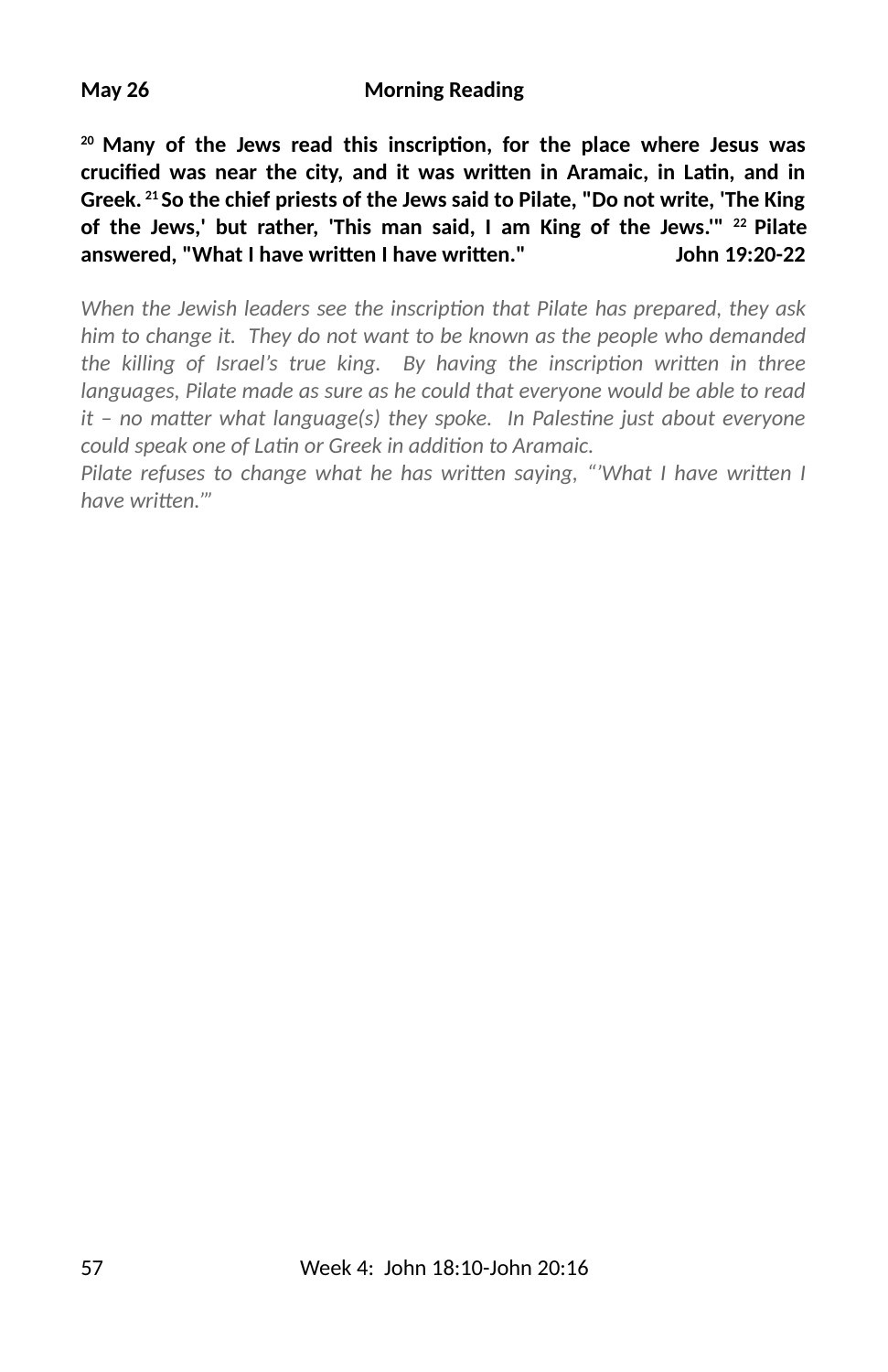<sup>23</sup> When the soldiers had crucified Jesus, they took his garments and divided **them into four parts, one part for each soldier; also his tunic. But the tunic** was seamless, woven in one piece from top to bottom, <sup>24</sup> so they said to one **another, "Let us not tear it, but cast lots for it to see whose it shall be." This** was to fulfill the Scripture which says, "They divided my garments among **them, and for my clothing they cast lots." So the soldiers did these things, 25 but standing by the cross of Jesus were his mother and his mother's sister, Mary the wife of Clopas, and Mary Magdalene. 26 When Jesus saw his mother and the disciple whom he loved standing nearby, he said to his mother, "Woman, behold, your son!" 27 Then he said to the disciple, "Behold, your** mother!" And from that hour the disciple took her to his own home. <sup>28</sup> After **this, Jesus, knowing that all was now 2nished, said (to ful2ll the Scripture), "I thirst." 29 A jar full of sour wine stood there, so they put a sponge full of the sour wine on a hyssop branch and held it to his mouth. 30 When Jesus had received the sour wine, he said, "It is 2nished," and he bowed his head and gave up his spirit. John 19:23-30**

In the next few verses we find several events that fulfilled OT prophecies *concerning the crucifixion. Verses 23-24 tell how the soldiers tore up some of His clothes and cast lots for others. This was prophesied in Psalm 22.*

## **18 they divide my garments among them, and for my clothing they cast lots. Psalm 22:18**

*In verses 25-27, Jesus commands John to take care of His mother. John tells us that he took her into his care. And in verse 28, Jesus says he's thirsty.*

### **21 They gave me poison for food, and for my thirst they gave me sour wine to drink. Psalm 69:21**

For an OT description of the crucifixion, read Isaiah 53.

<sup>12</sup> Therefore I will divide him a portion with the many, and he shall divide the **spoil with the strong, because he poured out his soul to death and was numbered with the transgressors; yet he bore the sin of many, and makes intercession for the transgressors. Isaiah 53:12**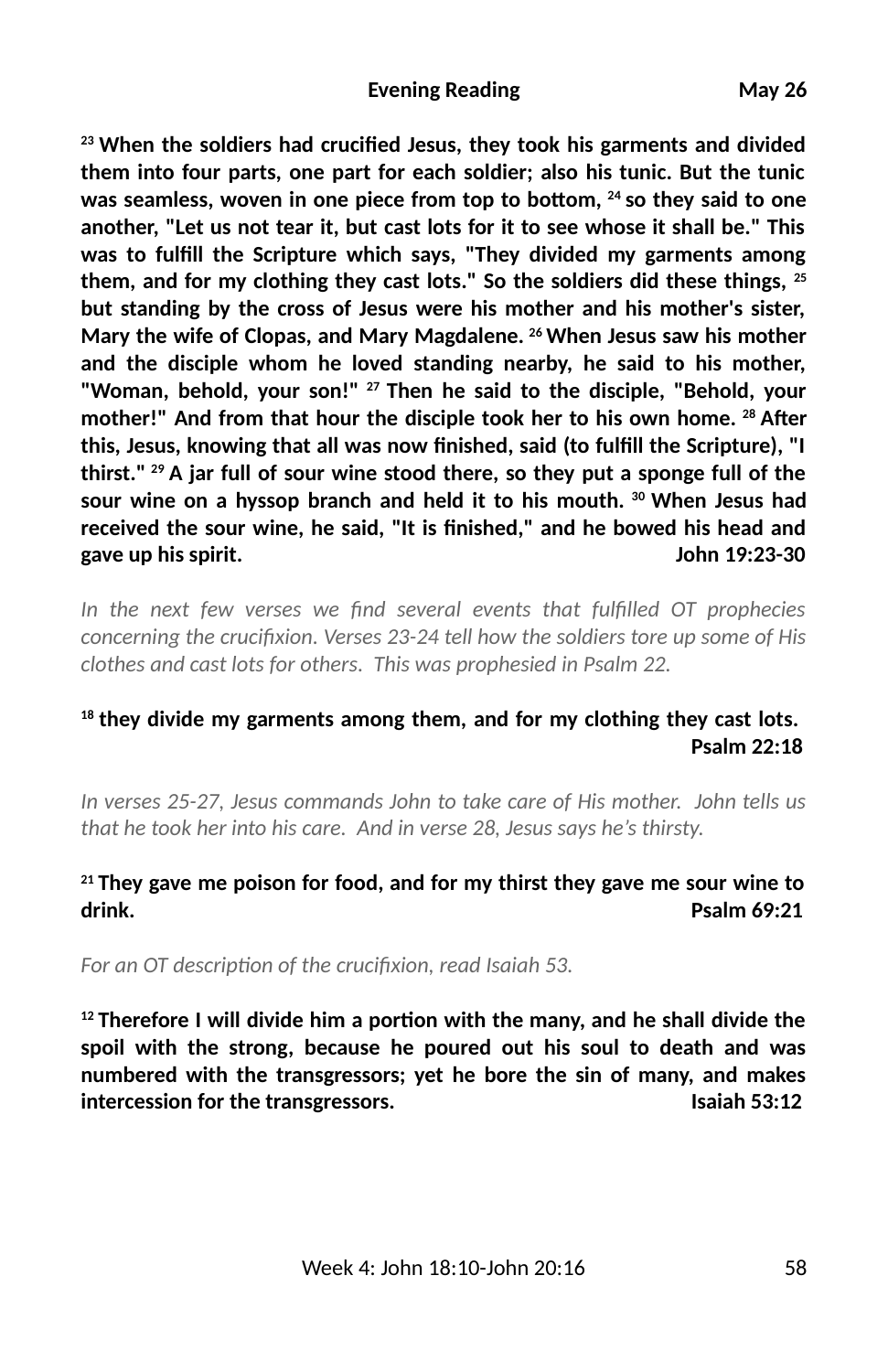<sup>31</sup> Since it was the day of Preparation, and so that the bodies would not **remain on the cross on the Sabbath (for that Sabbath was a high day), the Jews asked Pilate that their legs might be broken and that they might be** taken away. <sup>32</sup> So the soldiers came and broke the legs of the first, and of the other who had been crucified with him. <sup>33</sup> But when they came to Jesus and **saw that he was already dead, they did not break his legs. 34 But one of the soldiers pierced his side with a spear, and at once there came out blood and** water. <sup>35</sup> He who saw it has borne witness-- his testimony is true, and he **knows that he is telling the truth-- that you also may believe. 36 For these things took place that the Scripture might be ful2lled: "Not one of his bones will be broken." 37 And again another Scripture says, "They will look on him whom they have pierced." John 19:31-37**

In these verses we find two more instances where OT prophecies about the *crucifixion are fulfilled. The first is in verse 36 concerning the breaking the bones of the Passover lamb.*

<sup>12</sup> They shall leave none of it until the morning, nor break any of its bones; **according to all the statute for the Passover they shall keep it. Numbers 9:12**

The second, mentioned in verse 37, talks about Jesus' side being pierced.

**10 "And I will pour out on the house of David and the inhabitants of Jerusalem a spirit of grace and pleas for mercy, so that, when they look on me, on him whom they have pierced, they shall mourn for him, as one mourns for an only** child, and weep bitterly over him, as one weeps over a firstborn.

 **Zechariah 12:10**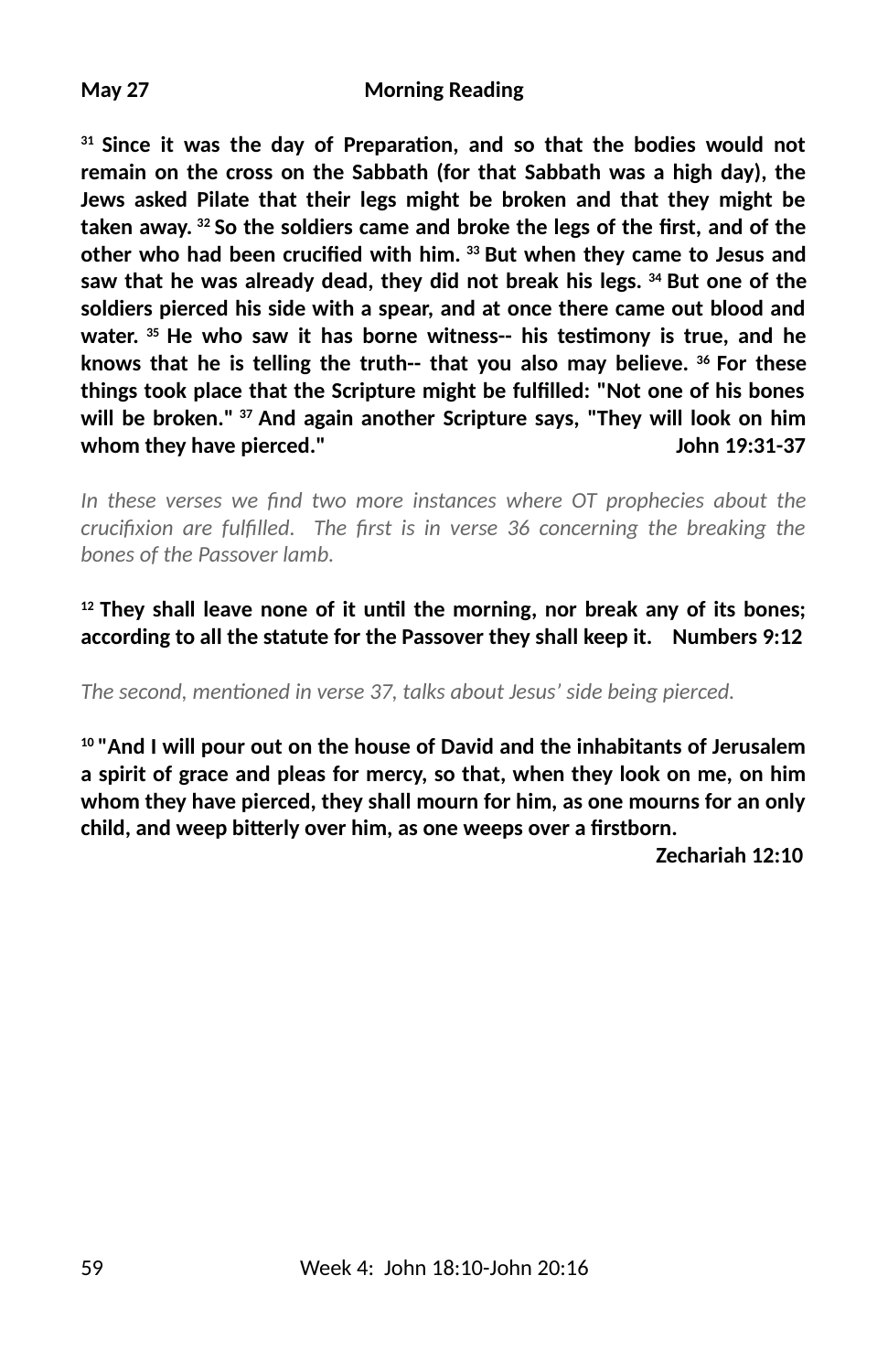**38 A6er these things Joseph of Arimathea, who was a disciple of Jesus, but secretly for fear of the Jews, asked Pilate that he might take away the body of Jesus, and Pilate gave him permission. So he came and took away his body. 39 Nicodemus also, who earlier had come to Jesus by night, came bringing a** mixture of myrrh and aloes, about seventy-five pounds in weight. <sup>40</sup> So they **took the body of Jesus and bound it in linen cloths with the spices, as is the** burial custom of the Jews. <sup>41</sup> Now in the place where he was crucified there **was a garden, and in the garden a new tomb in which no one had yet been** laid. <sup>42</sup> So because of the Jewish day of Preparation, since the tomb was close **at hand, they laid Jesus there. John 19:38-42**

*When His body is taken down from the cross, Joseph of Arimethea places Him in a new tomb and Nicodemus comes on the scene again. Apparently he had become a believer at some point after his conversation with Jesus. Neither of these men were very vocal about their belief in Jesus. The passage mentions that Joseph was a secret believer for fear of the Jews.*

It's a difficult place to be where you become a believer but, for fear of how the *world may react to you, you keep your faith a secret. When a person first comes to faith this may be acceptable for a while. But as time goes on and one grows in their faith, it should become clear that the Holy Spirit, living inside that believer, has some gifting for that person. Acting out the gifting that the Spirit has given will bring a person to a place where their faith becomes known.*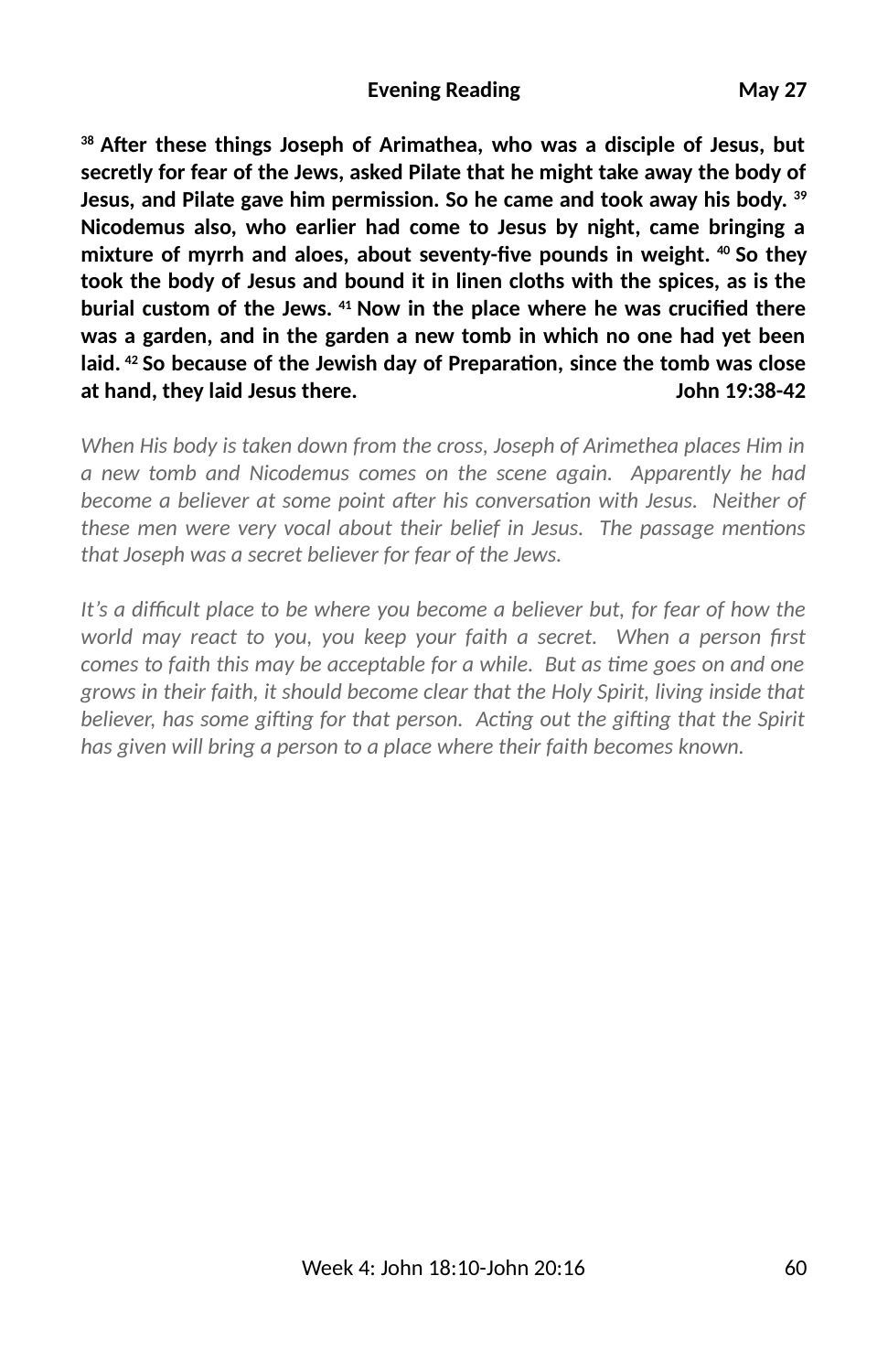<sup>1</sup> Now on the first day of the week Mary Magdalene came to the tomb early, **while it was sll dark, and saw that the stone had been taken away from the tomb. 2 So she ran and went to Simon Peter and the other disciple, the one whom Jesus loved, and said to them, "They have taken the Lord out of the tomb, and we do not know where they have laid him." 3 So Peter went out with the other disciple, and they were going toward the tomb. 4 Both of them were running together, but the other disciple outran Peter and reached the tomb 2rst. 5 And stooping to look in, he saw the linen cloths lying there, but he did not go in. 6 Then Simon Peter came, following him, and went into the tomb. He saw the linen cloths lying there, 7 and the face cloth, which had been on Jesus' head, not lying with the linen cloths but folded up in a place by** itself. <sup>8</sup> Then the other disciple, who had reached the tomb first, also went in, **and he saw and believed; 9 for as yet they did not understand the Scripture, that he must rise from the dead. 10 Then the disciples went back to their homes. John 20:1-10**

*Mary Magdelene comes to Jesus' tomb and finds it empty. She runs to tell Peter and John. They run to the tomb. As they go, John outruns Peter. Although he* gets there first, John doesn't enter the tomb. Upon arriving, Peter does enter, then John follows. They find Jesus' burial clothes folded up but He is not there. So they go back home. Even after all that Jesus had told them about His resurrection, it does not occur to them that He is risen.

As we saw earlier with Lazarus' sisters, our expectation that death is final and *irreversible is deep seeded and hard to overcome. That kind of thinking is what underlies the reasoning of many "believers" today who claim that Jesus' resurrection was only a spiritual thing - without a physical reality. People find it hard to believe that God could be bigger than His creation. It's easier to believe that He can cause creation, simply because here we are! Our eyes and ears inform us that creation has occurred. Yet going further to believe in things* beyond what we can see or fathom is more difficult.

*Many today want to think that science will somehow explain how creation happened on its own without any external cause. But for many others, believing that is even harder than believing that God created. In any case, their knowledge of the world says that creation happened so they accept it as true while being unsure about how it happened. Likewise, the human experience demonstrates that all living things die eventually and that once something living dies, it stays dead. Without any experience of resurrection, the natural belief is that resurrection is impossible. Can you get past what your eyes and ears tell you?* **37 For nothing will be impossible with God." Luke 1:37**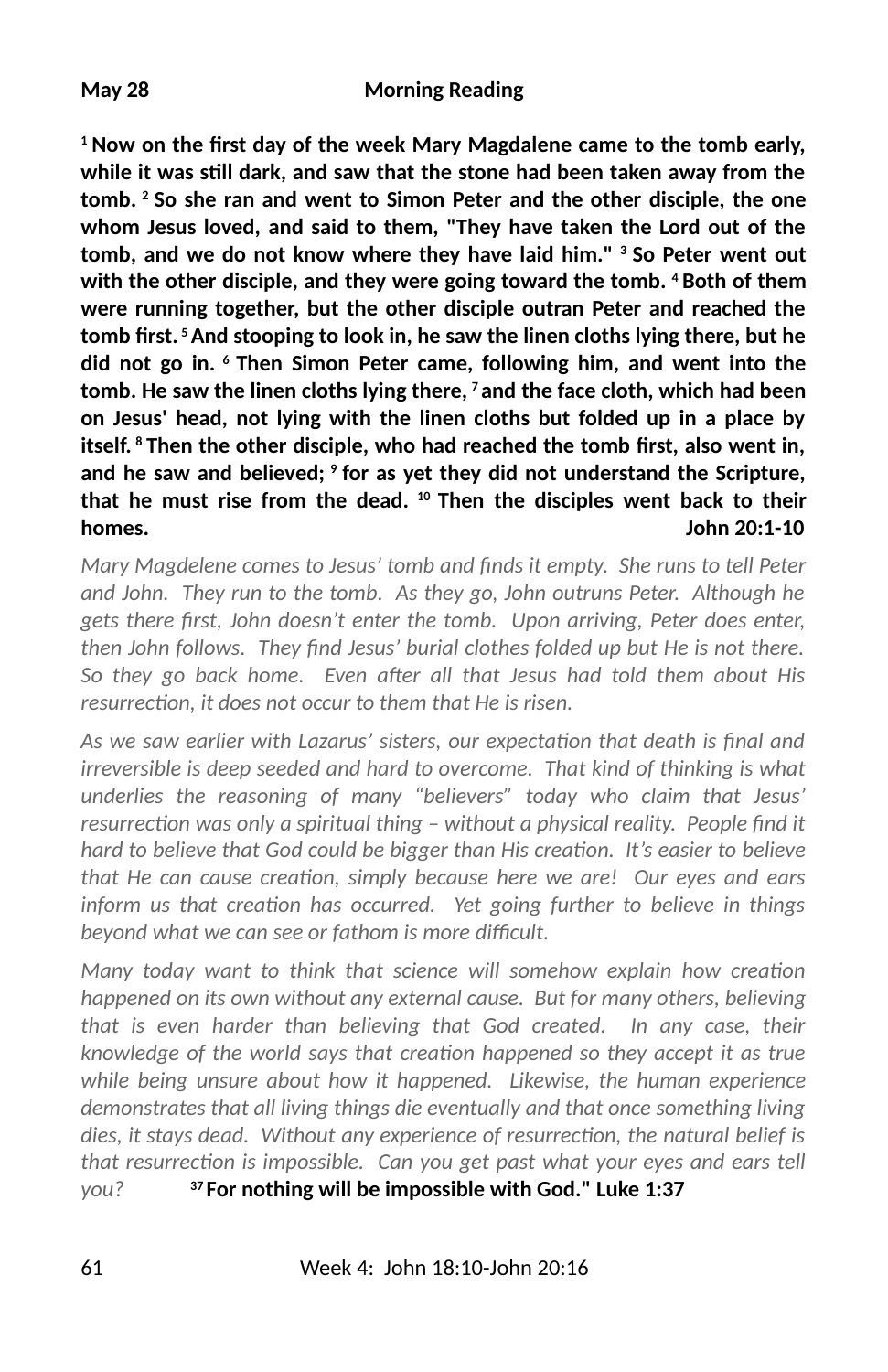**11 But Mary stood weeping outside the tomb, and as she wept she stooped to** look into the tomb. <sup>12</sup> And she saw two angels in white, sitting where the body **of Jesus had lain, one at the head and one at the feet. 13 They said to her, "Woman, why are you weeping?" She said to them, "They have taken away my Lord, and I do not know where they have laid him." 14 Having said this, she turned around and saw Jesus standing, but she did not know that it was Jesus. 15 Jesus said to her, "Woman, why are you weeping? Whom are you seeking?" Supposing him to be the gardener, she said to him, "Sir, if you have carried him away, tell me where you have laid him, and I will take him away." 16 Jesus said to her, "Mary." She turned and said to him in Aramaic, "Rabboni!" (which means Teacher). John 20:11-16**

*Apparently, Mary had returned with Peter and John. Even though Peter and John 3nd His clothes, when they can't 3nd Him they simply go home. Mary is* left alone. She wants to show her love for her Lord by caring for His body, but *she doesn't know where to 3nd Him. Into her pain and deep sense of loss Jesus shows up.* 

*That's what our God does! When all hope is lost, when there is nothing more to do and we can't imagine that our problem could ever be resolved in our favor; when we 3nally admit that we have reached the end of ourselves, then God* shows up. At first she thinks that He is just the gardener. When He calls her *name, as He had many times before, she recognizes Him.* 

In my life Jesus has called my name many times. I did not hear Him for a long *me. But one day He found me and opened my eyes to see and my ears to hear. We sometimes talk about how we came to Jesus. The truth is that Jesus comes to us and reveals Himself in ways that make us know that He's been there all along – even when we had neither eyes to see nor ears to hear.*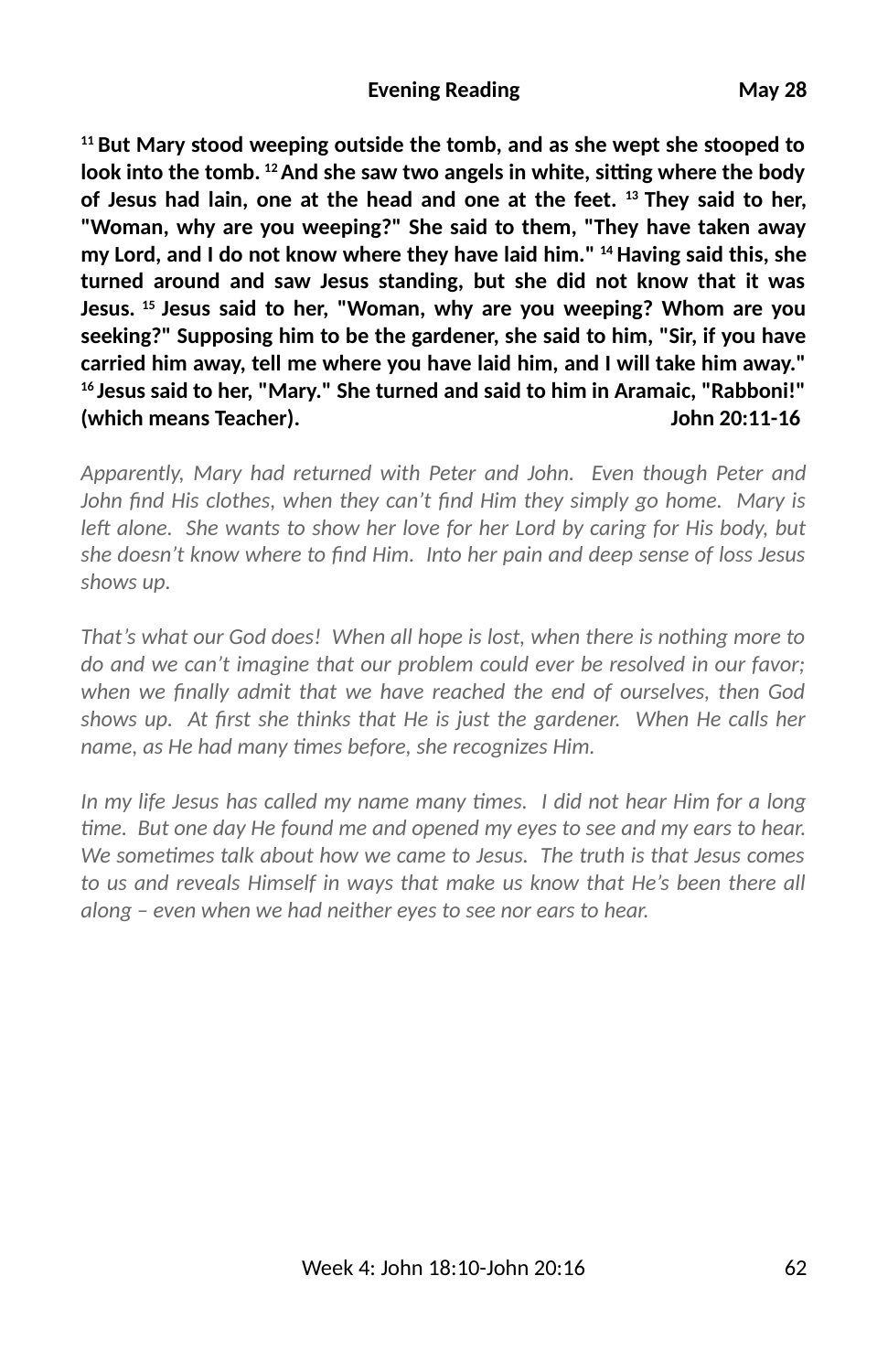# *Notes from Home Church*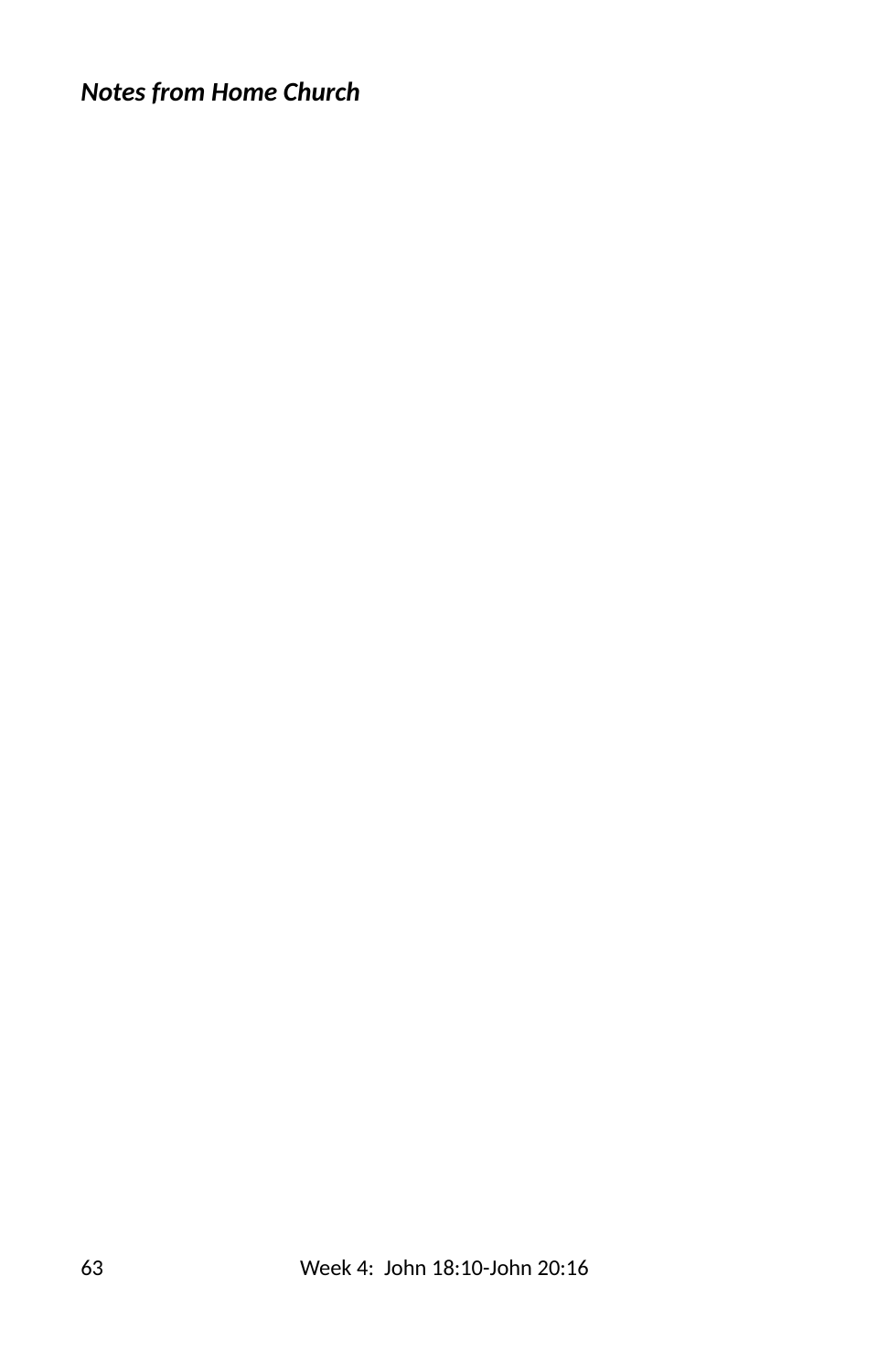## *Community Prayers*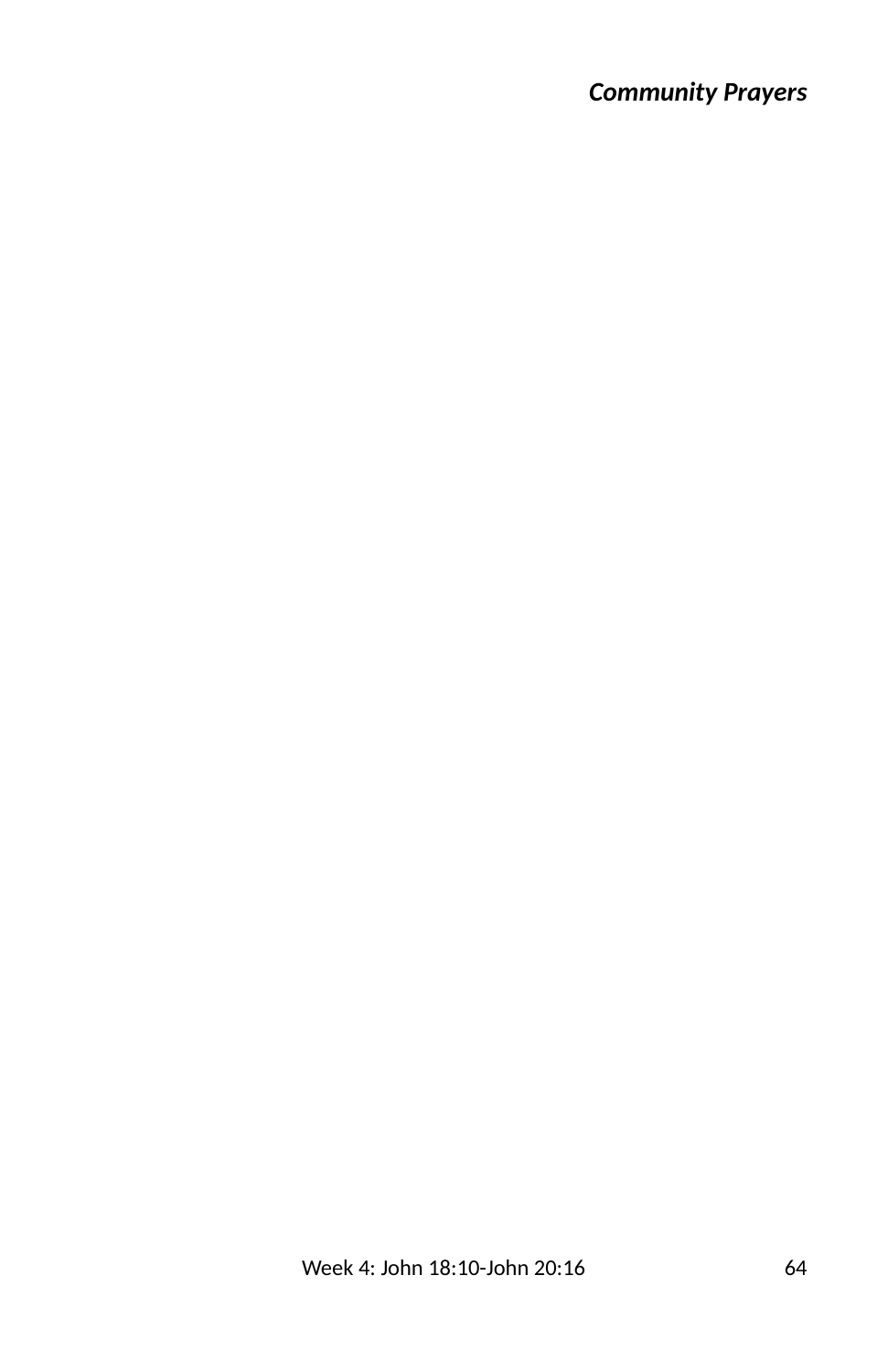**17 Jesus said to her, "Do not cling to me, for I have not yet ascended to the Father; but go to my brothers and say to them, 'I am ascending to my Father and your Father, to my God and your God.'" 18 Mary Magdalene went and announced to the disciples, "I have seen the Lord"-- and that he had said these things to her. 19 On the evening of that day, the 2rst day of the week, the doors being locked where the disciples were for fear of the Jews, Jesus came and stood among them and said to them, "Peace be with you." 20 When he had said this, he showed them his hands and his side. Then the disciples were glad when they saw the Lord. 21 Jesus said to them again, "Peace be with you. As the Father has sent me, even so I am sending you." 22 And when he had said this, he breathed on them and said to them, "Receive the Holy Spirit.** 

#### **John 20:17-22**

*Mary, overjoyed to see Jesus alive, grabs hold of Him. His response is to tell her to let Him go. He is risen and must soon return to the Father. Mary tells the disciples that she's see Him alive and talked with Him. We're not told how the disciples responded to Mary. The story moves on quickly to present a scene where Jesus shows up unexpectedly in their midst even though the door to where they were was locked. He speaks peace to them. He shows them the bodily scars as proof of who He is. Apparently they are sll dumbfounded so He says to them again, "Peace be with you." Again, as He did with Mary, he quickly moves on to the next part of the Father's plan. He tells them that as the Father had sent Him, He is now sending them. He breathes on them and tells them to receive the Holy Spirit.*

*They had thought that things had somehow gotten out of control and that Jesus was gone – the last three years of following Jesus and ministering with Him were all in vain. Jesus was dead and they had to start over without Him. Into the midst of their gathering He shows up, offers them peace, and tells them what they must now do. Most importantly, He tells them how to do what He is sending them to do. They must receive the Holy Spirit.*

*The message He spoke to them is the same message He speaks to us. Whatever you were doing, whoever you thought you were before Jesus showed Himself alive in your life, lay it all aside! He wants to send you! Maybe He will send you to some obscure place on the globe, or maybe you'll be asked to go no further than the corner drug store. Whenever He sends, receive the Holy Spirit; then move in the power of God.*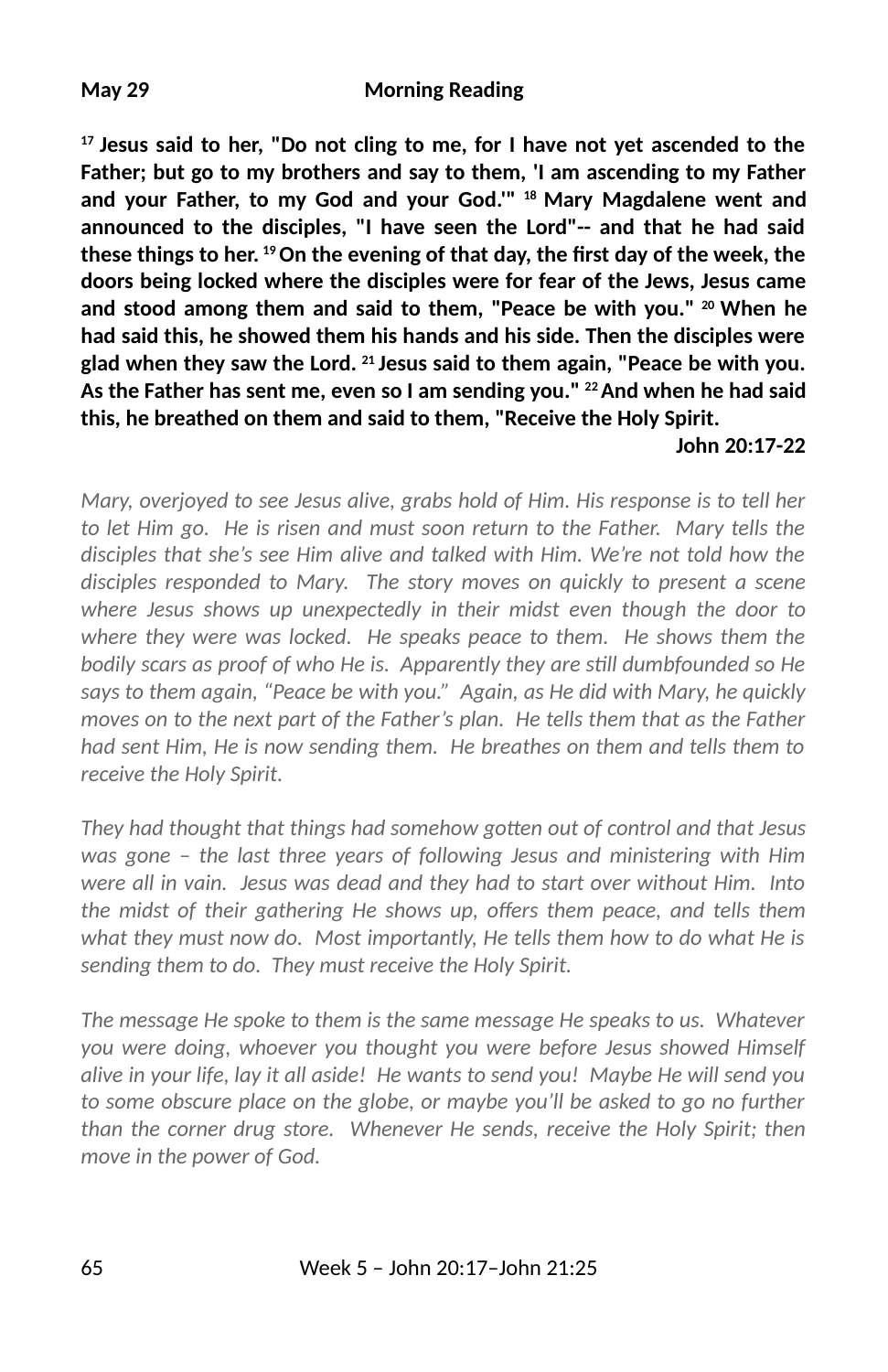**23 If you forgive the sins of any, they are forgiven them; if you withhold forgiveness from any, it is withheld." 24 Now Thomas, one of the twelve, called the Twin, was not with them when Jesus came. 25 So the other disciples told him, "We have seen the Lord." But he said to them, "Unless I see in his hands the mark of the nails, and place my 2nger into the mark of the nails, and place my hand into his side, I will never believe." 26 Eight days later, his disciples were inside again, and Thomas was with them. Although the doors were** locked, Jesus came and stood among them and said, "Peace be with you." <sup>27</sup> Then he said to Thomas, "Put your finger here, and see my hands; and put out **your hand, and place it in my side. Do not disbelieve, but believe." 28 Thomas answered him, "My Lord and my God!" 29 Jesus said to him, "Have you believed because you have seen me? Blessed are those who have not seen and yet have believed." 30 Now Jesus did many other signs in the presence of** the disciples, which are not written in this book; <sup>31</sup> but these are written so **that you may believe that Jesus is the Christ, the Son of God, and that by believing you may have life in his name. John 20:23-31**

*When Jesus tells His disciples that they will forgive people or hold them guilty of sin, He is not saying that God is giving them authority to determine right from wrong on their own. He had just told them to receive the Holy Spirit. He's actually confirming to them one of the things that the Spirit in them will accomplish. Jesus will not remain with them, but God is not abandoning them. Now, because of what Jesus has accomplished, God Himself, in the person of the Holy Spirit will indwell them. Now they will have an incredibly intimate access to the mind of God.* 

*That access is ours as well. As we learn to hear and respond to Him, Jesus* continues His work in the world through us. Truly, we are Christ's ambassadors.

*Next, John tells the story of Thomas. All that Jesus has told them about His peace being with them and the moving of the Spirit in the world through them will take place only as they believe. Once more this theme comes to the surface in John's writing. When Jesus eventually does appear to Thomas, he believes. Importantly, John quotes Jesus here saying, "blessed are those who have not seen and yet have believed." The chapter closes by once more, emphasizing the importance of belief. It seems as though John thinks that he cannot overstate the importance of believing. Surely, the Spirit moved on John, prompting him to retell God's message to us, we must believe!*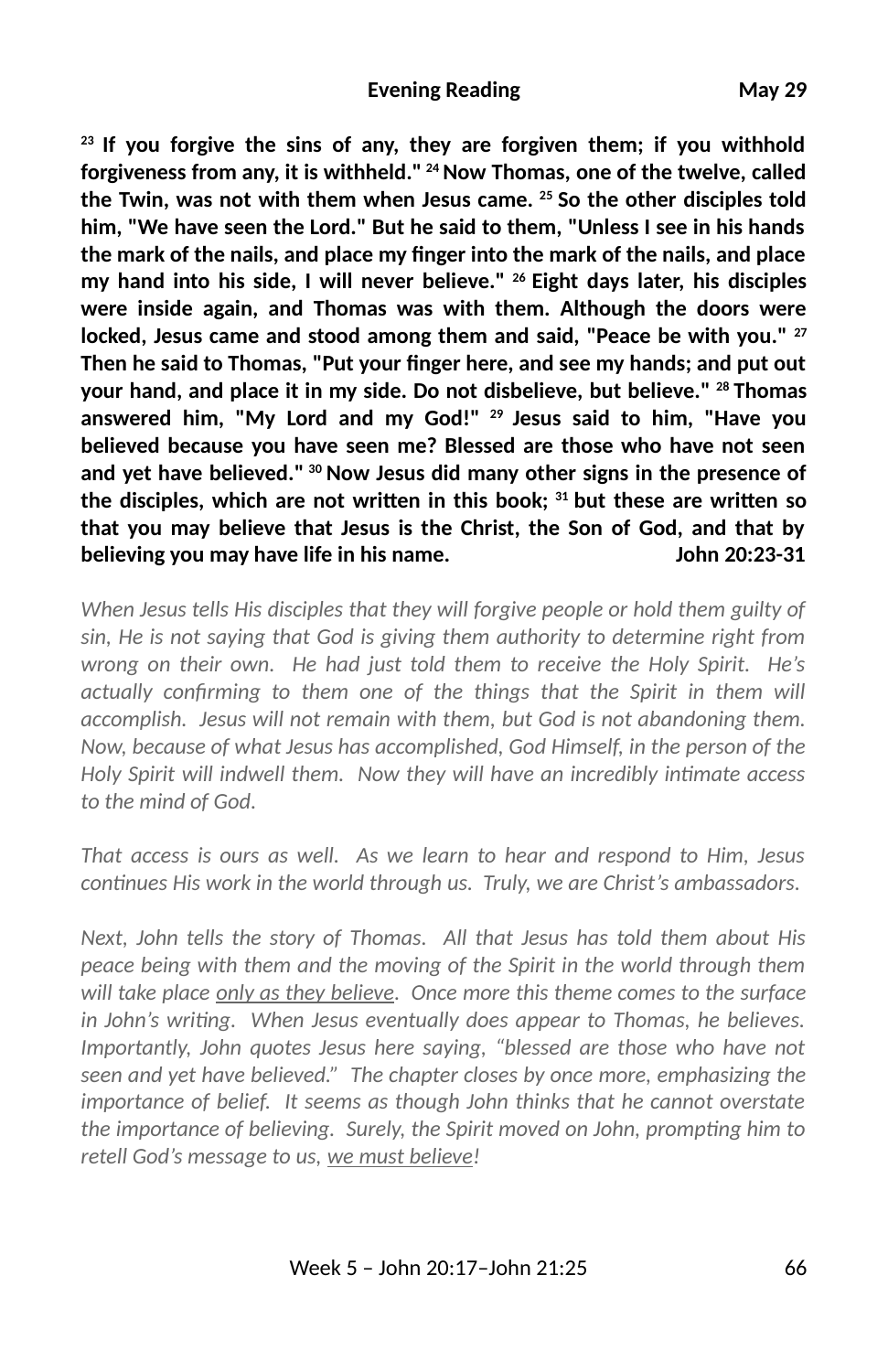**1 A6er this Jesus revealed himself again to the disciples by the Sea of Tiberias, and he revealed himself in this way. 2 Simon Peter, Thomas (called the Twin), Nathanael of Cana in Galilee, the sons of Zebedee, and two others of his** disciples were together. <sup>3</sup> Simon Peter said to them, "I am going fishing." They **said to him, "We will go with you." They went out and got into the boat, but that night they caught nothing. 4 Just as day was breaking, Jesus stood on the shore; yet the disciples did not know that it was Jesus. 5 Jesus said to them,** "Children, do you have any fish?" They answered him, "No." <sup>6</sup> He said to them, "Cast the net on the right side of the boat, and you will find some." So they **cast it, and now they were not able to haul it in, because of the quanty of 2sh. 7 That disciple whom Jesus loved therefore said to Peter, "It is the Lord!" When Simon Peter heard that it was the Lord, he put on his outer garment, for he was stripped for work, and threw himself into the sea. John 21:1-7**

*The last chapter of John's gospel is often subtitled "The restoration of Peter." As the story begins, Peter says he's going 3shing. Two other disciples accompany him. They labored all night with no good result. At sunrise, Jesus appears on the shore but they don't recognize Him. Jesus asks how they've fared. When they tell Him they've caught nothing He tells them to cast on the other side of* the boat. When they do, they catch an impossibly huge number of fish.

*John realizes the man on the shore is Jesus Himself who has chosen to reveal Himself to them here by instantly reversing the results of their night's work. Peter was overjoyed to see the Lord again, and throws himself into the sea to reach Jesus' side as soon as he possible can. Peter's love for Jesus is apparent here. Though he is ashamed of his betrayal, here was the Savior He loved, and a new opportunity to confess and repent.*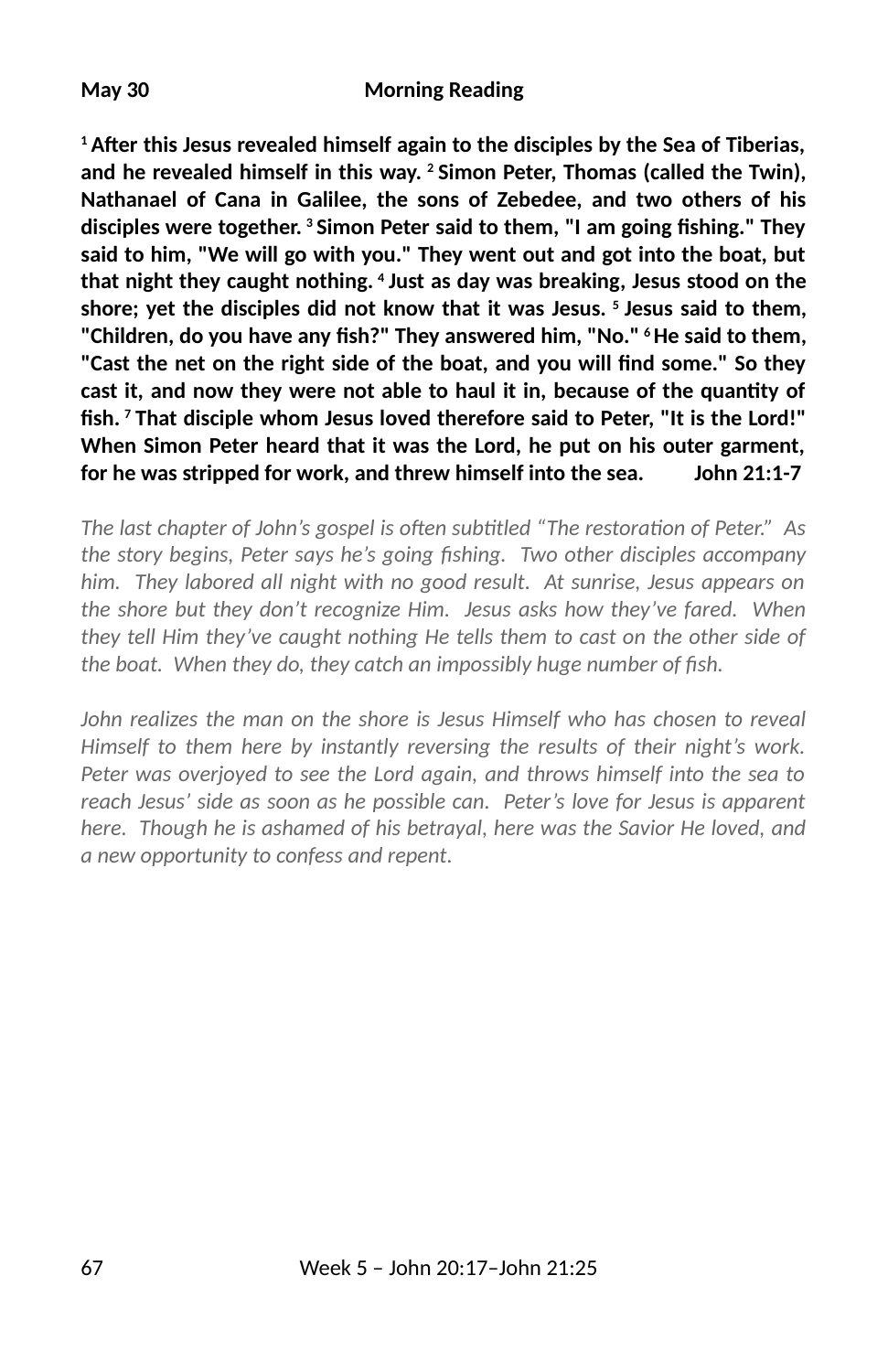<sup>8</sup> The other disciples came in the boat, dragging the net full of fish, for they were not far from the land, but about a hundred yards off. <sup>9</sup> When they got out on land, they saw a charcoal fire in place, with fish laid out on it, and bread. <sup>10</sup> Jesus said to them, "Bring some of the fish that you have just **caught." 11 So Simon Peter went aboard and hauled the net ashore, full of** large fish, 153 of them. And although there were so many, the net was not **torn. 12 Jesus said to them, "Come and have breakfast." Now none of the disciples dared ask him, "Who are you?" They knew it was the Lord. 13 Jesus** came and took the bread and gave it to them, and so with the fish. <sup>14</sup> This was **now the third me that Jesus was revealed to the disciples a6er he was raised from the dead. John 21:8-14**

*When the other disciples reach shore with the boat they see that a fire has been prepared. They sll have all the 3sh they've caught in their net, but they see* that there are already fish on the fire and some bread. Perhaps Jesus is *reminding them of the miracle told in John 6 where Jesus fed the crowd with more than 5,000 men having only two fish and five loaves of bread. In verse 12,* we see that the disciples are still having a hard time coming to grips with the fact that Jesus is alive. After all, they'd seen Him die and everyone knows that *death cannot be undone, can it? Jesus does not address their unspoken* question. He merely let's His presence with them be their answer. He does the *same for us today.*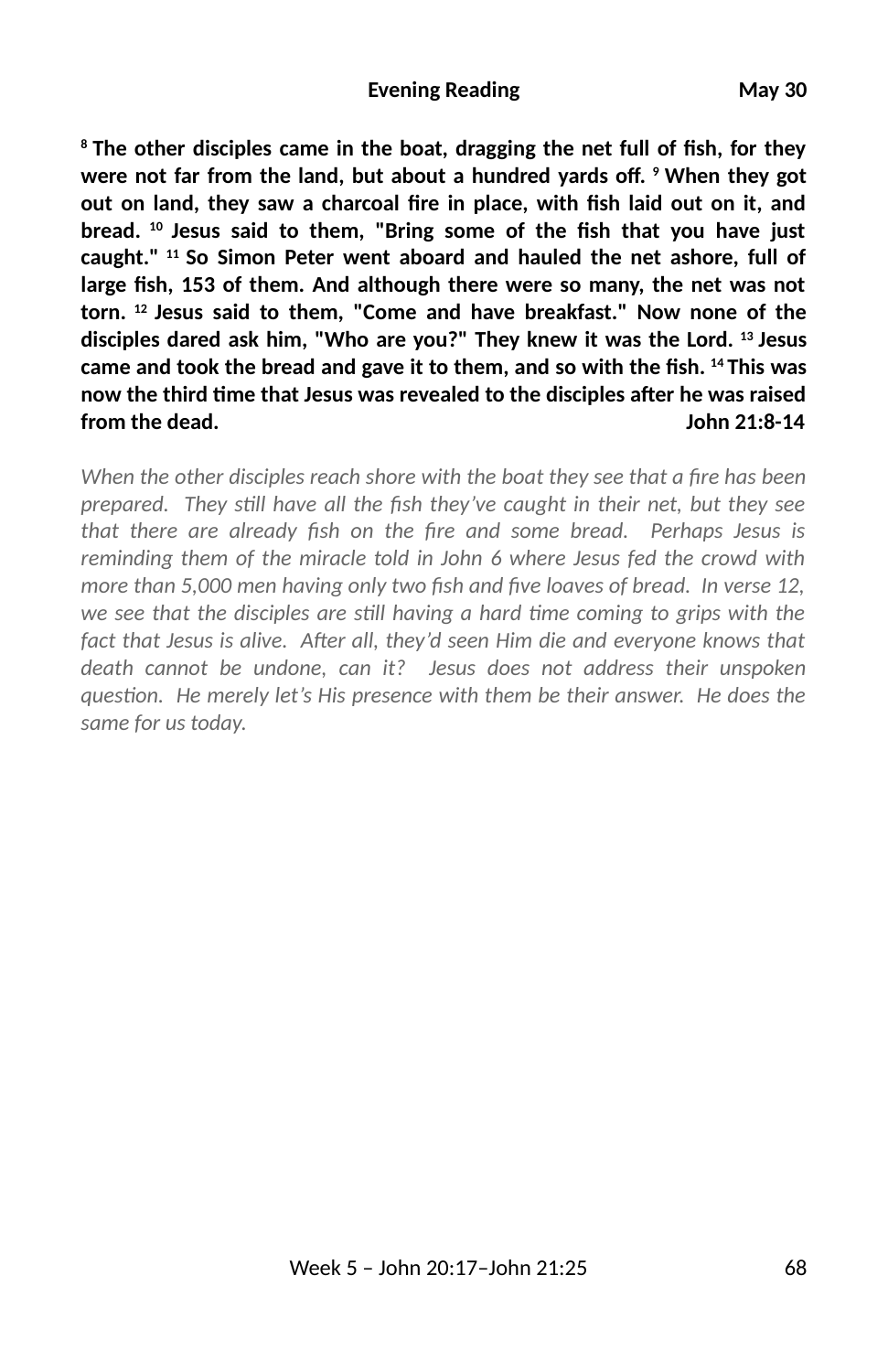## **May 31 Morning Reading**

<sup>15</sup> When they had finished breakfast, Jesus said to Simon Peter, "Simon, son of **John, do you love me more than these?" He said to him, "Yes, Lord; you know that I love you." He said to him, "Feed my lambs." 16 He said to him a second me, "Simon, son of John, do you love me?" He said to him, "Yes, Lord; you know that I love you." He said to him, "Tend my sheep." 17 He said to him the third me, "Simon, son of John, do you love me?" Peter was grieved because he said to him the third me, "Do you love me?" and he said to him, "Lord, you know everything; you know that I love you." Jesus said to him, "Feed my sheep. 18 Truly, truly, I say to you, when you were young, you used to dress yourself and walk wherever you wanted, but when you are old, you will stretch out your hands, and another will dress you and carry you where you do not want to go." 19 (This he said to show by what kind of death he was to glorify God.) And a6er saying this he said to him, "Follow me." John 21:15-19**

*Jesus asks Peter if he loves Him, using the verb agapao – to love completely without degree. Peter answers, "Lord you know I love you." Peter uses the verb phileo – to love a friend. Peter had boasted of his great love before. Now he has seen his inability to love as Jesus is asking. Jesus tells him to feed His lambs. Jesus asks a second me, again using agapao. Peter answer again with phileo. Jesus tells him to shepherd His sheep. When Jesus asks the third me, He does not use agapao, rather He uses phileo as Peter did. It's as though Jesus is asking Peter, "Do you even really have this lesser form of love for Me?"* 

*Peter, moved because Jesus has now asked three times and has changed the question by asking if Peter even has a lesser love for Him than He'd asked before, answers, "Lord, You know everything, You know that I love You." Again Peter uses phileo. Peter is struggling with the memory of how He'd deserted the Lord. He wants to be so much more that what he now knows he is. But now Jesus comforts him and tells him who he will become. When Jesus tells Peter in verse 18 that when he was young he dressed himself and went where he wanted, he's telling him that as a young man he did as he pleased. He had been* foolish at times. When Jesus tells Peter that as an old man someone else will *dress him and take him where he does not want to go, Jesus is predicting Peter's* death. Tradition tells us that Peter, when he was crucified by Rome for his faith, asked to be crucified upside down because he did not think himself worthy to *die the same sort of death as Jesus. Jesus is telling Peter that although he thinks his love for Jesus is only phileo, when Peter's time comes, Peter will demonstrate to the whole world and to himself that, by the grace of God, Peter's love for Jesus is more than phileo, rather it is agapao.*